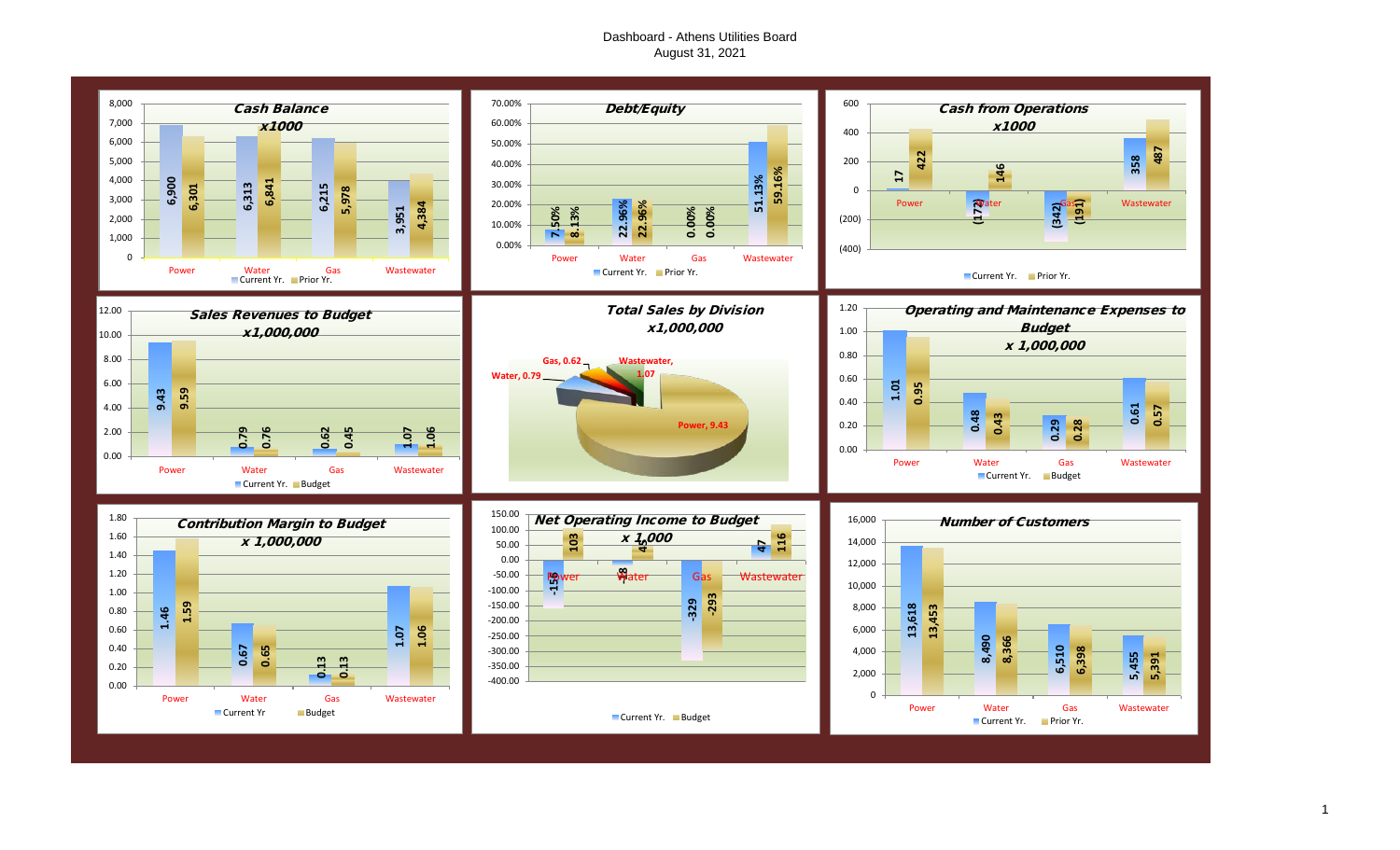#### **Athens Utilities Board Combined Balance Sheet (000 Omitted) August 31, 2021**

|                                         | <b>August 31, 2021</b> | <b>Prior Year</b>      | <b>Change</b>    |
|-----------------------------------------|------------------------|------------------------|------------------|
| <b>Current Assets</b>                   | \$33.245               | \$31.943               | \$1,302          |
| Long-Term Assets<br><b>Total Assets</b> | \$118,792<br>\$152,037 | \$118.429<br>\$150,372 | \$363<br>\$1,665 |
| <b>Current Liabilities</b>              | \$6.674                | \$6,306                | \$368            |
| Long-Term Liabilities                   | \$27,092               | \$27,235               | (\$143)          |
| Net Assets                              | \$118,272              | \$116,831              | \$1,441          |
| <b>Total Liabilities and Net Assets</b> | \$152,037              | \$150,372              | \$1,665          |

#### **Athens Utilities Board Combined Profit and Loss Statement (000 Omitted)**

# **August 31, 2021**

|                                       |                        | YEAR-TO-DATE      |                 |                        | <b>CURRENT MONTH</b> |                 | <b>BUDGET</b> |               |                 |
|---------------------------------------|------------------------|-------------------|-----------------|------------------------|----------------------|-----------------|---------------|---------------|-----------------|
|                                       | <b>YTD</b>             | <b>YTD</b>        | <b>Variance</b> | Month                  | Month                | <b>Variance</b> | Annual        | <b>YTD</b>    | <b>Variance</b> |
|                                       | <b>August 31, 2021</b> | <b>Prior Year</b> |                 | <b>August 31, 2021</b> | <b>Prior Year</b>    |                 | <b>Budget</b> | <b>Budget</b> |                 |
| <b>Sales Revenue</b>                  | \$11,803               | \$11,467          | \$336           | \$6,009                | \$5,933              | \$76            | \$68,435      | \$11,860      | (\$57)          |
| Cost of Goods Sold                    | \$8,583                | \$8,106           | (\$477)         | \$4,345                | \$3,966              | (\$379)         | \$47,125      | \$8,427       | (\$156)         |
| <b>Contribution Margin</b>            | \$3,220                | \$3,361           | ( \$141)        | \$1,664                | \$1,968              | ( \$303)        | \$21,309      | \$3,433       | ( \$213)        |
| Operating and Maintenance Expenses    | \$2,295                | \$2,253           | (\$42)          | \$1,087                | \$1,044              | (\$43)          | \$13,110      | \$2,289       | (\$5)           |
| Depreciation and Taxes Equivalents    | \$1,373                | \$1,255           | (\$117)         | \$683                  | \$628                | (\$55)          | \$6,256       | \$1,173       | (\$200)         |
| <b>Total Operating Expenses</b>       | \$3,667                | \$3,509           | (\$159)         | \$1,770                | \$1,672              | ( \$98)         | \$19,366      | \$3,462       | (\$205)         |
| <b>Net Operating Income</b>           | (\$447)                | ( \$147)          | (\$300)         | (\$106)                | \$296                | (\$402)         | \$1,943       | (\$29)        | ( \$418)        |
| Grants, Contributions & Extraordinary | \$10                   | \$30              | (\$20)          | \$3                    | \$29                 | (\$26)          | \$504         | \$110         | (\$100)         |
| <b>Change in Net Assets</b>           | (\$437)                | ( \$117)          | (\$320)         | (\$103)                | \$325                | (\$428)         | \$2,447       | \$81          | ( \$518)        |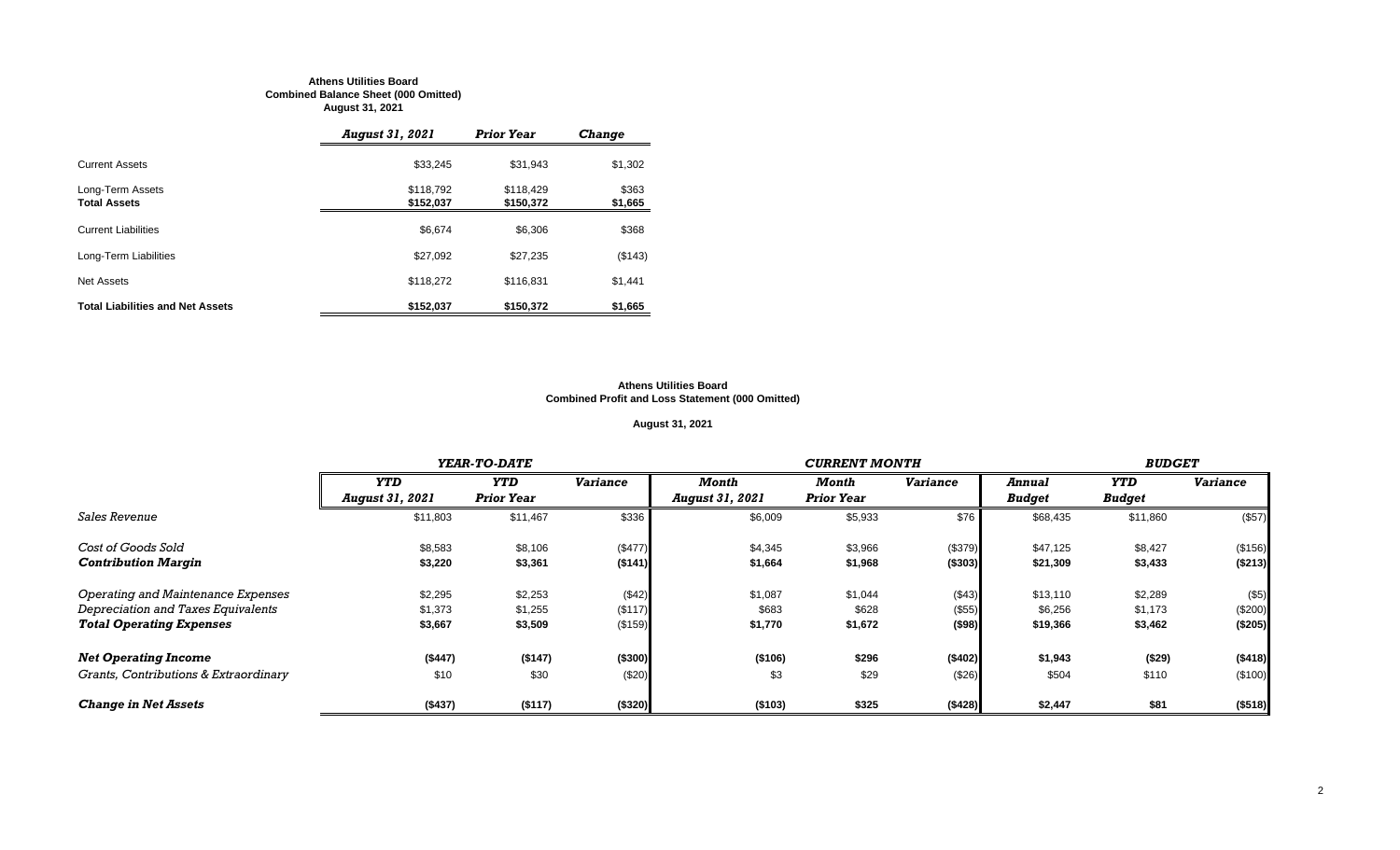# **Athens Utilities Board Financial Statement Synopsis 8/31/2021**

|                                             |                |                |                |                |         |                                                                                                     | (000 Omitted)   |          |              |          |              |          |              |         |              |                   |                |              |                |                   |
|---------------------------------------------|----------------|----------------|----------------|----------------|---------|-----------------------------------------------------------------------------------------------------|-----------------|----------|--------------|----------|--------------|----------|--------------|---------|--------------|-------------------|----------------|--------------|----------------|-------------------|
|                                             |                |                | <b>Power</b>   |                |         | <b>Water</b>                                                                                        |                 |          |              | Gas      |              |          |              |         | Wastewater   |                   |                | <b>Total</b> |                |                   |
|                                             | Y-T-D          | $Y-T-D$        | M-T-D          | $M-T-D$        | Y-T-D   | Y-T-D                                                                                               | M-T-D           | M-T-D    | Y-T-D        | $Y-T-D$  | M-T-D        | $M-T-D$  | 4-T-D        | $Y-T-D$ | $M-T-D$      | $M-T-D$           | Y-T-D          | $Y-T-D$      | $M-T-D$        | M-T-D             |
|                                             | Current        | Prior Yr.      | <b>Current</b> | Prior Yr.      |         | Current   Prior Yr. Current   Prior Yr. Current   Prior Yr. Current   Prior Yr. Current   Prior Yr. |                 |          |              |          |              |          |              |         |              | Current Prior Yr. | <b>Current</b> | Prior Yr.    |                | Current Prior Yr. |
| Cash Balance                                | 6,900          | 6,301          |                |                | 6,313   | 6,841                                                                                               |                 |          | 6,215        | 5,978    |              |          | 3,951        | 4,384   |              |                   | 23,379         | 23,504       |                |                   |
| <b>Working Capital</b>                      | 7,793          | 8,840          |                |                | 7,653   | 7,678                                                                                               |                 |          | 7,156        | 6,559    |              |          | 5,593        | 5,301   |              |                   | 28,196         | 28,378       |                |                   |
| <b>Plant Assets</b>                         | 74,503         | 73,199         |                |                | 33,771  | 33,444                                                                                              |                 |          | 24,529       | 24,254   |              |          | 58,148       | 57,428  |              |                   | 190,951        | 188,325      |                |                   |
| Debt                                        | 3,784          | 4,040          |                |                | 4,915   | 4,934                                                                                               |                 |          | $\Omega$     | $\Omega$ |              |          | 14,371       | 15,045  |              |                   | 23,070         | 24,019       |                |                   |
| Net Assets (Net Worth)                      | 50,455         | 49,661         |                |                | 21,404  | 21,494                                                                                              |                 |          | 20,513       | 20,245   |              |          | 25,553       | 25,430  |              |                   | 117,926        | 116,831      |                |                   |
| <b>Cash from Operations</b>                 | 17             | 422            | 257            | 611            | (172)   | 146                                                                                                 | (144)           | 150      | (342)        | (191)    | (193)        | (52)     | 358          | 487     | 231          | 447               | (139)          | 864          | 151            | 1,157             |
| <b>Net Pension Liability</b>                | 3,264          | 2,524          |                |                | 923     | 734                                                                                                 |                 |          | 662          | 534      |              |          | 1,274        | 755     |              |                   | 6,123          | 4,547        |                |                   |
| Principal Paid on Debt {Lease Included} (1) | 248            | 154            | 248            | 154            | 170     | 161                                                                                                 | 14              | 16       | 0            | $\Omega$ | $\mathbf 0$  | $\Omega$ | 1,179        | 642     | 11           | 11                | 1,597          | 957          | 273            | 181               |
| New Debt-YTD                                | $\overline{0}$ | $\Omega$       | $\mathbf{0}$   | $\Omega$       | 0       | $\Omega$                                                                                            | $\mathbf 0$     | $\Omega$ | $\Omega$     | $\Omega$ | $\mathbf{0}$ |          | $\mathbf{0}$ | 0       | $\mathbf{0}$ |                   | $\mathbf 0$    | $\Omega$     | $\overline{a}$ | $\sim$            |
| <b>Cash Invested in Plant</b>               | 631            | 518            | 418            | 233            | (232)   | 89                                                                                                  | (271)           | 37       | 85           | 76       | 18           | 46       | 232          | 626     | 62           | 210               | 716            | 1,310        | 228            | 526               |
| Cash Flow                                   | (617)          | (98)           | (162)          | 377            | 39      | 25                                                                                                  | 122             | 97       | (426)        | (267)    | (212)        | (98)     | 93           | (135)   | 146          | 252               | (911)          | (476)        | (106)          | 628               |
| Sales                                       | 9,432          | 9,125          | 4,802          | 4,724          | 786     | 797                                                                                                 | 400             | 413      | 617          | 450      | 345          | 219      | 1,068        | 1,216   | 515          | 639               | 11,902         | 11,588       | 6,061          | 5,994             |
| Cost of Goods Sold {COGS}                   | 7,976          | 7,703          | 4,026          | 3,759          | 117     | 126                                                                                                 | 58              | 62       | 491          | 277      | 260          | 145      |              |         |              |                   | 8,583          | 8,106        | 4,345          | 3,966             |
| O&M Expenses-YTD {minus COGS}               | 1,611          | 1,575          | 810            | 742            | 673     | 621                                                                                                 | 298             | 291      | 458          | 454      | 221          | 224      | 1,013        | 944     | 486          | 449               | 3,755          | 3,594        | 1,814          | 1,707             |
| <b>Net Operating Income</b>                 | (156)          | (157)          | (36)           | 219            | (18)    | 33                                                                                                  | 36              | 49       | (329)        | (281)    | (136)        | (152)    | 47           | 258     | 25           | 180               | (456)          | (147)        | (110)          | 296               |
| <b>Interest on Debt</b>                     |                | 2              |                |                | 16      | 17                                                                                                  | 8               |          | $\Omega$     | $\Omega$ | 0            |          | 10           | 13      | 5            |                   | 27             | 32           | 13             | 15                |
| Variable Rate Debt Interest Rate            | 0.20%          | 0.29%          |                |                |         |                                                                                                     |                 |          |              |          |              |          | 0.20%        | 0.29%   |              |                   |                |              |                |                   |
| Grants, Contributions, Extraordinary        | $\overline{7}$ | $\overline{4}$ | $\overline{2}$ | $\overline{2}$ | 12      | $\Omega$                                                                                            | 12 <sup>°</sup> | $\Omega$ | $\mathbf{0}$ | $\Omega$ | $\Omega$     | $\Omega$ | (9)          | 27      | (11)         | 27                | 10             | 30           | 3              | 29                |
| Net Income                                  | (149)          | (153)          | (34)           | 221            | (6)     | 33                                                                                                  | 48              | 49       | (329)        | (281)    | (136)        | (152)    | 38           | 284     | 14           | 207               | (446)          | (117)        | (107)          | 325               |
| <b>‡ Customers</b>                          | 13,618         | 13,453         |                |                | 8,490   | 8,366                                                                                               |                 |          | 6,510        | 6,398    |              |          | 5,455        | 5,391   |              |                   | 34,073         | 33,608       |                |                   |
| Sales Volume                                | 117,751        | 111,132        | 60,058         | 61,202         | 1,716   | 1,679                                                                                               | 873             | 883      | 743          | 665      | 421          | 336      | 824          | 780     | 423          | 404               |                |              |                |                   |
| Revenue per Unit Sold (2)                   | 0.080          | 0.082          | 0.080          | 0.077          | 0.46    | 0.47                                                                                                | 0.46            | 0.47     | 0.83         | 0.68     | 0.82         | 0.65     | 1.30         | 1.56    | 1.22         | 1.58              |                |              |                |                   |
| Natural Gas Market Price (Dth)              |                |                |                |                |         |                                                                                                     |                 |          |              |          | 3.89         | 1.85     |              |         |              |                   |                |              |                |                   |
| Natural Gas Total Unit Cost (Dth)           |                |                |                |                |         |                                                                                                     |                 |          | 5.42         | 3.41     | 5.48         | 3.27     |              |         |              |                   |                |              |                |                   |
| <b>Full Time Equivalent Employees</b>       | 65.00          | 61.53          | 65.16          | 61.08          | 14.6213 | 14.65                                                                                               | 14.49           | 14.44    | 8.52         | 9.86     | 8.69         | 9.44     | 18.87        | 19.51   | 18.81        | 18.78             | 107.01         | 105.55       | 107.15         | 103.74            |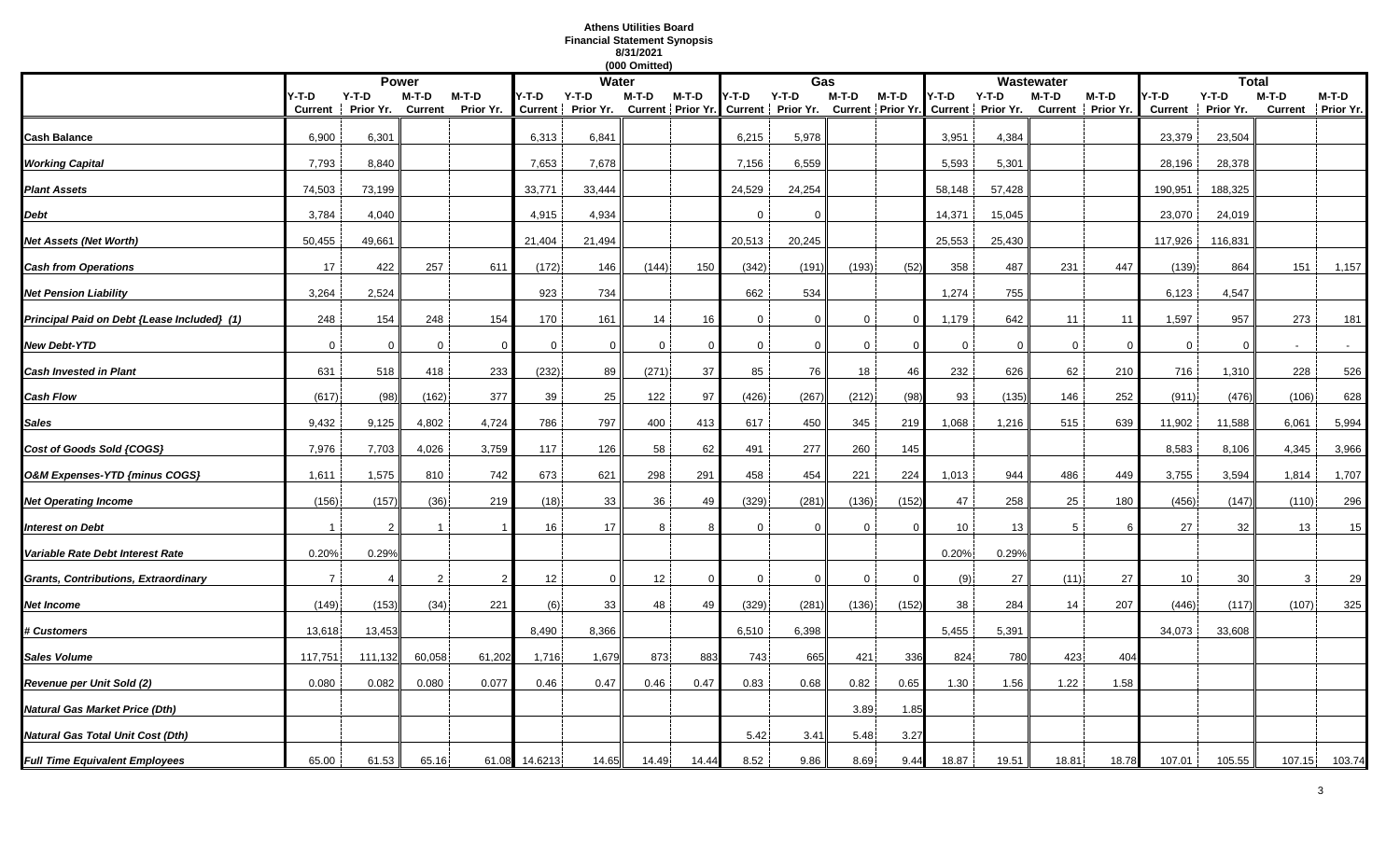|     |                                          |                     |            |                                  |                  | <b>BALANCE SHEET</b>                           | ווטוטוזושות השיר |     |                                          |    |                       |    |                                      |
|-----|------------------------------------------|---------------------|------------|----------------------------------|------------------|------------------------------------------------|------------------|-----|------------------------------------------|----|-----------------------|----|--------------------------------------|
|     |                                          |                     |            |                                  |                  | August 31, 2021                                |                  |     |                                          |    |                       |    |                                      |
|     | <b>Current Period</b><br>August 31, 2021 | <b>Prior Year</b>   |            | Change from<br><b>Prior Year</b> |                  |                                                |                  |     | <b>Current Period</b><br>August 31, 2021 |    | Prior<br><b>Month</b> |    | Change<br>from prior<br><b>Month</b> |
|     |                                          |                     |            |                                  |                  | Assets:                                        |                  |     |                                          |    |                       |    |                                      |
|     | 6,899,556.95                             | 6,300,902.04        |            |                                  | 598,654.91       | Cash and Cash Equivalents                      |                  |     | 6,899,556.95                             |    | 7,062,011.39          |    | (162, 454.44)                        |
|     | 0.00                                     |                     | 0.00       |                                  | 0.00             | <b>Bond Funds Available</b>                    |                  |     | 0.00                                     |    | 0.00                  |    | 0.00                                 |
|     | 2,665,395.33                             | 2,967,056.09        |            |                                  | (301,660.76)     | <b>Customer Receivables</b>                    |                  |     | 2,665,395.33                             |    | 2,571,738.27          |    | 93,657.06                            |
|     | 0.00                                     |                     | 0.00       |                                  | 0.00             | Due from (to) Other Divisions                  |                  |     | 0.00                                     |    | 0.00                  |    | 0.00                                 |
|     | 484,238.24                               |                     | 236,025.72 |                                  | 248,212.52       | <b>Other Receivables</b>                       |                  |     | 484,238.24                               |    | 458,272.86            |    | 25,965.38                            |
|     | 239,500.85                               |                     | 235,302.67 |                                  | 4,198.18         | <b>Prepaid Expenses</b>                        |                  |     | 239,500.85                               |    | 252,864.51            |    | (13,363.66)                          |
|     | 1,108,108.37                             | 1,086,212.33        |            |                                  | 21,896.04        | <b>Unbilled Revenues</b>                       |                  |     | 1,108,108.37                             |    | 1,108,108.37          |    | 0.00                                 |
|     | 1,811,454.51                             | 1,563,275.01        |            |                                  | 248,179.50       | Materials and Supplies Inventory               |                  |     | 1,811,454.51                             |    | 1,821,475.42          |    | (10,020.91)                          |
|     | 13,208,254.25                            | 12,388,773.86       |            |                                  | 819,480.39       | <b>Total Current Assets</b>                    |                  |     | 13,208,254.25                            |    | 13,274,470.82         |    | (66, 216.57)                         |
|     | 0.00                                     |                     | 0.00       |                                  | 0.00             | <b>Unamortized Debt Expense</b>                |                  |     | 0.00                                     |    | 0.00                  |    | 0.00                                 |
|     | 0.00                                     |                     | 0.00       |                                  | 0.00             | TVA Heat Pump Loans Receivable                 |                  |     | 0.00                                     |    | 0.00                  |    | 0.00                                 |
|     | 2,054,298.23                             | 1,452,810.95        |            |                                  | 601,487.28       | <b>Deferred Pension Outflows</b>               |                  |     | 2,054,298.23                             |    | 2,054,298.23          |    | 0.00                                 |
|     | 74,502,741.67                            | 73,199,182.89       |            |                                  | 1,303,558.78     | Electric Utility Plant, at Cost                |                  |     | 74,502,741.67                            |    | 74,090,432.78         |    | 412,308.89                           |
|     | (26, 767, 432.06)                        | (25, 567, 677.44)   |            |                                  | (1, 199, 754.62) | Less: Accumulated Depreciation                 |                  |     | (26, 767, 432.06)                        |    | (26, 522, 525.55)     |    | (244, 906.51)                        |
|     | 47,735,309.61                            | 47,631,505.45       |            |                                  | 103,804.16       | <b>Net Electric Utility Plant</b>              |                  |     | 47,735,309.61                            |    | 47,567,907.23         |    | 167,402.38                           |
|     | 49,789,607.84                            | 49,084,316.40       |            |                                  | 705,291.44       | <b>Total Long Term Assets</b>                  |                  |     | 49,789,607.84                            |    | 49,622,205.46         |    | 167,402.38                           |
|     | 62,997,862.09                            | 61,473,090.26       |            | \$                               | 1,524,771.83     | <b>Total Assets</b>                            |                  | \$. | 62,997,862.09                            | S  | 62,896,676.28         | £. | 101,185.81                           |
|     |                                          |                     |            |                                  |                  | <b>Liabilities and Retained Earnings:</b>      |                  |     |                                          |    |                       |    |                                      |
|     | 4,272,809.02                             | 3,951,731.59        |            |                                  | 321,077.43       | <b>Accounts Payable</b>                        |                  |     | 4,272,809.02                             |    | 4,171,925.59          |    | 100,883.43                           |
|     | 571.491.51                               |                     | 580.131.51 |                                  | (8,640.00)       | <b>Customer Deposits</b>                       |                  |     | 571.491.51                               |    | 575,971.51            |    | (4,480.00)                           |
|     | 0.00                                     |                     | 0.00       |                                  | 0.00             | Deferred Income                                |                  |     | 0.00                                     |    | 0.00                  |    | 0.00                                 |
|     | 570,478.25                               |                     | 585,842.60 |                                  | (15, 364.35)     | <b>Other Current Liabilities</b>               |                  |     | 570,478.25                               |    | 568,452.26            |    | 2,025.99                             |
|     | 5,414,778.78                             | 5,117,705.70        |            |                                  | 297,073.08       | <b>Total Current Liabilities</b>               |                  |     | 5,414,778.78                             |    | 5,316,349.36          |    | 98,429.42                            |
|     | 0.00                                     |                     | 0.00       |                                  | 0.00             | <b>Bonds Payable</b>                           |                  |     | 0.00                                     |    | 0.00                  |    | 0.00                                 |
|     | 0.00                                     |                     | 0.00       |                                  | 0.00             | Long-Term Leases Payable                       |                  |     | 0.00                                     |    | 0.00                  |    | 0.00                                 |
|     | 3,784,090.80                             | 4,039,511.63        |            |                                  | (255, 420.83)    | Notes Payable                                  |                  |     | 3,784,090.80                             |    | 3,784,090.80          |    | 0.00                                 |
|     | 3,263,834.38                             | 2,524,093.30        |            |                                  | 739,741.08       | Net Pension Liability                          |                  |     | 3,263,834.38                             |    | 3,227,197.01          |    | 36,637.37                            |
|     | 80,168.74                                |                     | 130,580.80 |                                  | (50, 412.06)     | <b>Deferred Pension Inflows</b>                |                  |     | 80,168.74                                |    | 80,168.74             |    | 0.00                                 |
|     | 0.00                                     |                     | 0.00       |                                  | 0.00             | TVA Advances, Energy Right Loans               |                  |     | 0.00                                     |    | 0.00                  |    | 0.00                                 |
|     | 7,128,093.92                             | 6,694,185.73        |            |                                  | 433,908.19       | <b>Total Long Term Liabilities</b>             |                  |     | 7,128,093.92                             |    | 7,091,456.55          |    | 36,637.37                            |
|     | 50,454,989.39                            | 49,661,198.83       |            |                                  | 793,790.56       | <b>Net Position</b>                            |                  |     | 50,454,989.39                            |    | 50,488,870.37         |    | (33,880.98)                          |
| -\$ | 62,997,862.09                            | 61,473,090.26<br>\$ |            | \$                               | 1,524,771.83     | <b>Total Liabilities and Retained Earnings</b> |                  | \$  | 62,997,862.09                            | \$ | 62,896,676.28         | \$ | 101,185.81                           |

# **ATHENS UTILITIES BOARD POWER DIVISION**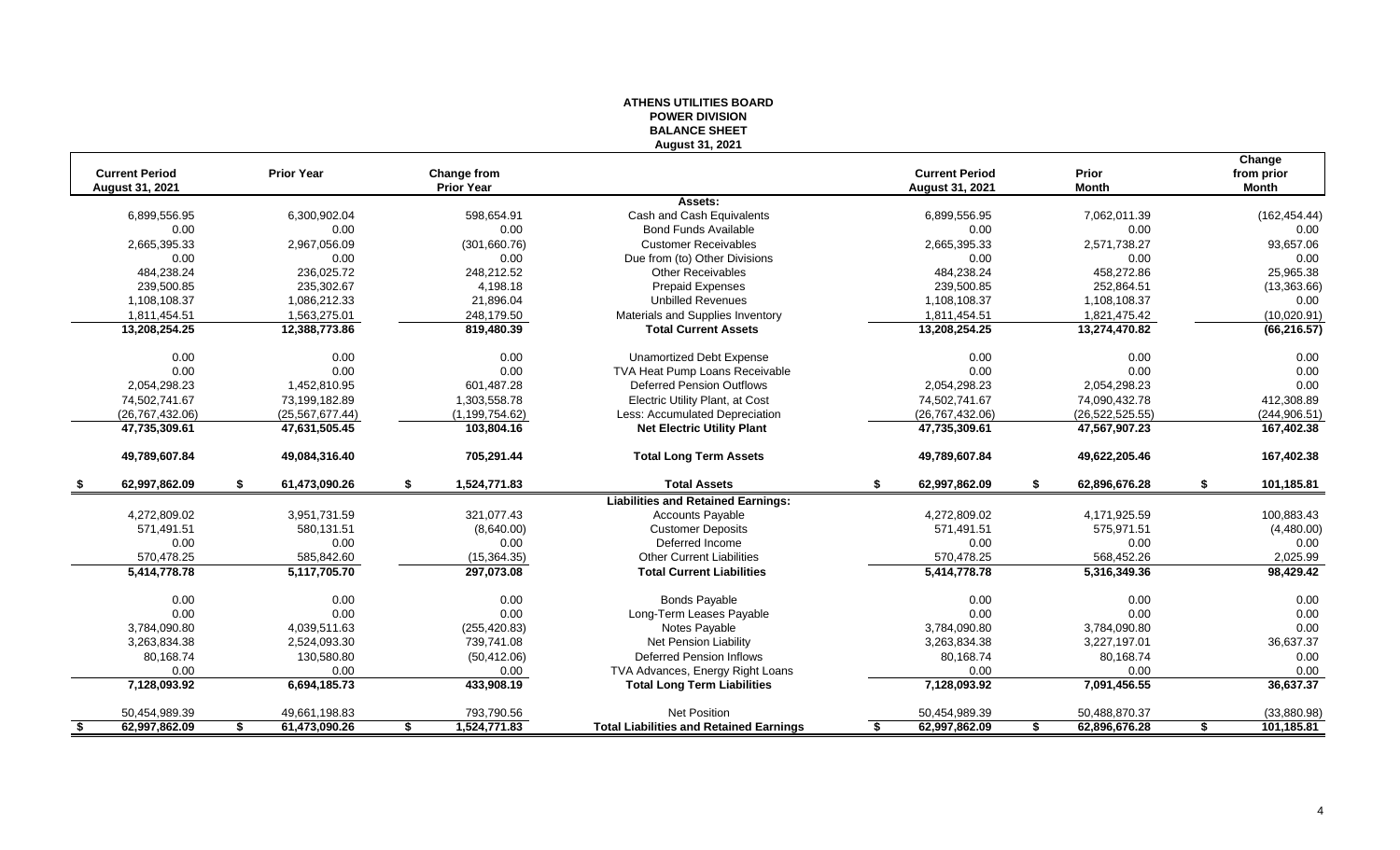|                                 |                                   |                                        | Athens Utilities Board<br><b>Profit and Loss Statement - Power</b> |                                     |                                |                                        |
|---------------------------------|-----------------------------------|----------------------------------------|--------------------------------------------------------------------|-------------------------------------|--------------------------------|----------------------------------------|
| Year-to-Date<br>August 31, 2021 | Year-to-Date<br><b>Prior Year</b> | Variance<br>Favorable<br>(Unfavorable) | <b>August 31, 2021</b><br><b>Description</b>                       | Current<br>Month<br>August 31, 2021 | Current<br>Month<br>Prior Year | Variance<br>Favorable<br>(Unfavorable) |
|                                 |                                   |                                        | <b>REVENUE:</b>                                                    |                                     |                                |                                        |
| 2,929,996.10                    | 2,973,541.57                      | (43, 545.47)                           | <b>Residential Sales</b>                                           | 1,505,380.69                        | 1,589,906.29                   | (84, 525.60)                           |
| 784,239.17                      | 749,326.23                        | 34,912.94                              | <b>Small Commercial Sales</b>                                      | 398,607.35                          | 395,820.04                     | 2,787.31                               |
| 5,426,292.85                    | 5,115,735.76                      | 310,557.09                             | Large Commercial Sales                                             | 2,753,026.55                        | 2,598,558.08                   | 154,468.47                             |
| 75,010.51                       | 68,806.35                         | 6,204.16                               | Street and Athletic Lighting                                       | 37,630.30                           | 33,369.30                      | 4,261.00                               |
| 101,131.63                      | 99,385.62                         | 1,746.01                               | Outdoor Lighting                                                   | 50,709.58                           | 50,133.56                      | 576.02                                 |
| 114,879.16                      | 118,594.02                        | (3,714.86)                             | <b>Revenue from Fees</b>                                           | 56,302.11                           | 55,731.16                      | 570.95                                 |
| 9,431,549.42                    | 9,125,389.55                      | 306,159.87                             | <b>Total Revenue</b>                                               | 4,801,656.58                        | 4,723,518.43                   | 78,138.15                              |
| 7,975,731.85                    | 7,702,554.80                      | (273, 177.05)                          | <b>Power Costs</b>                                                 | 4,026,414.37                        | 3,758,688.75                   | (267, 725.62)                          |
| 1,455,817.57                    | 1,422,834.75                      | 32,982.82                              | <b>Contribution Margin</b>                                         | 775,242.21                          | 964,829.68                     | (189, 587.47)                          |
|                                 |                                   |                                        | <b>OPERATING EXPENSES:</b>                                         |                                     |                                |                                        |
| 2.300.00                        | 200.00                            | (2,100.00)                             | <b>Transmission Expense</b>                                        | 2,300.00                            | 200.00                         | (2,100.00)                             |
| 220,914.99                      | 227,238.50                        | 6,323.51                               | <b>Distribution Expense</b>                                        | 96,254.18                           | 91,402.88                      | (4, 851.30)                            |
| 169,061.17                      | 140, 161. 18                      | (28, 899.99)                           | Customer Service and Customer Acct. Expense                        | 69,510.41                           | 63,901.35                      | (5,609.06)                             |
| 375,145.75                      | 402,263.93                        | 27,118.18                              | Administrative and General Expenses                                | 177,302.45                          | 203,406.90                     | 26,104.45                              |
| 767,421.91                      | 769,863.61                        | 2,441.70                               | <b>Total Operating Expenses</b><br><b>Maintenance Expenses</b>     | 345,367.04                          | 358,911.13                     | 13,544.09                              |
| 0.00                            | 0.00                              | 0.00                                   | <b>Transmission Expense</b>                                        | 0.00                                | 0.00                           | 0.00                                   |
| 227,767.63                      | 235,734.45                        | 7,966.82                               | <b>Distribution Expense</b>                                        | 153,606.84                          | 98,252.13                      | (55, 354.71)                           |
| 15,155.65                       | 4,232.94                          | (10, 922.71)                           | Administrative and General Expense                                 | 10,201.87                           | 2,393.93                       | (7,807.94)                             |
| 242,923.28                      | 239,967.39                        | (2,955.89)                             | <b>Total Maintenance Expenses</b>                                  | 163,808.71                          | 100,646.06                     | (63, 162.65)                           |
|                                 |                                   |                                        | <b>Other Operating Expense</b>                                     |                                     |                                |                                        |
| 458,512.46                      | 387,489.42                        | (71, 023.04)                           | <b>Depreciation Expense</b>                                        | 229,256.23                          | 193.744.71                     | (35,511.52)                            |
| 142,404.20                      | 177,521.38                        | 35,117.18                              | <b>Tax Equivalents</b>                                             | 71,202.10                           | 88,760.69                      | 17,558.59                              |
| 600.916.66                      | 565,010.80                        | (35,905.86)                            | <b>Total Other Operating Expenses</b>                              | 300.458.33                          | 282,505.40                     | (17,952.93)                            |
| 9,586,993.70                    | 9,277,396.60                      | (309, 597.10)                          | <b>Total Operating and Maintenance Expenses</b>                    | 4,836,048.45                        | 4,500,751.34                   | (335, 297.11)                          |
| (155, 444.28)                   | (152,007.05)                      | (3, 437.23)                            | <b>Operating Income</b>                                            | (34, 391.87)                        | 222,767.09                     | (257, 158.96)                          |
| 1,791.82                        | 4,547.26                          | (2,755.44)                             | Other Income                                                       | (205.47)                            | 2,277.22                       | (2,482.69)                             |
| (153, 652.46)                   | (147, 459.79)                     | (6, 192.67)                            | <b>Total Income</b>                                                | (34, 597.34)                        | 225,044.31                     | (259, 641.65)                          |
| 715.02                          | 7,209.27                          | 6,494.25                               | Miscellaneous Income Deductions                                    | 564.34                              | 5,448.14                       | 4,883.80                               |
| (154, 367.48)                   | (154, 669, 06)                    | 301.58                                 | <b>Net Income Before Debt Expenses</b>                             | (35, 161.68)                        | 219,596.17                     | (254, 757.85)                          |
|                                 |                                   |                                        | <b>DEBT RELATED EXPENSES:</b>                                      |                                     |                                |                                        |
| 0.00                            | 0.00                              | 0.00                                   | Amortization of Debt Related Expenses                              | 0.00                                | 0.00                           | 0.00                                   |
| 1,141.14<br>1,141.14            | 2,136.57<br>2,136.57              | 995.43<br>995.43                       | Interest Expense<br><b>Total debt related expenses</b>             | 578.66<br>578.66                    | 988.93<br>988.93               | 410.27<br>410.27                       |
| (155, 508.62)                   | (156, 805.63)                     | 1,297.01                               | Net Income before Extraordinary Exp.                               | (35,740.34)                         | 218,607.24                     | (254, 347.58)                          |
| 6,741.90                        | 3,529.84                          | 3,212.06                               | Extraordinary Income (Expense)                                     | 1,859.36                            | 2,355.49                       | (496.13)                               |
| (148, 766, 72)<br><u>_\$</u>    | (153, 275.79)<br>-S               | 4,509.07<br>\$                         | <b>CHANGE IN NET ASSETS</b>                                        | (33,880.98)                         | 220,962.73                     | (254, 843.71)<br>S.                    |

# **Athens Utilities Board**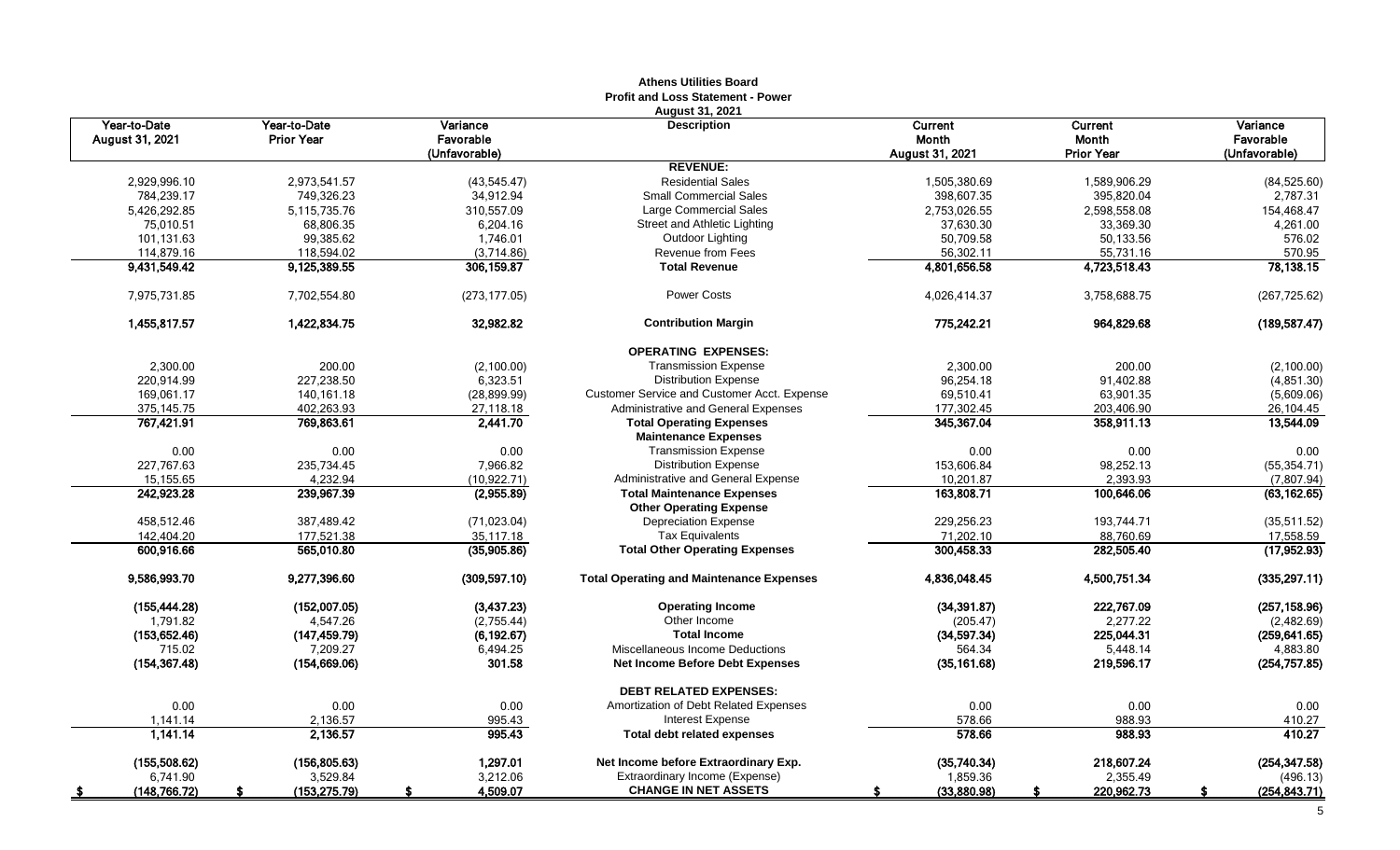|                                       |                               |                     | <b>Athens Utilities Board</b><br><b>Budget Comparison - Power</b><br><b>August 31, 2021</b> |                                         |                                 |                           |
|---------------------------------------|-------------------------------|---------------------|---------------------------------------------------------------------------------------------|-----------------------------------------|---------------------------------|---------------------------|
| Year-to-Date<br>August 31, 2021       | Year-to-Date<br><b>Budget</b> | $Y-T-D$<br>Variance | <b>Description</b>                                                                          | <b>Current Month</b><br>August 31, 2021 | <b>Monthly</b><br><b>Budget</b> | <b>Budget</b><br>Variance |
|                                       |                               |                     | <b>REVENUE:</b>                                                                             |                                         |                                 |                           |
| 2,929,996.10                          | 2,961,277.61                  | (31, 281.51)        | <b>Residential Sales</b>                                                                    | 1,505,380.69                            | 1,520,466.42                    | (15,085.73)               |
| 784,239.17                            | 790,464.62                    | (6, 225.45)         | <b>Small Commercial Sales</b>                                                               | 398,607.35                              | 401,824.40                      | (3,217.05)                |
| 5,426,292.85                          | 5,501,856.84                  | (75, 563.99)        | Large Commercial Sales                                                                      | 2,753,026.55                            | 2,773,589.49                    | (20, 562.94)              |
| 75,010.51                             | 69,367.80                     | 5,642.71            | Street and Athletic Lighting                                                                | 37,630.30                               | 34,560.72                       | 3,069.58                  |
| 101,131.63                            | 96,624.81                     | 4,506.82            | Outdoor Lighting                                                                            | 50,709.58                               | 48,133.19                       | 2,576.39                  |
| 114,879.16                            | 165,485.10                    | (50,605.94)         | <b>Revenue from Fees</b>                                                                    | 56,302.11                               | 82,467.76                       | (26, 165.65)              |
| 9,431,549.42                          | 9,585,076.78                  | (153, 527.36)       | <b>Total Revenue</b>                                                                        | 4,801,656.58                            | 4,861,041.99                    | (59, 385.41)              |
| 7,975,731.85                          | 7,999,506.33                  | 23,774.48           | <b>Power Costs</b>                                                                          | 4,026,414.37                            | 3,966,593.70                    | (59, 820.67)              |
| 1,455,817.57                          | 1,585,570.45                  | (129, 752.88)       | <b>Contribution Margin</b><br><b>OPERATING EXPENSES:</b>                                    | 775,242.21                              | 894,448.29                      | (119, 206.08)             |
| 2,300.00                              | 975.47                        | (1,324.53)          | <b>Transmission Expense</b>                                                                 | 2,300.00                                | 841.44                          | (1,458.56)                |
| 220,914.99                            | 200,243.59                    | (20,671.40)         | <b>Distribution Expense</b>                                                                 | 96,254.18                               | 101,009.68                      | 4,755.50                  |
| 169,061.17                            | 140,302.01                    | (28, 759.16)        | Customer Service and Customer Acct. Expense                                                 | 69,510.41                               | 70,839.07                       | 1,328.66                  |
| 375,145.75                            | 371,313.64                    | (3,832.11)          | Administrative and General Expenses                                                         | 177,302.45                              | 187,451.44                      | 10,148.99                 |
| 767,421.91                            | 712,834.70                    | (54, 587.21)        | <b>Total Operating Expenses</b><br><b>Maintenance Expenses</b>                              | 345,367.04                              | 360,141.62                      | 14,774.58                 |
| 0.00                                  | 0.00                          | 0.00                | <b>Transmission Expense</b>                                                                 | 0.00                                    | 0.00                            | 0.00                      |
| 227,767.63                            | 231,480.83                    | 3,713.20            | <b>Distribution Expense</b>                                                                 | 153,606.84                              | 129,976.21                      | (23, 630.63)              |
| 15,155.65                             | 7,334.18                      | (7,821.47)          | Administrative and General Expense                                                          | 10,201.87                               | 3,313.81                        | (6,888.06)                |
| 242,923.28                            | 238,815.01                    | (4, 108.27)         | <b>Total Maintenance Expenses</b>                                                           | 163,808.71                              | 133,290.02                      | (30,518.69)               |
|                                       |                               |                     | <b>Other Operating Expense</b>                                                              |                                         |                                 |                           |
| 458,512.46                            | 366,497.50                    | (92,014.96)         | <b>Depreciation Expense</b>                                                                 | 229,256.23                              | 182,750.19                      | (46, 506.04)              |
| 142,404.20                            | 156,866.94                    | 14,462.74           | <b>Tax Equivalents</b>                                                                      | 71,202.10                               | 78,958.39                       | 7,756.29                  |
| 600,916.66                            | 523,364.44                    | (77, 552.22)        | <b>Total Other Operating Expenses</b>                                                       | 300,458.33                              | 261,708.58                      | (38, 749.75)              |
| 9,586,993.70                          | 9,474,520.49                  | (112, 473.21)       | <b>Total Operating and Maintenance Expenses</b>                                             | 4,836,048.45                            | 4,721,733.92                    | (114, 314.53)             |
| (155, 444.28)                         | 110,556.30                    | (266,000.58)        | <b>Operating Income</b>                                                                     | (34, 391.87)                            | 139,308.06                      | (173, 699.93)             |
| 1,791.82                              | 3,461.54                      | (1,669.72)          | Other Income                                                                                | (205.47)                                | 2,625.23                        | (2,830.70)                |
| (153, 652.46)                         | 114,017.84                    | (267, 670.30)       | <b>Total Income</b>                                                                         | (34, 597.34)                            | 141,933.29                      | (176, 530.63)             |
| 715.02                                | 6,296.03                      | 5,581.01            | Miscellaneous Income Deductions                                                             | 564.34                                  | 3,119.00                        | 2,554.66                  |
| (154, 367.48)                         | 107,721.81                    | (262,089.29)        | <b>Net Income Before Debt Expenses</b><br><b>DEBT RELATED EXPENSES:</b>                     | 138,814.29<br>(35, 161.68)              |                                 | (173, 975.97)             |
| 0.00                                  | 0.00                          | 0.00                | Amortization of Debt Related Expenses                                                       | 0.00                                    | 0.00                            | 0.00                      |
| 1,141.14                              | 4,500.71                      | 3,359.57            | Interest Expense                                                                            | 578.66                                  | 2,492.63                        | 1,913.97                  |
| 1,141.14                              | 4,500.71                      | 3,359.57            | <b>Total debt related expenses</b>                                                          | 578.66                                  | 2,492.63                        | 1,913.97                  |
| (155, 508.62)                         | 103,221.11                    | (258, 729.73)       | Net Income before Extraordinary Exp.                                                        | (35,740.34)                             | 136,321.66                      | (172,062.00)              |
| 6,741.90                              | 6,271.97                      | 469.93              | <b>Extraordinary Income (Expense)</b>                                                       | 1,859.36                                | 3,135.98                        | (1,276.62)                |
| (148, 766.72)<br>$\overline{\bullet}$ | \$<br>109,493.07              | \$<br>(258, 259.79) | <b>CHANGE IN NET ASSETS</b>                                                                 | (33,880.98)<br>\$                       | \$<br>139,457.64                | \$<br>(173,338.62)        |

6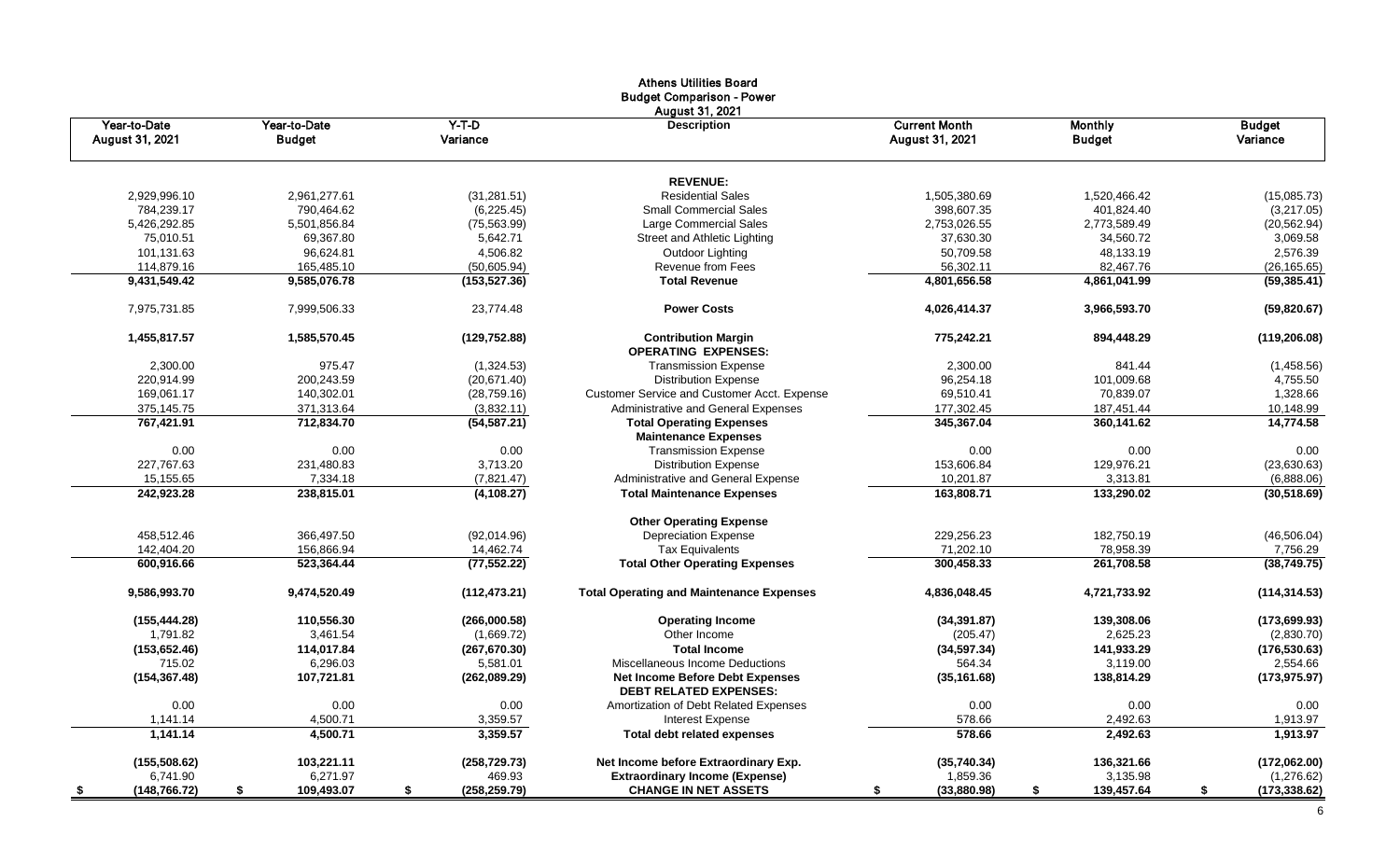# **STATEMENTS OF CASH FLOWS August 31, 2021 Year-to-Date Year-to-Date Variance Month to Date Month to Date Variance August 31, 2021 Prior Year August 31, 2021 Prior Year CASH FLOWS FROM OPERATION ACTIVITIES:** (148,766.72) (153,275.79) 4,509.07 Net Operating Income (33,880.98) 220,962.73 (254,843.71) **Adjustments to reconcile operating income to net cash provided by operations:** 458,512.46 387,489.42 71,023.04 Depreciation 229,256.23 193,744.71 35,511.52 **Changes in Assets and Liabilities:** (561,957.66) (55,551.55) (506,406.11) Accounts Receivable (119,622.44) 290,222.30 (409,844.74) 0.00 0.00 0.00 Due from (to) Other Divisions 0.00 0.00 0.00 (209,248.68) (184,504.99) (24,743.69) Prepaid Expenses 13,363.66 22,829.17 (9,465.51) 0.00 0.00 0.00 Deferred Pension Outflows 0.00 0.00 0.00 0.00 0.00 0.00 Accrued, Unbilled Revenue 0.00 0.00 0.00 49,968.77 25,311.90 24,656.87 Materials and Supplies 10,020.91 (40,296.12) 50,317.03 307,995.44 309,385.96 (1,390.52) Cccounts Payable 100,883.43 (95,565.54) 196,448.97 7,387.00 (34,681.16) 42,068.16 Other Current Liabilities 3,590.91 (47,359.45) 50,950.36 (2,380.00) 4,360.00 (6,740.00) Customer Deposits (4,480.00) 4,320.00 (8,800.00) 73,274.74 93,494.72 (20,219.98) 36,637.37 46,747.36 (10,109.99) 0.00 0.00 0.00 Deferred Pension Inflows 0.00 0.00 0.00 42,104.17 30,120.87 11,983.30 Retirements and Salvage 21,476.06 15,730.28 5,745.78 0.00 0.00 0.00 Deferred Income 0.00 0.00 0.00 **16,889.52 422,149.38 (405,259.86) Net Cash from Operating Activities 257,245.15 611,335.44 (354,090.29) CASH FROM NONCAPITAL FINANCING:** 0.00 0.00 0.00 Changes in Long-Term Lease Payable 0.00 0.00 0.00 Changes in Notes Payable 0.00 0.00 0.00 Changes in Bonds Payable 0.00 0.00 0.00 0.00 0.00 0.00 Changes in TVA Loan Program 0.00 0.00 0.00 **(3,129.84) (2,056.12) (1,073.72) Net Cash from Noncapital Financing Activities (1,564.92) (2,056.12) 491.20 CASH FLOWS FROM CAPITAL AND RELATED INVESTING ACTIVITIES** 0.00 0.00 0.00 0.00 0.00 Adj.Retained Earnings - TVA loss Adjustment 0.00 0.00 0.00 0.00 0.00 0.00 0.00 0.00 0.00 0.00 Prior Period Adjustment 0.00 0.00 0.00 (630,908.30) (517,876.04) (113,032.26) Changes in Electric Plant (418,134.67) (232,739.58) (185,395.09) **(630,908.30) (517,876.04) (113,032.26) Capital and Related Investing Activities (418,134.67) (232,739.58) (185,395.09) \$ (617,148.62) \$ (97,782.78) \$ (519,365.84) Net Changes in Cash Position \$ (162,454.44) \$ 376,539.74 \$ (538,994.18)** 7,516,705.57 6,398,684.82 1,118,020.75 Cash at Beginning of Period 7,062,011.39 5,924,362.30 1,137,649.09 6,899,556.95 6,300,902.04 598,654.91 Cash at end of Period 6,899,556.95 6,300,902.04 598,654.91 **\$ (617,148.62) \$ (97,782.78) \$ (519,365.84) Changes in Cash and Equivalents \$ (162,454.44) \$ 376,539.74 \$ (538,994.18)**

# **Athens Utilities Board Power Division**

**Long-Term Debt** \$3,784,090.80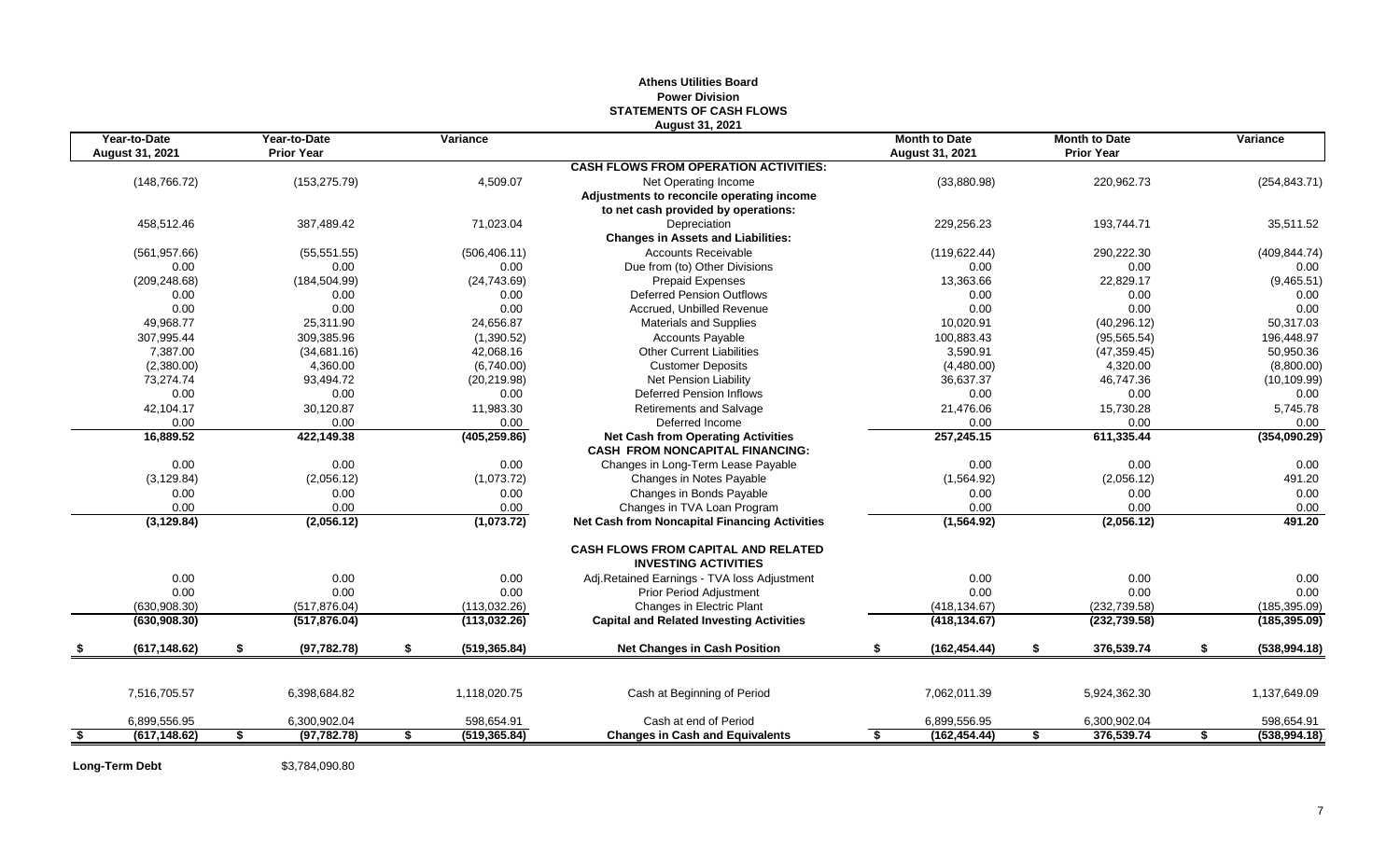#### Athens Utilities Board Statistics Report August 31, 2021

| Power:                       |         |        |          |                |
|------------------------------|---------|--------|----------|----------------|
|                              | Current | Prior  |          | # Accounts     |
| <b>INumber of services:</b>  | Month   | Year   | Change   | Change         |
| Residential                  | 11,201  | 11,105 | 0.86%    | 96             |
| Small Commercial             | 2,055   | 2,001  | 2.70%    | 54             |
| <b>Large Commercial</b>      | 261     | 271    | $-3.69%$ | $-10$          |
| Street and Athletic Lighting | 20      | 20     | $0.00\%$ | $\overline{0}$ |
| Outdoor Lighting             | 81      | 56     | 44.64%   | 25             |
| <b>Total Services</b>        | 13.618  | 13.453 | 1.23%    | 165            |

| <b>I</b> ISales Volumes:   | <b>Current Month</b> | Year-to-Date      |           |             |                   |           |
|----------------------------|----------------------|-------------------|-----------|-------------|-------------------|-----------|
| <b>Kwh</b>                 | 8/31/2021            | <b>Prior Year</b> | Change    | 8/31/2021   | <b>Prior Year</b> | Change    |
| Residential                | 14,371,873           | 15,821,842        | $-9.16%$  | 27,807,990  | 26,470,013        | 5.05%     |
| <b>I</b> Small Commercial  | 3,270,215            | 3,343,395         | -2.19%    | 6,409,481   | 5.740.474         | 11.65%    |
| Large Commercial           | 42,016,161           | 41,623,041        | 0.94%     | 82,738,893  | 78,096,138        | 5.94%     |
| <b>Street and Athletic</b> | 185,892              | 186,158           | $-0.14%$  | 367,401     | 377,335           | $-2.63%$  |
| Outdoor Lighting           | 214.169              | 228,016           | -6.07%    | 426,874     | 448.246           | $-4.77\%$ |
| Total                      | 60.058.310           | 61.202.452        | $-1.87\%$ | 117.750.639 | 111.132.206       | 5.96%     |

| Employment         |                 |                                 |                   |
|--------------------|-----------------|---------------------------------|-------------------|
|                    | August 31, 2021 | Same Month<br><b>Prior Year</b> | <b>Difference</b> |
| Employee Headcount | 61.00           | 57.00                           | 4.00              |
| <b>IFTE</b>        | 65.16           | 61.08                           | 4.08              |
| Y-T-D FTE          | 65.00           | 61.53                           | 3.47              |

| Heating/Cooling Degree Days (Calendar Month): |                        |                   |                   |
|-----------------------------------------------|------------------------|-------------------|-------------------|
|                                               | <b>August 31, 2021</b> | <b>Prior Year</b> | <b>Difference</b> |
| <b>Heating Degree Days</b>                    |                        |                   |                   |
| Cooling Degree Days                           | 401                    | 417               | -16               |
|                                               |                        |                   |                   |

| Heating/Cooling Degree Days (Billing Period): |                        |                   |                   |
|-----------------------------------------------|------------------------|-------------------|-------------------|
|                                               | <b>August 31, 2021</b> | <b>Prior Year</b> | <b>Difference</b> |
| Heating Degree Days                           |                        |                   |                   |
| Cooling Degree Days                           | 41 <sup>4</sup>        | 487               | -75               |
|                                               |                        |                   |                   |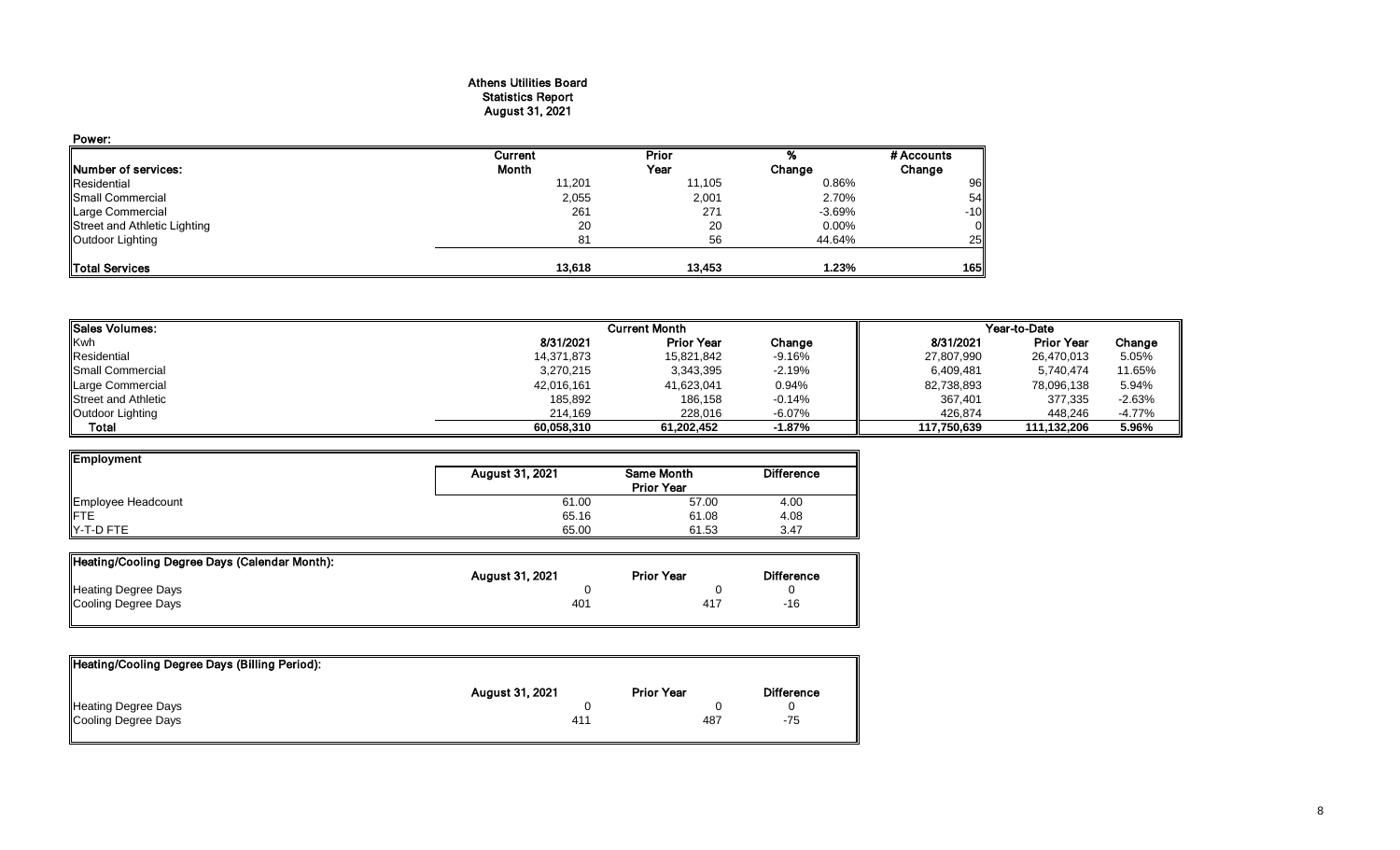#### **Athens Utilities Board Power Division Capital Budget Month Ending as of August 31, 2021**

|                                            | <b>Budget</b> | <b>Actual</b> | Variance to date<br>Favorable | <b>Estimated</b><br>% Project | % of Budget<br><b>Expended</b> |
|--------------------------------------------|---------------|---------------|-------------------------------|-------------------------------|--------------------------------|
| <b>Planned Capital Improvements:</b>       |               |               | (Unfavorable)                 | Completion                    |                                |
| Replace Truck 8                            | 220,000       |               | 220,000                       |                               |                                |
| Replace Truck 60 (CNG)                     | 53,000        |               | 53,000                        |                               |                                |
| Replace Truck 35 (CNG)                     | 53,000        |               | 53,000                        |                               |                                |
| <b>LED Purchases</b>                       | 300,000       | 51,402        | 248,598                       |                               | 17.13%                         |
| Distribution automation 2-6 and 7-1        | 200,000       |               | 200,000                       |                               |                                |
| West Athens Sub Controls                   | 100,000       |               | 100,000                       |                               |                                |
| Fiber Path Englewood to Airport            | 75,000        |               | 75,000                        |                               |                                |
| SCADA (Add Vipers and Cyber Security)      | 60,000        |               | 60,000                        |                               |                                |
| Fiber GIS build plan for system(ECC)       | 50,000        |               | 50,000                        |                               |                                |
| Central Athens Sub 9 Switches              | 35,000        |               | 35,000                        |                               |                                |
| Vision Meters Upgrade                      | 25,000        |               | 25,000                        |                               |                                |
| Diversified Fiber Exit Path                | 25,000        |               | 25,000                        |                               |                                |
| mPower Improvements                        | 25,000        | 11,550        | 13,450                        |                               | 46.20%                         |
| Radio GPS integration                      | 20,000        |               | 20,000                        |                               |                                |
| <b>Building Improvements</b>               | 15,000        |               | 15,000                        |                               |                                |
| Other System Improvements                  | 390,000       | 29,651        | 360,349                       |                               | 7.60% Continuous               |
| Poles                                      | 300,000       | 21,287        | 278,713                       |                               | 7.10% Continuous               |
| Primary Wire and Underground               | 500,000       | 137,167       | 362,833                       |                               | 27.43% Continuous              |
| Transformers                               | 400,000       | 43,965        | 356,035                       |                               | 10.99% Continuous              |
| Services                                   | 400,000       | 87,645        | 312,355                       |                               | 21.91% Continuous              |
| IT Core (Servers, mainframe, etc.)         | 25,000        | 752           | 24,248                        |                               | 3.01% Continuous               |
| <b>Total Planned Capital Improvements:</b> | 3,271,000     | 383,418       | 2,887,582                     |                               |                                |
| <b>Other Assets:</b>                       |               |               |                               |                               |                                |
| Substation Signage (FY 2021)               | 40,000        | 6,736         | 33,264                        |                               |                                |
| Englewood Sub Voltage Reduction (FY 2021)  | 180,000       | 18,600        | 161,400                       |                               |                                |
| #6 Change out - CR250 (FY 2021)            | 250,000       | 104,150       | 145,850                       |                               |                                |
| Truck 1 Repair                             |               | 4,623         | (4,623)                       |                               |                                |
| Replace Truck 6 (FY 2021)                  | 300,000       | 221,991       | 78,009                        |                               |                                |
| Other                                      |               |               |                               |                               |                                |
| <b>Total Other Assets:</b>                 | 770,000       | 356,100       | 413,900                       |                               |                                |
| Totals:                                    | 4,041,000 \$  | 739,518 \$    | 3,301,482                     |                               |                                |
|                                            |               |               |                               |                               |                                |

Percentage of Budget Spent Year-to-date **18.30%** Fiscal Year **16.67%**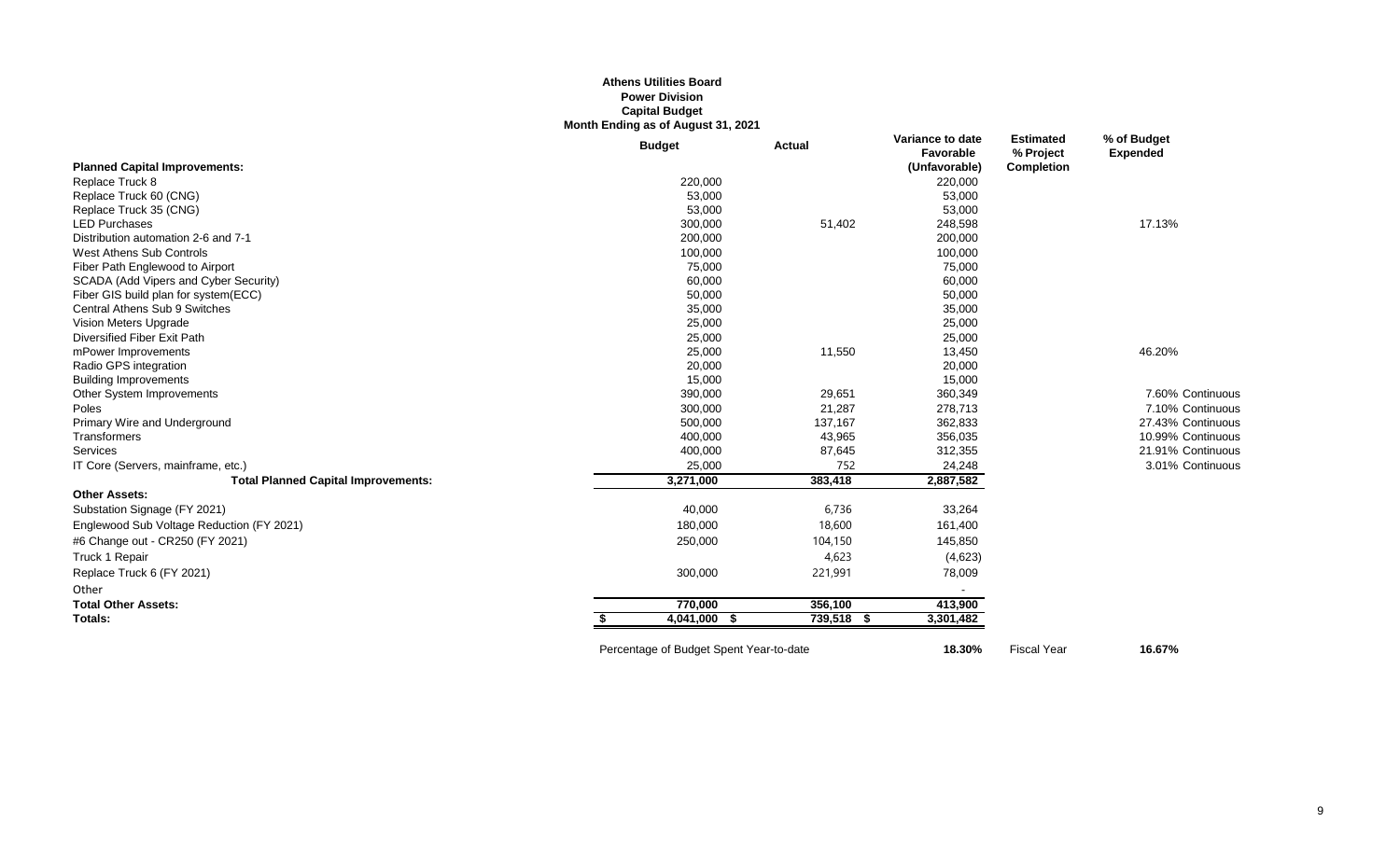#### **ATHENS UTILITIES BOARD WATER DIVISION BALANCE SHEET August 31, 2021**

|     | <b>Current Period</b>  |    | <b>Prior Year</b> | Change from         |                                                |    | <b>Current Period</b> |     | Prior           |    | Change<br>from prior |
|-----|------------------------|----|-------------------|---------------------|------------------------------------------------|----|-----------------------|-----|-----------------|----|----------------------|
|     | <b>August 31, 2021</b> |    |                   | <b>Prior Year</b>   |                                                |    | August 31, 2021       |     | <b>Month</b>    |    | <b>Month</b>         |
|     |                        |    |                   |                     | Assets:                                        |    |                       |     |                 |    |                      |
|     | 6.313.146.17           |    | 6,841,227.38      | (528,081.21)        | Cash and Cash Equivalents                      |    | 6,313,146.17          |     | 6,190,862.89    |    | 122.283.28           |
|     | 611.197.36             |    | 281,286.31        | 329.911.05          | <b>Customer Receivables</b>                    |    | 611,197.36            |     | 632,762.53      |    | (21, 565.17)         |
|     | 0.00                   |    | 0.00              | 0.00                | Due to/from Other Divisions                    |    | 0.00                  |     | 0.00            |    | 0.00                 |
|     | 17,185.15              |    | 20.069.06         | (2,883.91)          | <b>Other Receivables</b>                       |    | 17,185.15             |     | 7,955.94        |    | 9,229.21             |
|     | 197,118.87             |    | 187,972.22        | 9,146.65            | <b>Prepaid Expenses</b>                        |    | 197,118.87            |     | 202,085.16      |    | (4,966.29)           |
|     | 227.307.90             |    | 240,544.31        | (13, 236.41)        | Materials and Supplies Inventory               |    | 227,307.90            |     | 221,147.20      |    | 6,160.70             |
|     | 7,365,955.45           |    | 7,571,099.28      | (205, 143.83)       | <b>Total Current Assets</b>                    |    | 7,365,955.45          |     | 7,254,813.72    |    | 111,141.73           |
|     | 0.00                   |    | 0.00              | 0.00                | Reserve and Other                              |    | 0.00                  |     | 0.00            |    | 0.00                 |
|     | 0.00                   |    | 0.00              | 0.00                | <b>Total Restricted Assets</b>                 |    | 0.00                  |     | 0.00            |    | 0.00                 |
|     | 0.00                   |    | 0.00              | 0.00                | Debt Issue Costs. Net of Amortization          |    | 0.00                  |     | 0.00            |    | 0.00                 |
|     | 581,279.16             |    | 422,624.74        | 158,654.42          | <b>Deferred Pension Outflows</b>               |    | 581,279.16            |     | 581,279.16      |    | 0.00                 |
|     | 33,771,303.22          |    | 33,444,124.23     | 327,178.99          | Water Utility Plant, at cost                   |    | 33,771,303.22         |     | 34,064,111.32   |    | (292, 808.10)        |
|     | (15, 104, 430.61)      |    | (14,693,869.02)   | (410, 561.59)       | Less: Accumulated Depreciation                 |    | (15, 104, 430.61)     |     | (15,329,677.92) |    | 225,247.31           |
|     | 18,666,872.61          |    | 18,750,255.21     | (83, 382.60)        | <b>Net Water Utility Plant</b>                 |    | 18,666,872.61         |     | 18,734,433.40   |    | (67, 560.79)         |
|     | 19,248,151.77          |    | 19,172,879.95     | 75,271.82           | <b>Total Long Term Assets</b>                  |    | 19,248,151.77         |     | 19,315,712.56   |    | (67, 560.79)         |
|     | 26,614,107.22          | \$ | 26,743,979.23     | \$<br>(129, 872.01) | <b>Total Assets</b>                            | S. | 26,614,107.22         | \$  | 26,570,526.28   | \$ | 43,580.94            |
|     |                        |    |                   |                     | <b>Liabilities and Retained Earnings:</b>      |    |                       |     |                 |    |                      |
|     | 83,463.85              |    | 97,502.88         | (14,039.03)         | Accounts Payable                               |    | 83,463.85             |     | 79,094.29       |    | 4,369.56             |
|     | 90.270.14              |    | 88,305.14         | 1,965.00            | <b>Customer Deposits</b>                       |    | 90,270.14             |     | 91,255.14       |    | (985.00)             |
|     | 120,602.44             |    | 129,777.98        | (9, 175.54)         | <b>Other Current Liabilities</b>               |    | 120,602.44            |     | 122,602.27      |    | (1,999.83)           |
|     | 294,336.43             |    | 315,586.00        | (21, 249.57)        | <b>Total Current Liabilities</b>               |    | 294,336.43            |     | 292,951.70      |    | 1,384.73             |
|     | 923,402.78             |    | 734,253.86        | 189,148.92          | Net Pension Liability                          |    | 923,402.78            |     | 913,097.83      |    | 10,304.95            |
|     | 22,684.35              |    | 37,985.70         | (15, 301.35)        | <b>Deferred Pension Inflows</b>                |    | 22,684.35             |     | 22,684.35       |    | 0.00                 |
|     | 0.00                   |    | 0.00              | 0.00                | <b>Bonds Payable</b>                           |    | 0.00                  |     | 0.00            |    | 0.00                 |
|     | 3,969,252.14           |    | 4,162,150.44      | (192, 898.30)       | Note Payable                                   |    | 3,969,252.14          |     | 3,985,543.19    |    | (16, 291.05)         |
|     | 4,915,339.27           |    | 4,934,390.00      | (19,050.73)         | <b>Total Long Term Liabilities</b>             |    | 4,915,339.27          |     | 4,921,325.37    |    | (5,986.10)           |
|     | 21,404,431.52          |    | 21,494,003.23     | (89, 571.71)        | <b>Net Position</b>                            |    | 21,404,431.52         |     | 21,356,249.21   |    | 48,182.31            |
|     |                        |    |                   |                     |                                                |    |                       | \$. |                 |    |                      |
| - 5 | 26,614,107.22          | S  | 26,743,979.23     | \$<br>(129, 872.01) | <b>Total Liabilities and Retained Earnings</b> | S  | 26,614,107.22         |     | 26,570,526.28   | S. | 43,580.94            |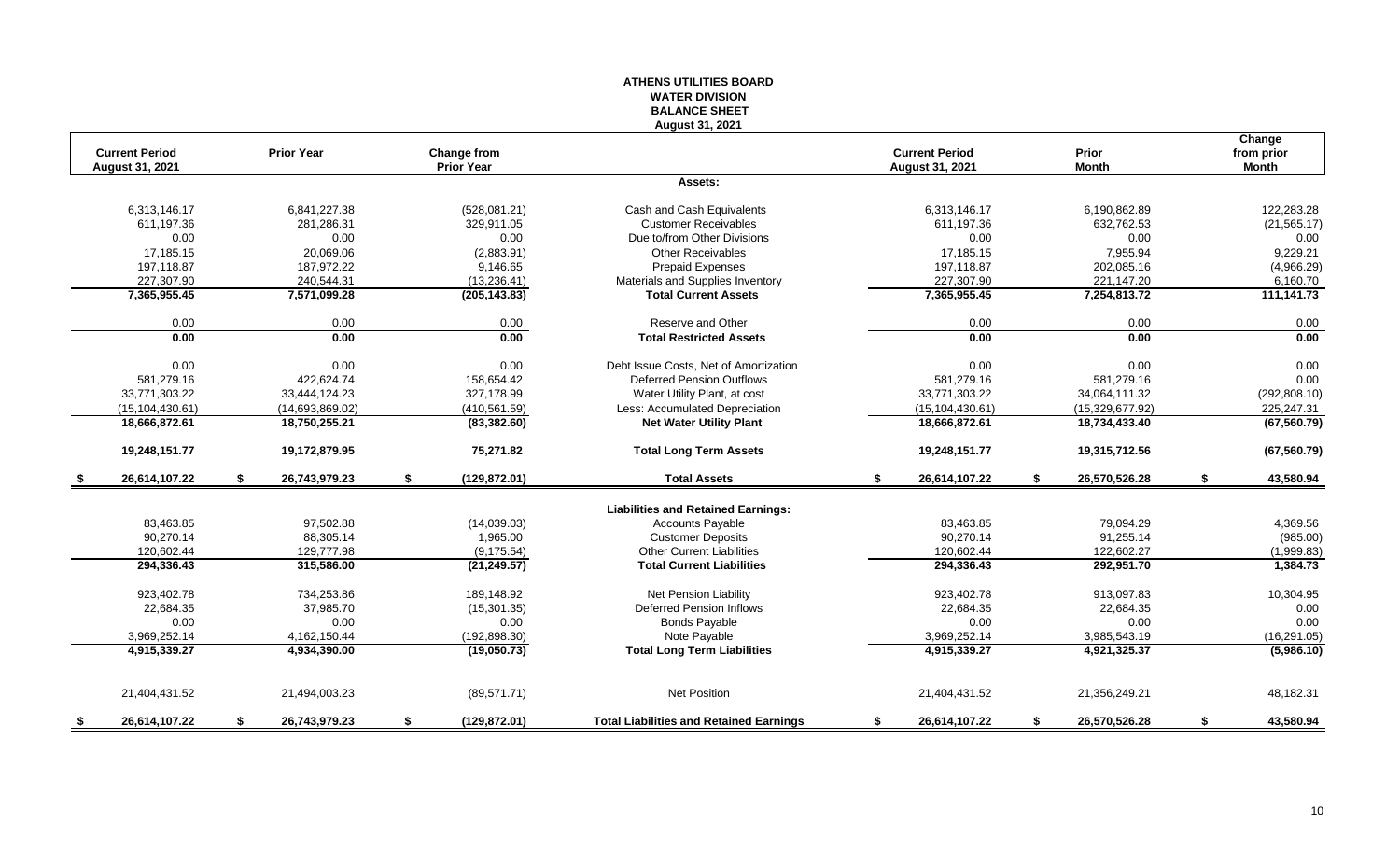|                 |                   |                       | <b>Athens Utilities Board</b><br>Profit and Loss Statement - Water |                         |                         |                       |
|-----------------|-------------------|-----------------------|--------------------------------------------------------------------|-------------------------|-------------------------|-----------------------|
| Year-to-Date    | Year-to-Date      | Variance<br>Favorable | August 31, 2021<br><b>Description</b>                              | Current<br><b>Month</b> | Current<br><b>Month</b> | Variance<br>Favorable |
| August 31, 2021 | <b>Prior Year</b> | (Unfavorable)         |                                                                    | August 31, 2021         | <b>Prior Year</b>       | (Unfavorable)         |
|                 |                   |                       | <b>REVENUE:</b>                                                    |                         |                         |                       |
| 323,149.52      | 335,453.54        | (12, 304.02)          | Residential                                                        | 162,225.60              | 168,783.76              | (6,558.16)            |
| 354,478.28      | 338,844.97        | 15,633.31             | <b>Small Commercial</b>                                            | 179,105.50              | 172,221.73              | 6,883.77              |
| 84,539.80       | 83,596.36         | 943.44                | Large Commercial                                                   | 46,017.06               | 44,767.39               | 1,249.67              |
| 23.602.58       | 39,295.26         | (15,692.68)           | Other                                                              | 12,501.18               | 26,940.38               | (14, 439.20)          |
| 785,770.18      | 797,190.13        | (11, 419.95)          | <b>Total Revenue</b>                                               | 399,849.34              | 412,713.26              | (12,863.92)           |
| 116,538.03      | 126,286.54        | 9,748.51              | <b>Purchased Supply</b>                                            | 58,147.30               | 61,824.23               | 3,676.93              |
| 669,232.15      | 670,903.59        | (1,671.44)            | <b>Contribution Margin</b>                                         | 341,702.04              | 350,889.03              | (9, 186.99)           |
|                 |                   |                       | <b>OPERATING EXPENSES:</b>                                         |                         |                         |                       |
| 80.111.46       | 74.036.57         | (6,074.89)            | Source and Pump Expense                                            | 32,204.94               | 34,244.91               | 2,039.97              |
| 52,256.24       | 38,673.00         | (13,583.24)           | <b>Distribution Expense</b>                                        | 21,692.36               | 16,273.75               | (5,418.61)            |
| 81,291.98       | 72,493.18         | (8,798.80)            | Customer Service and Customer Acct. Expense                        | 34,312.22               | 33,812.07               | (500.15)              |
| 169,979.61      | 175,861.45        | 5,881.84              | Administrative and General Expense                                 | 78,736.38               | 83,419.48               | 4,683.10              |
| 383,639.29      | 361,064.20        | (22, 575.09)          | <b>Total operating expenses</b>                                    | 166,945.90              | 167.750.21              | 804.31                |
|                 |                   |                       | <b>Maintenance Expenses</b>                                        |                         |                         |                       |
| 16.562.30       | 15.687.15         | (875.15)              | Source and Pump Expense                                            | 5.599.57                | 7.226.75                | 1,627.18              |
| 76.549.26       | 78.270.73         | 1.721.47              | <b>Distribution Expense</b>                                        | 30,929.82               | 33.083.92               | 2,154.10              |
| 297.98          | 402.00            | 104.02                | Administrative and General Expense                                 | 169.54                  | 288.40                  | 118.86                |
| 93,409.54       | 94,359.88         | 950.34                | <b>Total Maintenance Expense</b>                                   | 36,698.93               | 40,599.07               | 3,900.14              |
|                 |                   |                       | <b>Other Operating Expenses</b>                                    |                         |                         |                       |
| 196,245.00      | 165,588.04        | (30,656.96)           | <b>Depreciation Expense</b>                                        | 94,469.13               | 82,794.02               | (11, 675.11)          |
| 196,245.00      | 165,588.04        | (30,656.96)           | <b>Total Other Operating Expenses</b>                              | 94,469.13               | 82,794.02               | (11,675.11)           |
| 789,831.86      | 747,298.66        | (42, 533.20)          | <b>Total Operating and Maintenance Expense</b>                     | 356,261.26              | 352,967.53              | (3,293.73)            |
| (4,061.68)      | 49,891.47         | (53,953.15)           | <b>Operating Income</b>                                            | 43,588.08               | 59,745.73               | (16, 157.65)          |
| 2,572.59        | 4,811.60          | (2,239.01)            | Other Income                                                       | 1,192.65                | 2,428.29                | (1, 235.64)           |
| (1,489.09)      | 54,703.07         | (56, 192.16)          | <b>Total Income</b>                                                | 44,780.73               | 62,174.02               | (17, 393.29)          |
| 446.89          | 4,600.81          | 4,153.92              | Other Expense                                                      | 352.71                  | 4,577.60                | 4,224.89              |
| (1,935.98)      | 50,102.26         | (52,038.24)           | Net Income Before Debt Expense                                     | 44,428.02               | 57,596.42               | (13, 168.40)          |
|                 |                   |                       | <b>DEBT RELATED EXPENSES:</b>                                      |                         |                         |                       |
| 0.00            | 0.00              | 0.00                  | Amortization of Debt Discount                                      | 0.00                    | 0.00                    | 0.00                  |
| 16.025.81       | 16,775.28         | 749.47                | Interest on Long Term Debt                                         | 8,003.89                | 8,372.19                | 368.30                |
| 16,025.81       | 16,775.28         | 749.47                | <b>Total debt related expenses</b>                                 | 8,003.89                | 8,372.19                | 368.30                |
|                 |                   |                       |                                                                    |                         |                         |                       |
| (17.961.79)     | 33.326.98         | (51, 288.77)          | Net Income Before Extraordinary Income                             | 36.424.13               | 49.224.23               | (12,800.10)           |
| 11,808.18       | 0.00              | 11,808.18             | Grants, Contributions, Extraordinary                               | 11,758.18               | 0.00                    | 11,758.18             |
| (6, 153.61)     | 33,326.98         | (39, 480.59)<br>S.    | <b>CHANGE IN NET ASSETS</b>                                        | 48,182.31<br>S.         | 49,224.23<br>£.         | (1,041.92)<br>s.      |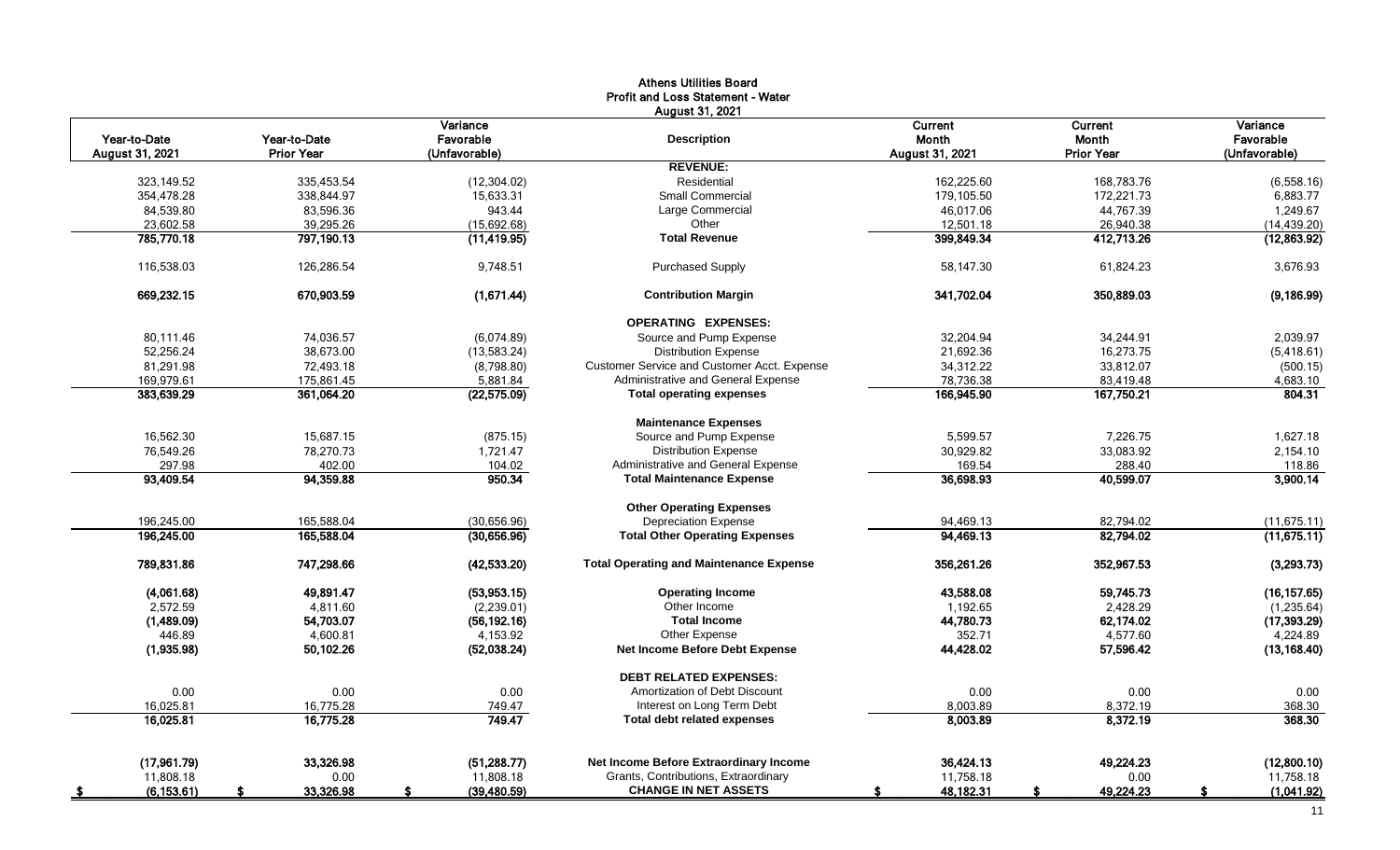|                   |                 |                    | <b>Athens Utilities Board</b>                                        |                        |                 |                 |
|-------------------|-----------------|--------------------|----------------------------------------------------------------------|------------------------|-----------------|-----------------|
|                   |                 |                    | <b>Budget Comparison - Water</b>                                     |                        |                 |                 |
|                   |                 |                    | <b>August 31, 2021</b>                                               |                        |                 |                 |
| Year-to-Date      | Year-to-Date    | $Y-T-D$            | <b>Description</b>                                                   | <b>Current Month</b>   | <b>Monthly</b>  | <b>Budget</b>   |
| August 31, 2021   | <b>Budget</b>   | Variance           |                                                                      | <b>August 31, 2021</b> | <b>Budget</b>   | Variance        |
|                   |                 |                    |                                                                      |                        |                 |                 |
|                   |                 |                    | <b>REVENUE:</b>                                                      |                        |                 |                 |
| 323,149.52        | 322.117.95      | 1,031.57           | Residential                                                          | 162,225.60             | 163.565.09      | (1,339.49)      |
| 354,478.28        | 329,616.97      | 24,861.31          | <b>Small Commercial</b>                                              | 179,105.50             | 166,723.05      | 12,382.45       |
| 84,539.80         | 84,417.81       | 121.99             | Large Commercial                                                     | 46,017.06              | 43,356.71       | 2,660.35        |
| 23,602.58         | 28,272.88       | (4,670.30)         | Other                                                                | 12,501.18              | 15,982.57       | (3,481.39)      |
| 785,770.18        | 764,425.61      | 21,344.57          | <b>Total Revenue</b>                                                 | 399,849.34             | 389,627.42      | 10,221.92       |
| 116,538.03        | 112,115.16      | (4,422.87)         | <b>Purchased Supply</b>                                              | 58,147.30              | 55,661.81       | (2,485.49)      |
| 669,232.15        | 652,310.45      | 16,921.70          | <b>Contribution Margin</b>                                           | 341,702.04             | 333,965.61      | 7,736.43        |
|                   |                 |                    | <b>OPERATING EXPENSES:</b>                                           |                        |                 |                 |
| 80,111.46         | 70,573.70       | (9,537.76)         | Source and Pump Expense                                              | 32,204.94              | 37,427.96       | 5,223.02        |
| 52,256.24         | 32,109.53       | (20, 146.71)       | <b>Distribution Expense</b>                                          | 21,692.36              | 14,718.01       | (6,974.35)      |
| 81,291.98         | 70,059.28       | (11, 232.70)       | Customer Service and Customer Acct. Expense                          | 34,312.22              | 35,606.42       | 1,294.20        |
| 169,979.61        | 176.880.29      | 6,900.68           | Administrative and General Expense                                   | 78,736.38              | 82,705.69       | 3,969.31        |
| 383,639.29        | 349,622.80      | (34,016.49)        | <b>Total operating expenses</b>                                      | 166,945.90             | 170,458.08      | 3,512.18        |
|                   |                 |                    | <b>Maintenance Expenses</b>                                          |                        |                 |                 |
| 16,562.30         | 13,454.68       | (3, 107.62)        | Source and Pump Expense                                              | 5,599.57               | 7,511.86        | 1,912.29        |
| 76,549.26         | 69,351.63       | (7, 197.63)        | <b>Distribution Expense</b>                                          | 30,929.82              | 35,657.17       | 4,727.35        |
| 297.98            | 558.46          | 260.48             | Administrative and General Expense                                   | 169.54                 | 225.97          | 56.43           |
| 93.409.54         | 83.364.77       | (10,044.77)        | <b>Total Maintenance Expense</b>                                     | 36.698.93              | 43.395.00       | 6,696.07        |
|                   |                 |                    | <b>Other Operating Expenses</b>                                      |                        |                 |                 |
|                   |                 |                    |                                                                      |                        |                 |                 |
| 196,245.00        | 157,551.86      | (38, 693.14)       | <b>Depreciation Expense</b><br><b>Total Other Operating Expenses</b> | 94,469.13              | 78,920.10       | (15,549.03)     |
| 196,245.00        | 157,551.86      | (38, 693.14)       |                                                                      | 94,469.13              | 78,920.10       | (15, 549.03)    |
| 789,831.86        | 702,654.59      | (87, 177.27)       | <b>Total Operating and Maintenance Expenses</b>                      | 356,261.26             | 348,435.00      | (7,826.26)      |
| (4,061.68)        | 61,771.02       | (65, 832.70)       | <b>Operating Income</b>                                              | 43,588.08              | 41,192.42       | 2,395.66        |
| 2,572.59          | 3,733.48        | (1,160.89)         | Other Income                                                         | 1,192.65               | 924.20          | 268.45          |
| (1,489.09)        | 65,504.50       | (66,993.59)        | <b>Total Income</b>                                                  | 44,780.73              | 42,116.62       | 2,664.11        |
| 446.89            | 3,489.17        | 3,042.28           | Other Expense                                                        | 352.71                 | 3,449.69        | 3,096.98        |
| (1,935.98)        | 62,015.33       | (63,951.31)        | Net Income Before Debt Expense                                       | 44,428.02              | 38,666.93       | 5,761.09        |
|                   |                 |                    | <b>DEBT RELATED EXPENSES:</b>                                        |                        |                 |                 |
| 0.00              | 0.00            | 0.00               | Amortization of Debt Discount                                        | 0.00                   | 0.00            | 0.00            |
| 16,025.81         | 16,803.77       | 777.96             | Interest on Long Term Debt                                           | 8,003.89               | 8,596.00        | 592.11          |
| 16,025.81         | 16,803.77       | 777.96             | <b>Total debt related expenses</b>                                   | 8,003.89               | 8,596.00        | 592.11          |
|                   |                 |                    |                                                                      |                        |                 |                 |
| (17, 961.79)      | 45,211.56       | (63, 173.35)       | Net Income Before Extraordinary Income                               | 36,424.13              | 30,070.93       | 6,353.20        |
| 11,808.18         | 925.00          | 10,883.18          | Grants, Contributions, Extraordinary                                 | 11,758.18              | 462.50          | 11,295.68       |
| (6, 153.61)<br>\$ | 46,136.56<br>\$ | \$<br>(52, 290.17) | <b>CHANGE IN NET ASSETS</b>                                          | 48,182.31<br>\$        | 30,533.43<br>\$ | \$<br>17,648.88 |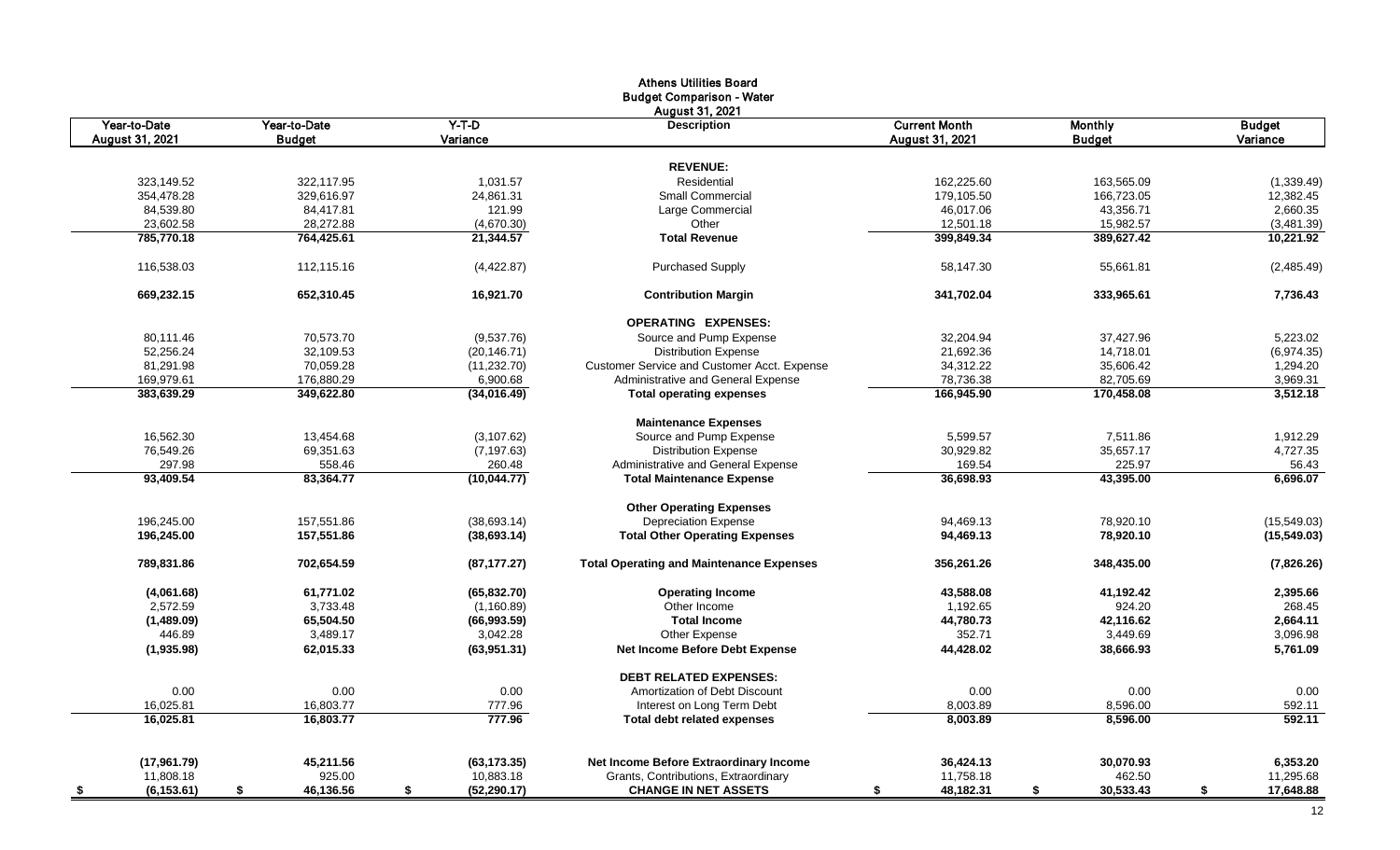# **Athens Utilities Board Water Division STATEMENTS OF CASH FLOWS August 31, 2021**

| <b>Prior Year</b><br><b>August 31, 2021</b><br><b>Prior Year</b><br>August 31, 2021<br><b>CASH FLOWS FROM OPERATING ACTIVITIES:</b><br>36,424.13<br>(17, 961.79)<br>33,326.98<br>(51, 288.77)<br>Net Operating Income<br>49,224.23<br><b>Adjustments to Reconcile Operating Income</b><br>to Net Cash Provided by Operations<br>196,245.00<br>165,588.04<br>30,656.96<br>Depreciation<br>94,469.13<br>82,794.02<br><b>Changes in Assets and Liabilities:</b><br>24,470.97<br><b>Receivables</b><br>12,335.96<br>(5,742.02)<br>30,212.99<br>4,379.21<br>Due from (to) Other Divisions<br>0.00<br>0.00<br>0.00<br>0.00<br>0.00<br>(77,780.57)<br>(19, 139.85)<br>4,966.29<br>(96, 920.42)<br><b>Prepaid Expenses</b><br>10,291.63<br>0.00<br>0.00<br>0.00<br>0.00<br>Deferred Pension Outflows<br>0.00<br>(7,012.26)<br><b>Materials and Supplies</b><br>(6, 160.70)<br>(3,890.69)<br>(2,046.06)<br>(4,966.20)<br>6,878.18<br>4,369.56<br>3,952.70<br>2,925.48<br><b>Accounts Payable</b><br>(5,005.67)<br>(2,739.13)<br>(2,053.74)<br>(685.39)<br><b>Other Current Liabilities</b><br>(1,999.83)<br>(3,509.95)<br>20,609.90<br>27.197.44<br>(6, 587.54)<br>Net Pension Liability<br>10,304.95<br>13,598.72<br>0.00<br>0.00<br>0.00<br><b>Deferred Pension Inflows</b><br>0.00<br>0.00<br>2,439.56<br>(297, 455.66)<br>(297, 584.39)<br>1,219.78<br>(295,016.10)<br><b>Retirements and Salvage</b><br>875.00<br>(985.00)<br>955.00<br>(625.00)<br>(1,500.00)<br><b>Customer Deposits</b><br>(317, 827.98)<br><b>Net Cash from Operating Activities</b><br>(172,070.65)<br>145,757.33<br>(143, 859.90)<br>150,056.28<br><b>CASH FLOWS FROM NONCAPITAL FINANCING ACTIVITIES:</b><br>0.00<br>0.00<br>0.00<br>0.00<br>Changes in Bonds Payable<br>0.00<br>(32, 561.88)<br>(31,829.31)<br>(16, 291.05)<br>(15,924.48)<br>(732.57)<br>Changes in Notes Payable<br>(732.57)<br><b>Net Cash from Financing Activities</b><br>(16, 291.05)<br>(32, 561.88)<br>(31,829.31)<br>(15, 924.48)<br><b>CASH FLOW FROM CAPITAL AND INVESTING ACTIVITIES:</b><br>0.00<br>0.00<br>0.00<br>0.00<br>0.00<br><b>Adjust Net Pension Obligation</b><br>0.00<br>0.00<br>0.00<br>0.00<br>0.00<br><b>Prior Period Adjustment</b><br>11,808.18<br>0.00<br>11,808.18<br>Grants, Contributions & Other Extraordinary<br>11,758.18<br>0.00<br>231,508.25<br>320,716.31<br>270,676.05<br>(89, 208.06)<br><b>Water Utility Plant</b><br>(36, 864.57)<br><b>Net from Capital and Investing Activities</b><br>332,524.49<br>282,434.23<br>(36,864.57)<br>243,316.43<br>(89, 208.06)<br>\$<br>97,267.23<br>38,683.90<br>\$<br>24,719.96<br>13,963.94<br><b>Net Changes in Cash Position</b><br>122,283.28<br>S.<br>\$<br>\$ | Year-to-Date | Year-to-Date | Variance |  | <b>Month to Date</b> | <b>Month to Date</b> | Variance      |
|---------------------------------------------------------------------------------------------------------------------------------------------------------------------------------------------------------------------------------------------------------------------------------------------------------------------------------------------------------------------------------------------------------------------------------------------------------------------------------------------------------------------------------------------------------------------------------------------------------------------------------------------------------------------------------------------------------------------------------------------------------------------------------------------------------------------------------------------------------------------------------------------------------------------------------------------------------------------------------------------------------------------------------------------------------------------------------------------------------------------------------------------------------------------------------------------------------------------------------------------------------------------------------------------------------------------------------------------------------------------------------------------------------------------------------------------------------------------------------------------------------------------------------------------------------------------------------------------------------------------------------------------------------------------------------------------------------------------------------------------------------------------------------------------------------------------------------------------------------------------------------------------------------------------------------------------------------------------------------------------------------------------------------------------------------------------------------------------------------------------------------------------------------------------------------------------------------------------------------------------------------------------------------------------------------------------------------------------------------------------------------------------------------------------------------------------------------------------------------------------------------------------------------------------------------------------------------------------------------------------------------------------------------------------------------------|--------------|--------------|----------|--|----------------------|----------------------|---------------|
|                                                                                                                                                                                                                                                                                                                                                                                                                                                                                                                                                                                                                                                                                                                                                                                                                                                                                                                                                                                                                                                                                                                                                                                                                                                                                                                                                                                                                                                                                                                                                                                                                                                                                                                                                                                                                                                                                                                                                                                                                                                                                                                                                                                                                                                                                                                                                                                                                                                                                                                                                                                                                                                                                       |              |              |          |  |                      |                      |               |
|                                                                                                                                                                                                                                                                                                                                                                                                                                                                                                                                                                                                                                                                                                                                                                                                                                                                                                                                                                                                                                                                                                                                                                                                                                                                                                                                                                                                                                                                                                                                                                                                                                                                                                                                                                                                                                                                                                                                                                                                                                                                                                                                                                                                                                                                                                                                                                                                                                                                                                                                                                                                                                                                                       |              |              |          |  |                      |                      |               |
|                                                                                                                                                                                                                                                                                                                                                                                                                                                                                                                                                                                                                                                                                                                                                                                                                                                                                                                                                                                                                                                                                                                                                                                                                                                                                                                                                                                                                                                                                                                                                                                                                                                                                                                                                                                                                                                                                                                                                                                                                                                                                                                                                                                                                                                                                                                                                                                                                                                                                                                                                                                                                                                                                       |              |              |          |  |                      |                      | (12,800.10)   |
|                                                                                                                                                                                                                                                                                                                                                                                                                                                                                                                                                                                                                                                                                                                                                                                                                                                                                                                                                                                                                                                                                                                                                                                                                                                                                                                                                                                                                                                                                                                                                                                                                                                                                                                                                                                                                                                                                                                                                                                                                                                                                                                                                                                                                                                                                                                                                                                                                                                                                                                                                                                                                                                                                       |              |              |          |  |                      |                      |               |
|                                                                                                                                                                                                                                                                                                                                                                                                                                                                                                                                                                                                                                                                                                                                                                                                                                                                                                                                                                                                                                                                                                                                                                                                                                                                                                                                                                                                                                                                                                                                                                                                                                                                                                                                                                                                                                                                                                                                                                                                                                                                                                                                                                                                                                                                                                                                                                                                                                                                                                                                                                                                                                                                                       |              |              |          |  |                      |                      |               |
|                                                                                                                                                                                                                                                                                                                                                                                                                                                                                                                                                                                                                                                                                                                                                                                                                                                                                                                                                                                                                                                                                                                                                                                                                                                                                                                                                                                                                                                                                                                                                                                                                                                                                                                                                                                                                                                                                                                                                                                                                                                                                                                                                                                                                                                                                                                                                                                                                                                                                                                                                                                                                                                                                       |              |              |          |  |                      |                      | 11,675.11     |
|                                                                                                                                                                                                                                                                                                                                                                                                                                                                                                                                                                                                                                                                                                                                                                                                                                                                                                                                                                                                                                                                                                                                                                                                                                                                                                                                                                                                                                                                                                                                                                                                                                                                                                                                                                                                                                                                                                                                                                                                                                                                                                                                                                                                                                                                                                                                                                                                                                                                                                                                                                                                                                                                                       |              |              |          |  |                      |                      |               |
|                                                                                                                                                                                                                                                                                                                                                                                                                                                                                                                                                                                                                                                                                                                                                                                                                                                                                                                                                                                                                                                                                                                                                                                                                                                                                                                                                                                                                                                                                                                                                                                                                                                                                                                                                                                                                                                                                                                                                                                                                                                                                                                                                                                                                                                                                                                                                                                                                                                                                                                                                                                                                                                                                       |              |              |          |  |                      |                      | 7,956.75      |
|                                                                                                                                                                                                                                                                                                                                                                                                                                                                                                                                                                                                                                                                                                                                                                                                                                                                                                                                                                                                                                                                                                                                                                                                                                                                                                                                                                                                                                                                                                                                                                                                                                                                                                                                                                                                                                                                                                                                                                                                                                                                                                                                                                                                                                                                                                                                                                                                                                                                                                                                                                                                                                                                                       |              |              |          |  |                      |                      | 0.00          |
|                                                                                                                                                                                                                                                                                                                                                                                                                                                                                                                                                                                                                                                                                                                                                                                                                                                                                                                                                                                                                                                                                                                                                                                                                                                                                                                                                                                                                                                                                                                                                                                                                                                                                                                                                                                                                                                                                                                                                                                                                                                                                                                                                                                                                                                                                                                                                                                                                                                                                                                                                                                                                                                                                       |              |              |          |  |                      |                      | (5,325.34)    |
|                                                                                                                                                                                                                                                                                                                                                                                                                                                                                                                                                                                                                                                                                                                                                                                                                                                                                                                                                                                                                                                                                                                                                                                                                                                                                                                                                                                                                                                                                                                                                                                                                                                                                                                                                                                                                                                                                                                                                                                                                                                                                                                                                                                                                                                                                                                                                                                                                                                                                                                                                                                                                                                                                       |              |              |          |  |                      |                      | 0.00          |
|                                                                                                                                                                                                                                                                                                                                                                                                                                                                                                                                                                                                                                                                                                                                                                                                                                                                                                                                                                                                                                                                                                                                                                                                                                                                                                                                                                                                                                                                                                                                                                                                                                                                                                                                                                                                                                                                                                                                                                                                                                                                                                                                                                                                                                                                                                                                                                                                                                                                                                                                                                                                                                                                                       |              |              |          |  |                      |                      | (2,270.01)    |
|                                                                                                                                                                                                                                                                                                                                                                                                                                                                                                                                                                                                                                                                                                                                                                                                                                                                                                                                                                                                                                                                                                                                                                                                                                                                                                                                                                                                                                                                                                                                                                                                                                                                                                                                                                                                                                                                                                                                                                                                                                                                                                                                                                                                                                                                                                                                                                                                                                                                                                                                                                                                                                                                                       |              |              |          |  |                      |                      | 9,375.23      |
|                                                                                                                                                                                                                                                                                                                                                                                                                                                                                                                                                                                                                                                                                                                                                                                                                                                                                                                                                                                                                                                                                                                                                                                                                                                                                                                                                                                                                                                                                                                                                                                                                                                                                                                                                                                                                                                                                                                                                                                                                                                                                                                                                                                                                                                                                                                                                                                                                                                                                                                                                                                                                                                                                       |              |              |          |  |                      |                      | 1,510.12      |
|                                                                                                                                                                                                                                                                                                                                                                                                                                                                                                                                                                                                                                                                                                                                                                                                                                                                                                                                                                                                                                                                                                                                                                                                                                                                                                                                                                                                                                                                                                                                                                                                                                                                                                                                                                                                                                                                                                                                                                                                                                                                                                                                                                                                                                                                                                                                                                                                                                                                                                                                                                                                                                                                                       |              |              |          |  |                      |                      | (3,293.77)    |
|                                                                                                                                                                                                                                                                                                                                                                                                                                                                                                                                                                                                                                                                                                                                                                                                                                                                                                                                                                                                                                                                                                                                                                                                                                                                                                                                                                                                                                                                                                                                                                                                                                                                                                                                                                                                                                                                                                                                                                                                                                                                                                                                                                                                                                                                                                                                                                                                                                                                                                                                                                                                                                                                                       |              |              |          |  |                      |                      | 0.00          |
|                                                                                                                                                                                                                                                                                                                                                                                                                                                                                                                                                                                                                                                                                                                                                                                                                                                                                                                                                                                                                                                                                                                                                                                                                                                                                                                                                                                                                                                                                                                                                                                                                                                                                                                                                                                                                                                                                                                                                                                                                                                                                                                                                                                                                                                                                                                                                                                                                                                                                                                                                                                                                                                                                       |              |              |          |  |                      |                      | (298, 804.17) |
|                                                                                                                                                                                                                                                                                                                                                                                                                                                                                                                                                                                                                                                                                                                                                                                                                                                                                                                                                                                                                                                                                                                                                                                                                                                                                                                                                                                                                                                                                                                                                                                                                                                                                                                                                                                                                                                                                                                                                                                                                                                                                                                                                                                                                                                                                                                                                                                                                                                                                                                                                                                                                                                                                       |              |              |          |  |                      |                      | (1,940.00)    |
|                                                                                                                                                                                                                                                                                                                                                                                                                                                                                                                                                                                                                                                                                                                                                                                                                                                                                                                                                                                                                                                                                                                                                                                                                                                                                                                                                                                                                                                                                                                                                                                                                                                                                                                                                                                                                                                                                                                                                                                                                                                                                                                                                                                                                                                                                                                                                                                                                                                                                                                                                                                                                                                                                       |              |              |          |  |                      |                      | (293, 916.18) |
|                                                                                                                                                                                                                                                                                                                                                                                                                                                                                                                                                                                                                                                                                                                                                                                                                                                                                                                                                                                                                                                                                                                                                                                                                                                                                                                                                                                                                                                                                                                                                                                                                                                                                                                                                                                                                                                                                                                                                                                                                                                                                                                                                                                                                                                                                                                                                                                                                                                                                                                                                                                                                                                                                       |              |              |          |  |                      |                      |               |
|                                                                                                                                                                                                                                                                                                                                                                                                                                                                                                                                                                                                                                                                                                                                                                                                                                                                                                                                                                                                                                                                                                                                                                                                                                                                                                                                                                                                                                                                                                                                                                                                                                                                                                                                                                                                                                                                                                                                                                                                                                                                                                                                                                                                                                                                                                                                                                                                                                                                                                                                                                                                                                                                                       |              |              |          |  |                      |                      | 0.00          |
|                                                                                                                                                                                                                                                                                                                                                                                                                                                                                                                                                                                                                                                                                                                                                                                                                                                                                                                                                                                                                                                                                                                                                                                                                                                                                                                                                                                                                                                                                                                                                                                                                                                                                                                                                                                                                                                                                                                                                                                                                                                                                                                                                                                                                                                                                                                                                                                                                                                                                                                                                                                                                                                                                       |              |              |          |  |                      |                      | (366.57)      |
|                                                                                                                                                                                                                                                                                                                                                                                                                                                                                                                                                                                                                                                                                                                                                                                                                                                                                                                                                                                                                                                                                                                                                                                                                                                                                                                                                                                                                                                                                                                                                                                                                                                                                                                                                                                                                                                                                                                                                                                                                                                                                                                                                                                                                                                                                                                                                                                                                                                                                                                                                                                                                                                                                       |              |              |          |  |                      |                      | (366.57)      |
|                                                                                                                                                                                                                                                                                                                                                                                                                                                                                                                                                                                                                                                                                                                                                                                                                                                                                                                                                                                                                                                                                                                                                                                                                                                                                                                                                                                                                                                                                                                                                                                                                                                                                                                                                                                                                                                                                                                                                                                                                                                                                                                                                                                                                                                                                                                                                                                                                                                                                                                                                                                                                                                                                       |              |              |          |  |                      |                      |               |
|                                                                                                                                                                                                                                                                                                                                                                                                                                                                                                                                                                                                                                                                                                                                                                                                                                                                                                                                                                                                                                                                                                                                                                                                                                                                                                                                                                                                                                                                                                                                                                                                                                                                                                                                                                                                                                                                                                                                                                                                                                                                                                                                                                                                                                                                                                                                                                                                                                                                                                                                                                                                                                                                                       |              |              |          |  |                      |                      | 0.00          |
|                                                                                                                                                                                                                                                                                                                                                                                                                                                                                                                                                                                                                                                                                                                                                                                                                                                                                                                                                                                                                                                                                                                                                                                                                                                                                                                                                                                                                                                                                                                                                                                                                                                                                                                                                                                                                                                                                                                                                                                                                                                                                                                                                                                                                                                                                                                                                                                                                                                                                                                                                                                                                                                                                       |              |              |          |  |                      |                      | 0.00          |
|                                                                                                                                                                                                                                                                                                                                                                                                                                                                                                                                                                                                                                                                                                                                                                                                                                                                                                                                                                                                                                                                                                                                                                                                                                                                                                                                                                                                                                                                                                                                                                                                                                                                                                                                                                                                                                                                                                                                                                                                                                                                                                                                                                                                                                                                                                                                                                                                                                                                                                                                                                                                                                                                                       |              |              |          |  |                      |                      | 11,758.18     |
|                                                                                                                                                                                                                                                                                                                                                                                                                                                                                                                                                                                                                                                                                                                                                                                                                                                                                                                                                                                                                                                                                                                                                                                                                                                                                                                                                                                                                                                                                                                                                                                                                                                                                                                                                                                                                                                                                                                                                                                                                                                                                                                                                                                                                                                                                                                                                                                                                                                                                                                                                                                                                                                                                       |              |              |          |  |                      |                      | 307,540.62    |
|                                                                                                                                                                                                                                                                                                                                                                                                                                                                                                                                                                                                                                                                                                                                                                                                                                                                                                                                                                                                                                                                                                                                                                                                                                                                                                                                                                                                                                                                                                                                                                                                                                                                                                                                                                                                                                                                                                                                                                                                                                                                                                                                                                                                                                                                                                                                                                                                                                                                                                                                                                                                                                                                                       |              |              |          |  |                      |                      | 319,298.80    |
|                                                                                                                                                                                                                                                                                                                                                                                                                                                                                                                                                                                                                                                                                                                                                                                                                                                                                                                                                                                                                                                                                                                                                                                                                                                                                                                                                                                                                                                                                                                                                                                                                                                                                                                                                                                                                                                                                                                                                                                                                                                                                                                                                                                                                                                                                                                                                                                                                                                                                                                                                                                                                                                                                       |              |              |          |  |                      |                      | 25,016.05     |
|                                                                                                                                                                                                                                                                                                                                                                                                                                                                                                                                                                                                                                                                                                                                                                                                                                                                                                                                                                                                                                                                                                                                                                                                                                                                                                                                                                                                                                                                                                                                                                                                                                                                                                                                                                                                                                                                                                                                                                                                                                                                                                                                                                                                                                                                                                                                                                                                                                                                                                                                                                                                                                                                                       |              |              |          |  |                      |                      |               |
| 6,274,462.27<br>6,816,507.42<br>(542, 045.15)<br>Cash at Beginning of Period<br>6,190,862.89<br>6,743,960.15                                                                                                                                                                                                                                                                                                                                                                                                                                                                                                                                                                                                                                                                                                                                                                                                                                                                                                                                                                                                                                                                                                                                                                                                                                                                                                                                                                                                                                                                                                                                                                                                                                                                                                                                                                                                                                                                                                                                                                                                                                                                                                                                                                                                                                                                                                                                                                                                                                                                                                                                                                          |              |              |          |  |                      |                      | (553,097.26)  |
| Cash at End of Period<br>6,841,227.38<br>6,313,146.17<br>6,841,227.38<br>(528,081.21)<br>6,313,146.17                                                                                                                                                                                                                                                                                                                                                                                                                                                                                                                                                                                                                                                                                                                                                                                                                                                                                                                                                                                                                                                                                                                                                                                                                                                                                                                                                                                                                                                                                                                                                                                                                                                                                                                                                                                                                                                                                                                                                                                                                                                                                                                                                                                                                                                                                                                                                                                                                                                                                                                                                                                 |              |              |          |  |                      |                      | (528,081.21)  |
| 13,963.94<br>122,283.28<br>97,267.23<br>38,683.90<br>24,719.96<br><b>Changes in Cash and Equivalents</b><br>\$<br>\$<br>\$<br>s.<br>\$<br>-S                                                                                                                                                                                                                                                                                                                                                                                                                                                                                                                                                                                                                                                                                                                                                                                                                                                                                                                                                                                                                                                                                                                                                                                                                                                                                                                                                                                                                                                                                                                                                                                                                                                                                                                                                                                                                                                                                                                                                                                                                                                                                                                                                                                                                                                                                                                                                                                                                                                                                                                                          |              |              |          |  |                      |                      | 25,016.05     |

**Long-Term Debt** 3,969,252.14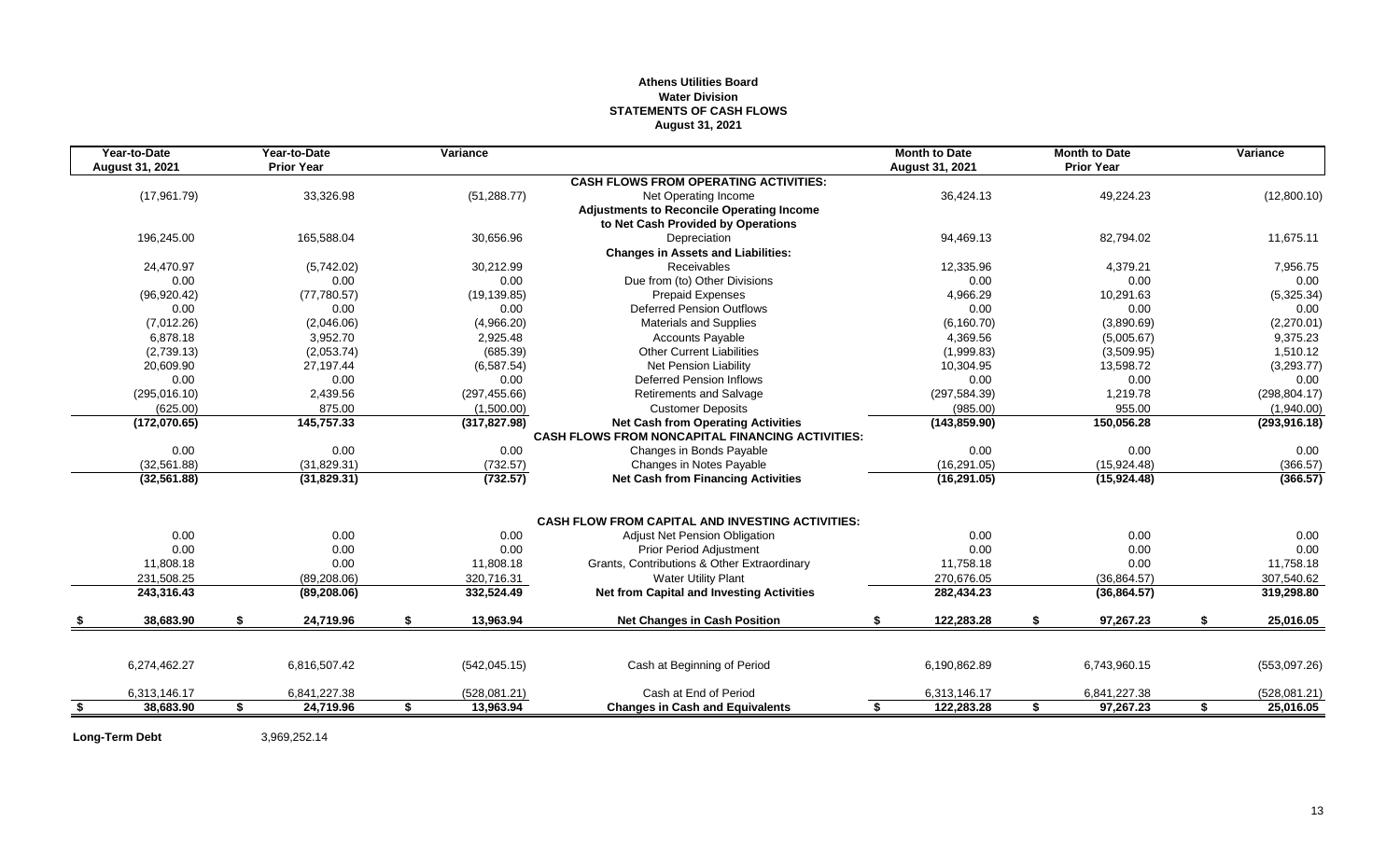# Athens Utilities Board Statistics Report August 31, 2021

| Water:                      |         |       |          |            |
|-----------------------------|---------|-------|----------|------------|
|                             | Current | Prior | %        | # Accounts |
| <b>INumber of services:</b> | Month   | Year  | Change   | Change     |
| Residential                 | 7,178   | 7,070 | 1.53%    | 108        |
| Small Commercial            | 1,275   | .259  | 1.27%    | 16         |
| Large Commercial            | 37      | 37    | $0.00\%$ | 0          |
|                             |         |       |          |            |
|                             | 8,490   | 8,366 | 1.48%    | 124        |

| <b>Sales Volumes:</b> |                        | <b>Current Month</b> |           |           | Year-to-Date      |                  |
|-----------------------|------------------------|----------------------|-----------|-----------|-------------------|------------------|
| Gallonsx100           | <b>August 31, 2021</b> | <b>Prior Year</b>    | Change    | 8/31/2021 | <b>Prior Year</b> | Change           |
| Residential           | 294,248                | 311,112              | $-5.42\%$ | 586,743   | 595,910           | $-1.54%$         |
| Small Commercial      | 461,751                | 456,684              | 1.11%     | 914,313   | 841,815           | 8.61%            |
| Large Commercial      | 117.441                | 114.991              | 2.13%     | 214.763   | 241.199           | -10.96% <b> </b> |
|                       | 873.440                | 882.787              | $-1.06\%$ | 1,715,819 | 1.678.924         | 2.20%            |

| <b>Employment</b>  |                 |                   |                   |
|--------------------|-----------------|-------------------|-------------------|
|                    | August 31, 2021 | <b>Prior Year</b> | <b>Difference</b> |
| Employee Headcount | 14.00           | 14.00             | 0.00              |
| <b>IFTE</b>        | 14.49           | 14.44             | 0.05              |
| IY-T-D FTE         | 14.62           | 14.65             | $-0.03$           |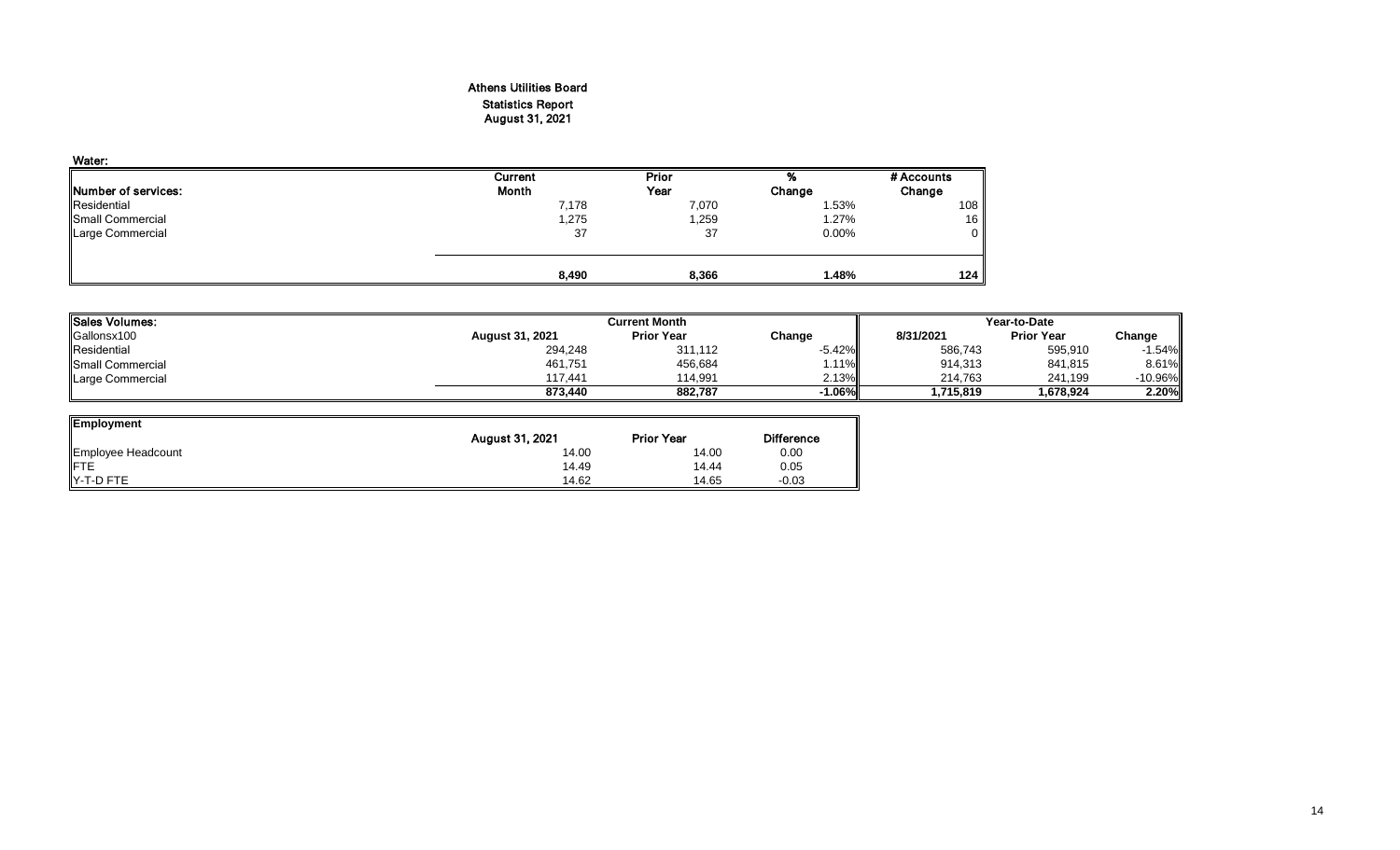#### **Athens Utilities Board Water Division Capital Budget**

**Month Ending as of August 31, 2021**

|                                                         |    | <b>Budget</b>                           | Actual    | Variance to date<br>Favorable<br>(Unfavorable) | <b>Estimated</b><br>% Project<br>Completion | <b>Percent Budget</b><br><b>Expended</b> |
|---------------------------------------------------------|----|-----------------------------------------|-----------|------------------------------------------------|---------------------------------------------|------------------------------------------|
| <b>Planned Capital Improvements:</b>                    |    |                                         |           |                                                |                                             |                                          |
| Replace Truck 24 (2009 F150)                            |    | 40,000                                  |           | 40,000                                         |                                             |                                          |
| Replace Truck 33 (Meter Reading)                        |    | 53,000                                  |           | 53,000                                         |                                             |                                          |
| Replace Truck 29 (Meter Reading)                        |    | 53,000                                  |           | 53,000                                         |                                             |                                          |
| Congress Pkwy - Phase 2 (Rocky Mount Rd. to Dennis St.) |    | 446,000                                 |           | 446,000                                        |                                             |                                          |
| New Water Well Development                              |    | 100,000                                 |           | 100,000                                        |                                             |                                          |
| Replace recovery pump at WTP                            |    | 35,000                                  |           | 35,000                                         |                                             |                                          |
| Water Plant Building Maint and Lab Equipment            |    | 50,000                                  |           | 50,000                                         |                                             | Continuous                               |
| Meter Change Out (Large, Small and Testing)             |    | 30,000                                  | 3,293     | 26,707                                         |                                             | Continuous                               |
| Reservoir and Pump Maintenance                          |    | 10,000                                  |           | 10,000                                         |                                             | Continuous                               |
| <b>Water Line Extensions</b>                            |    | 200,000                                 | 2,120     | 197,880                                        |                                             | Continuous                               |
| <b>Distribution Rehabilitation</b>                      |    | 125,000                                 | 28,662    | 96,338                                         |                                             | Continuous                               |
| Field and Safety Equipment                              |    | 25,000                                  |           | 25,000                                         |                                             | Continuous                               |
| <b>Water Services</b>                                   |    | 160,000                                 | 36,197    | 123,803                                        |                                             | Continuous                               |
| Technology (SCADA, Computers)                           |    | 35,000                                  | 5,448     | 29,552                                         |                                             | Continuous                               |
| IT Core (Servers, mainframe, etc.)                      |    | 20,000                                  |           | 20,000                                         |                                             | Continuous                               |
| <b>Total Planned Capital Improvements:</b>              | S. | 1,382,000 \$                            | 75,720 \$ | 1,306,280                                      |                                             |                                          |
| <b>Other Assets:</b>                                    |    |                                         |           |                                                |                                             |                                          |
| Other                                                   |    |                                         |           |                                                |                                             |                                          |
| <b>Total Other Assets:</b>                              |    |                                         |           |                                                |                                             |                                          |
| Totals:                                                 |    | 1,382,000 \$                            | 75,720 \$ | 1,306,280                                      |                                             |                                          |
|                                                         |    | Percentage of Budget Spent Year-to-date |           | 5.48%                                          | <b>Fiscal Year</b>                          | 16.67%                                   |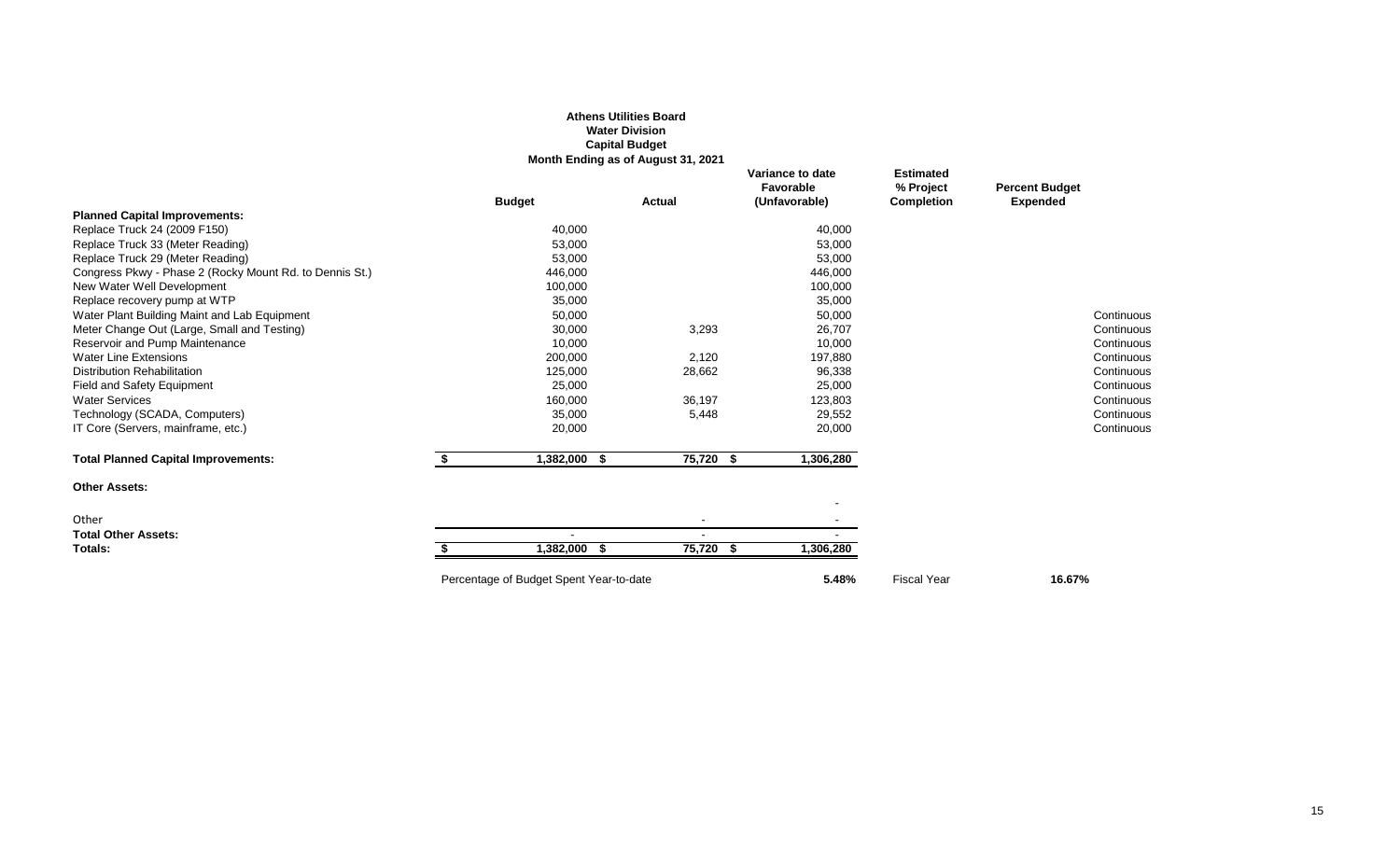#### **ATHENS UTILITIES BOARD GAS DIVISION BALANCE SHEET August 31, 2021**

| <b>Current Period</b> | <b>Prior Year</b>   |    | Change from       |                                                | <b>Current Period</b>  |    | Prior             |    | Change<br>from prior |
|-----------------------|---------------------|----|-------------------|------------------------------------------------|------------------------|----|-------------------|----|----------------------|
| August 31, 2021       |                     |    | <b>Prior Year</b> |                                                | <b>August 31, 2021</b> |    | <b>Month</b>      |    | <b>Month</b>         |
|                       |                     |    |                   | Assets:                                        |                        |    |                   |    |                      |
| 6,214,922.00          | 5,978,025.64        |    | 236,896.36        | Cash and Cash Equivalents                      | 6,214,922.00           |    | 6,426,807.11      |    | (211, 885.11)        |
| 525.191.12            | 202,950.88          |    | 322.240.24        | Receivables                                    | 525,191.12             |    | 450,865.19        |    | 74,325.93            |
| 443,567.82            | 342,239.66          |    | 101,328.16        | Prepaid Expenses                               | 443,567.82             |    | 380,030.06        |    | 63,537.76            |
| 0.00                  | 0.00                |    | 0.00              | Gas Unit Loans                                 | 0.00                   |    | 0.00              |    | 0.00                 |
| 138,161.38            | 125,526.01          |    | 12,635.37         | Materials and Supplies Inventory               | 138,161.38             |    | 137,212.03        |    | 949.35               |
| 7,321,842.32          | 6,648,742.19        |    | 673,100.13        | <b>Total Current Assets</b>                    | 7,321,842.32           |    | 7,394,914.39      |    | (73,072.07)          |
| 24,528,984.51         | 24,253,634.28       |    | 275,350.23        | Gas Utility Plant, at Cost                     | 24,528,984.51          |    | 24,556,276.77     |    | (27, 292.26)         |
| (10, 493, 902.03)     | (10,006,222.36)     |    | (487, 679.67)     | Less: Accumulated Depreciation                 | (10, 493, 902.03)      |    | (10, 474, 418.87) |    | (19, 483.16)         |
| 14,035,082.48         | 14,247,411.92       |    | (212, 329.44)     | <b>Net Gas Utility Plant</b>                   | 14,035,082.48          |    | 14,081,857.90     |    | (46, 775.42)         |
| 416,499.91            | 310,914.78          |    | 105,585.13        | <b>Deferred Pension Outflows</b>               | 416,499.91             |    | 416,499.91        |    | 0.00                 |
| \$<br>21,773,424.71   | \$<br>21,207,068.89 | \$ | 566,355.82        | <b>Total Assets</b>                            | \$<br>21,773,424.71    | S. | 21,893,272.20     | S. | (119, 847.49)        |
|                       |                     |    |                   |                                                |                        |    |                   |    |                      |
|                       |                     |    |                   | <b>Liabilities and Retained Earnings:</b>      |                        |    |                   |    |                      |
| 0.00                  | 0.00                |    | 0.00              | Short Term Notes Payable                       | 0.00                   |    | 0.00              |    | 0.00                 |
| 337.037.67            | 226,942.40          |    | 110,095.27        | <b>Accounts Payable</b>                        | 337,037.67             |    | 325,902.90        |    | 11,134.77            |
| 114,552.98            | 109,072.98          |    | 5.480.00          | <b>Customer Deposits</b>                       | 114,552.98             |    | 115,032.98        |    | (480.00)             |
| 130,275.40            | 64,175.36           |    | 66,100.04         | <b>Accrued Liabilities</b>                     | 130,275.40             |    | 132,637.79        |    | (2,362.39)           |
| 581,866.05            | 400,190.74          |    | 181,675.31        | <b>Total Current Liabilities</b>               | 581,866.05             |    | 573,573.67        |    | 8,292.38             |
| 661,865.26            | 533,896.41          |    | 127,968.85        | <b>Net Pension Liability</b>                   | 661,865.26             |    | 654,368.58        |    | 7,496.68             |
| 16,253.86             | 27,708.77           |    | (11, 454.91)      | <b>Deferred Pension Inflows</b>                | 16,253.86              |    | 16,253.86         |    | 0.00                 |
| 20,513,439.54         | 20,245,272.97       |    | 268,166.57        | <b>Net Position</b>                            | 20,513,439.54          |    | 20,649,076.09     |    | (135, 636.55)        |
| 21,773,424.71         | 21,207,068.89       | S  | 566,355.82        | <b>Total Liabilities and Retained Earnings</b> | 21,773,424.71          |    | 21,893,272.20     |    | (119, 847.49)        |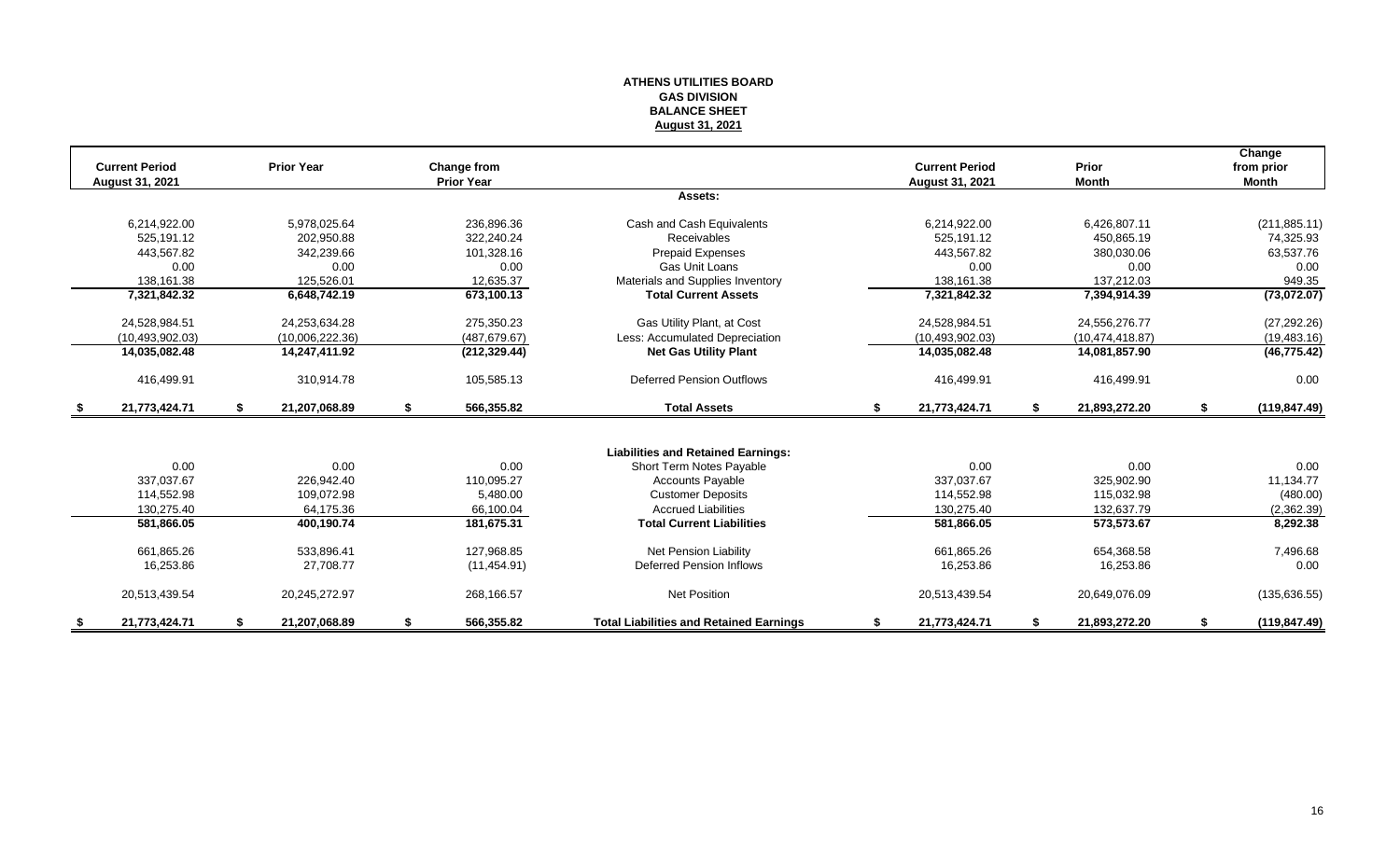# Athens Utilities Board Profit and Loss Statement - Gas August 31, 2021

| Year-to-Date<br>August 31, 2021 | Year-to-Date<br><b>Prior Year</b> | Variance<br>Favorable<br>(Unfavorable) |                                           | Current<br>Month<br>August 31, 2021 | Current<br>Month<br><b>Prior Year</b> | Variance<br>Favorable<br>(Unfavorable) |
|---------------------------------|-----------------------------------|----------------------------------------|-------------------------------------------|-------------------------------------|---------------------------------------|----------------------------------------|
|                                 |                                   |                                        | <b>REVENUE:</b>                           |                                     |                                       |                                        |
| 119,267.38                      | 108,197.38                        | 11,070.00                              | Residential                               | 59,650.48                           | 51,960.47                             | 7,690.01                               |
| 126,738.71                      | 92.234.14                         | 34.504.57                              | <b>Small Commercial</b>                   | 66.264.19                           | 44,128.91                             | 22,135.28                              |
| 121,541.98                      | 95,001.84                         | 26,540.14                              | Large Commercial                          | 65,994.93                           | 50,075.12                             | 15,919.81                              |
| 240,527.73                      | 144,657.62                        | 95,870.11                              | Interruptible                             | 149,691.23                          | 70,106.50                             | 79,584.73                              |
| 2,308.64                        | 1,361.31                          | 947.33                                 | CNG                                       | 1,412.47                            | 530.12                                | 882.35                                 |
| 6,619.00                        | 8,247.62                          | (1,628.62)                             | Fees and Other Gas Revenues               | 2,006.03                            | 2,369.04                              | (363.01)                               |
| 617,003.44                      | 449,699.91                        | 167,303.53                             | <b>Total Revenue</b>                      | 345,019.33                          | 219,170.16                            | 125,849.17                             |
| 490,835.28                      | 277,055.31                        | (213, 779.97)                          | Purchased supply                          | 260,378.82                          | 145,024.88                            | (115, 353.94)                          |
| 126,168.16                      | 172,644.60                        | (46, 476.44)                           | <b>Contribution Margin</b>                | 84,640.51                           | 74,145.28                             | 10,495.23                              |
|                                 |                                   |                                        | <b>OPERATING EXPENSES:</b>                |                                     |                                       |                                        |
| 64,156.33                       | 54,252.72                         | (9,903.61)                             | <b>Distribution Expense</b>               | 27,353.99                           | 21,538.57                             | (5,815.42)                             |
| 59,496.87                       | 56,847.68                         | (2,649.19)                             | Customer Service and Customer Acct. Exp.  | 24,921.04                           | 26,101.21                             | 1,180.17                               |
| 108,322.33                      | 138,728.47                        | 30,406.14                              | Administrative and General Expense        | 57,093.17                           | 80,091.86                             | 22,998.69                              |
| 231,975.53                      | 249,828.87                        | 17,853.34                              | <b>Total operating expenses</b>           | 109,368.20                          | 127,731.64                            | 18,363.44                              |
|                                 |                                   |                                        | <b>Maintenance Expense</b>                |                                     |                                       |                                        |
| 54,097.96                       | 54,874.91                         | 776.95                                 | <b>Distribution Expense</b>               | 25,737.31                           | 22,019.41                             | (3,717.90)                             |
| 4,231.00                        | 1.944.00                          | (2, 287.00)                            | Administrative and General Expense        | 2,314.41                            | 807.38                                | (1,507.03)                             |
| 58,328.96                       | 56,818.91                         | (1,510.05)                             | <b>Total Maintenance Expense</b>          | 28,051.72                           | 22,826.79                             | (5,224.93)                             |
|                                 |                                   |                                        | <b>Other Operating Expenses</b>           |                                     |                                       |                                        |
| 128,068.24                      | 109,421.26                        | (18, 646.98)                           | Depreciation                              | 64,034.12                           | 54,710.63                             | (9,323.49)                             |
| 39,256.84                       | 37,890.90                         | (1,365.94)                             | <b>Tax Equivalents</b>                    | 19,628.42                           | 18,945.45                             | (682.97)                               |
| 167,325.08                      | 147,312.16                        | (20, 012.92)                           | <b>Total Other Operating Expenses</b>     | 83,662.54                           | 73,656.08                             | (10,006.46)                            |
| 948,464.85                      | 731,015.25                        | (217, 449.60)                          | <b>Operating and Maintenance Expenses</b> | 481,461.28                          | 369,239.39                            | (112, 221.89)                          |
| (331, 461.41)                   | (281, 315.34)                     | (50.146.07)                            | <b>Operating Income</b>                   | (136, 441.95)                       | (150,069.23)                          | 13,627.28                              |
| 2,408.25                        | 4,367.10                          | (1,958.85)                             | Other Income                              | 1,078.01                            | 2,189.50                              | (1, 111.49)                            |
| (329,053.16)                    | (276, 948.24)                     | (52, 104.92)                           | <b>Total Income</b>                       | (135, 363.94)                       | (147, 879.73)                         | 12,515.79                              |
| 345.80                          | 4,484.91                          | 4,139.11                               | Miscellaneous Income Deductions           | 272.61                              | 4,448.11                              | 4,175.50                               |
| (329, 398.96)                   | (281, 433.15)                     | (47, 965.81)                           | <b>Net Income Before Extraordinary</b>    | (135, 636.55)                       | (152, 327.84)                         | 16,691.29                              |
| 0.00                            | 0.00                              | 0.00                                   | Grants, Contributions, Extraordinary      | 0.00                                | 0.00                                  | 0.00                                   |
| (329, 398.96)                   | (281, 433.15)                     | (47, 965.81)                           | <b>Change in Net Assets</b>               | (135, 636.55)                       | (152, 327.84)                         | 16,691.29                              |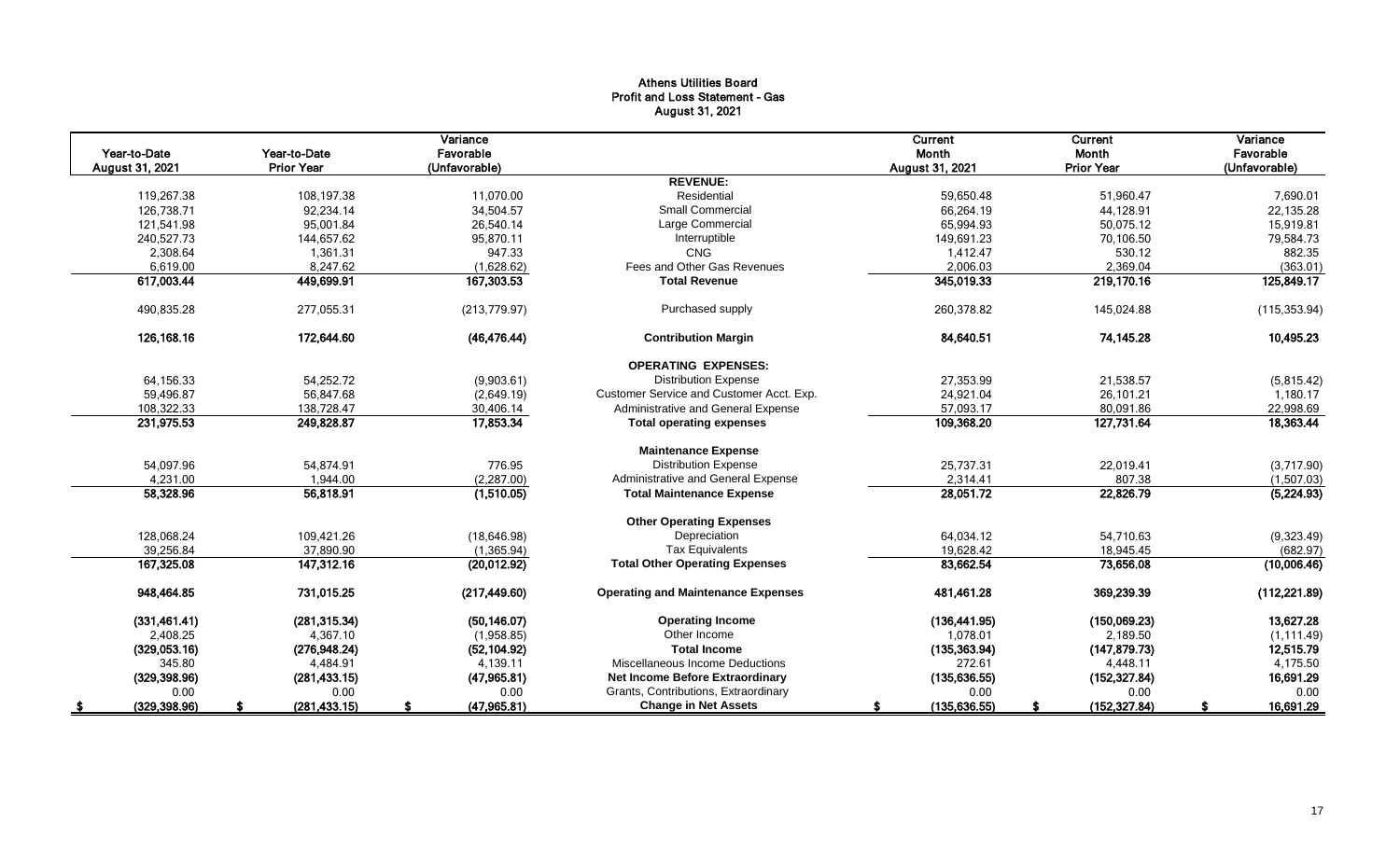# Athens Utilities Board Budget Comparison - Gas August 31, 2021

| Year-to-Date    | Year-to-Date        | $Y-T-D$            | <b>Description</b>                        | <b>Current Month</b> | <b>Monthly</b>     | <b>Budget</b>   |
|-----------------|---------------------|--------------------|-------------------------------------------|----------------------|--------------------|-----------------|
| August 31, 2021 | <b>Budget</b>       | Variance           |                                           | August 31, 2021      | <b>Budget</b>      | Variance        |
|                 |                     |                    | <b>REVENUE:</b>                           |                      |                    |                 |
| 119.267.38      | 102.800.15          | 16.467.23          | Residential                               | 59.650.48            | 51,360.10          | 8,290.38        |
| 126,738.71      | 106,357.38          | 20,381.33          | <b>Small Commercial</b>                   | 66,264.19            | 52,686.91          | 13,577.28       |
| 121.541.98      | 94.265.36           | 27.276.62          | Large Commercial                          | 65.994.93            | 51,677.09          | 14,317.84       |
| 240,527.73      | 128,904.36          | 111,623.37         | Interruptible                             | 149,691.23           | 65,622.40          | 84,068.83       |
| 2,308.64        | 1.674.52            | 634.13             | CNG                                       | 1,412.47             | 837.26             | 575.21          |
| 6,619.00        | 11,935.99           | (5,316.99)         | Fees and Other Gas Revenues               | 2,006.03             | 2,733.44           | (727.41)        |
| 617,003.44      | 445,937.76          | 171,065.68         | <b>Total Revenue</b>                      | 345,019.33           | 224,917.19         | 120,102.14      |
| 490,835.28      | 315,702.28          | (175, 133.00)      | Purchased supply                          | 260,378.82           | 157,171.16         | (103, 207.66)   |
| 126,168.16      | 130,235.48          | (4,067.32)         | <b>Contribution Margin</b>                | 84,640.51            | 67,746.03          | 16,894.48       |
|                 |                     |                    | <b>OPERATING EXPENSES:</b>                |                      |                    |                 |
| 64,156.33       | 58,649.05           | (5,507.28)         | <b>Distribution Expense</b>               | 27,353.99            | 27,748.40          | 394.41          |
| 59,496.87       | 52,796.33           | (6,700.54)         | Cust. Service and Cust. Acct. Expense     | 24,921.04            | 26,228.89          | 1,307.85        |
| 108,322.33      | 123,558.27          | 15,235.94          | Administrative and General Expense        | 57,093.17            | 65,175.38          | 8,082.21        |
| 231,975.53      | 235,003.65          | 3,028.12           | <b>Total operating expenses</b>           | 109,368.20           | 119,152.67         | 9,784.47        |
|                 |                     |                    | <b>Maintenance Expense</b>                |                      |                    |                 |
| 54,097.96       | 46,184.62           | (7,913.34)         | <b>Distribution Expense</b>               | 25,737.31            | 26,209.01          | 471.70          |
| 4,231.00        | 1.273.05            | (2,957.95)         | Administrative and General Expense        | 2,314.41             | 576.14             | (1,738.27)      |
| 58,328.96       | 47,457.66           | (10, 871.30)       | <b>Total Maintenance Expense</b>          | 28,051.72            | 26,785.15          | (1, 266.57)     |
|                 |                     |                    | <b>Other Operating Expenses</b>           |                      |                    |                 |
| 128,068.24      | 105,885.36          | (22, 182.88)       | Depreciation                              | 64,034.12            | 53,275.70          | (10, 758.42)    |
| 39,256.84       | 36,299.79           | (2,957.05)         | <b>Tax Equivalents</b>                    | 19,628.42            | 18,149.90          | (1,478.52)      |
| 167,325.08      | 142,185.15          | (25, 139.93)       | <b>Total Other Operating Expenses</b>     | 83,662.54            | 71,425.60          | (12, 236.94)    |
| 948,464.85      | 740,348.74          | (208, 116.11)      | <b>Operating and Maintenance Expenses</b> | 481,461.28           | 374,534.58         | (106, 926.70)   |
| (331, 461.41)   | (294, 410.98)       | (37,050.43)        | <b>Operating Income</b>                   | (136, 441.95)        | (149, 617.39)      | 13,175.44       |
| 2,408.25        | 4,203.33            | (1,795.08)         | Other Income                              | 1,078.01             | 3,664.44           | (2,586.43)      |
| (329, 053.16)   | (290, 207.66)       | (38, 845.50)       | <b>Total Income</b>                       | (135, 363.94)        | (145, 952.94)      | 10,589.00       |
| 345.80          | 3,117.16            | 2,771.36           | Miscellaneous Income Deductions           | 272.61               | 1,431.62           | 1,159.01        |
| (329, 398.96)   | (293, 324.82)       | (36,074.14)        | <b>Net Before Extraordinary</b>           | (135, 636.55)        | (147, 384.57)      | 11,748.02       |
| 0.00            | 2,583.33            | (2,583.33)         | Grants, Contributions, Extraordinary      | 0.00                 | 1,291.67           | (1,291.67)      |
| (329, 398.96)   | (290, 741.49)<br>\$ | (38, 657.47)<br>\$ | <b>Change in Net Assets</b>               | (135, 636.55)<br>S   | \$<br>(146,092.90) | 10,456.35<br>\$ |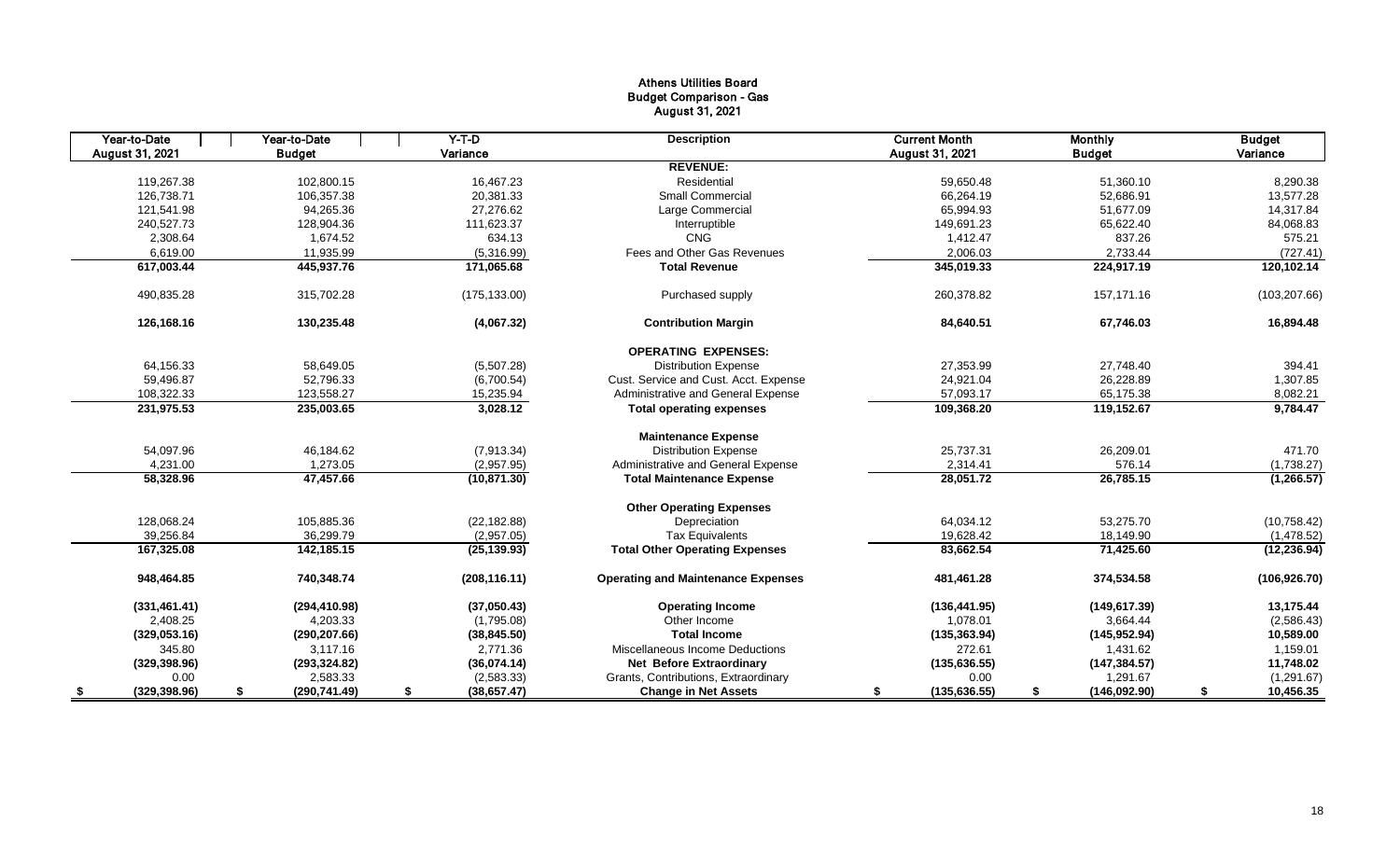### **Athens Utilities Board Gas Division STATEMENTS OF CASH FLOWS August 31, 2021**

| Year-to-Date<br><b>August 31, 2021</b> | Year-to-Date<br><b>Prior Year</b> | Variance            |                                                              | <b>Month to Date</b><br><b>August 31, 2021</b> |          | <b>Month to Date</b><br><b>Prior Year</b> | Variance           |
|----------------------------------------|-----------------------------------|---------------------|--------------------------------------------------------------|------------------------------------------------|----------|-------------------------------------------|--------------------|
|                                        |                                   |                     | <b>CASH FLOWS FROM OPERATING ACTIVITIES:</b>                 |                                                |          |                                           |                    |
| (329, 398.96)                          | (281, 433.15)                     | (47,965.81)         | Net Operating Income                                         | (135, 636.55)                                  |          | (152, 327.84)                             | 16,691.29          |
|                                        |                                   |                     | <b>Adjustments to Reconcile Operating Income</b>             |                                                |          |                                           |                    |
|                                        |                                   |                     | to Net Cash Provided by Operations:                          |                                                |          |                                           |                    |
| 128,068.24                             | 109,421.26                        | 18,646.98           | Depreciation                                                 | 64,034.12                                      |          | 54,710.63                                 | 9,323.49           |
|                                        |                                   |                     | <b>Changes in Assets and Liabilities:</b>                    |                                                |          |                                           |                    |
| (51,032.02)                            | 47,830.08                         | (98, 862.10)        | Receivables                                                  | (74, 325.93)                                   |          | 1,372.48                                  | (75,698.41)        |
| 0.00                                   | 0.00                              | 0.00                | Due from (to) Other Divisions                                |                                                | 0.00     | 0.00                                      | 0.00               |
| (234, 794.65)                          | (129, 991.63)                     | (104, 803.02)       | <b>Prepaid Expenses</b>                                      | (63, 537.76)                                   |          | (24, 573.73)                              | (38,964.03)        |
| 0.00                                   | 0.00                              | 0.00                | <b>Deferred Pension Outflows</b>                             |                                                | 0.00     | 0.00                                      | 0.00               |
| 4,409.47                               | (1,439.73)                        | 5,849.20            | <b>Materials and Supplies</b>                                |                                                | (949.35) | 6,193.91                                  | (7, 143.26)        |
| 62,661.63                              | 46,307.11                         | 16,354.52           | <b>Accounts Payable</b>                                      | 11,134.77                                      |          | 55,247.27                                 | (44, 112.50)       |
| 59,661.18                              | (3,702.85)                        | 63,364.03           | <b>Other Current Liabilities</b>                             | (2,362.39)                                     |          | (3,346.54)                                | 984.15             |
| 10.00                                  | (1,985.00)                        | 1,995.00            | <b>Customer Deposits</b>                                     |                                                | (480.00) | (795.00)                                  | 315.00             |
| 14,993.36                              | 18,132.28                         | (3, 138.92)         | Net Pension Liabilities                                      | 7,496.68                                       |          | 9,066.14                                  | (1,569.46)         |
| 0.00                                   | 0.00                              | 0.00                | <b>Deferred Pension Inflows</b>                              |                                                | 0.00     | 0.00                                      | 0.00               |
| 3,811.59                               | 5,902.96                          | (2,091.37)          | Retirements and Salvage                                      | 1,147.14                                       |          | 2,951.48                                  | (1,804.34)         |
| 0.00                                   | 0.00                              | 0.00                | Gas Unit Loans                                               |                                                | 0.00     | 0.00                                      | 0.00               |
| (341,610.16)                           | (190, 958.67)                     | (150, 651.49)       | <b>Net Cash from Operating Activities</b>                    | (193, 479.27)                                  |          | (51, 501.20)                              | (141, 978.07)      |
|                                        |                                   |                     |                                                              |                                                |          |                                           |                    |
|                                        |                                   |                     | <b>CASH FROM CAPITAL AND INVESTING ACTIVITIES:</b>           |                                                |          |                                           |                    |
| 0.00                                   | 0.00                              | 0.00                | <b>Adjust Net Pension Obligation</b>                         |                                                | 0.00     | 0.00                                      | 0.00               |
| 0.00                                   | 0.00                              | 0.00                | <b>Prior Period Adjustment</b>                               |                                                | 0.00     | 0.00                                      | 0.00               |
| 0.00                                   | 0.00                              | 0.00                | Grants, Contributions & Other Extraordinary Income (Expense) |                                                | 0.00     | 0.00                                      | 0.00               |
| (84, 537.64)                           | (76, 377.14)                      | (8, 160.50)         | Changes in Gas Utility Plant                                 | (18, 405.84)                                   |          | (46, 402.96)                              | 27,997.12          |
| (84, 537.64)                           | (76, 377.14)                      | (8, 160.50)         | Net Cash from Capital and Related Investing Activities       | (18, 405.84)                                   |          | (46, 402.96)                              | 27,997.12          |
|                                        |                                   |                     | <b>Cash from Financing Activities</b>                        |                                                |          |                                           |                    |
| 0.00                                   | 0.00                              | 0.00                | Short Term Notes Payable                                     |                                                | 0.00     | 0.00                                      | 0.00               |
| (426, 147.80)                          | \$<br>(267, 335.81)               | \$<br>(158, 811.99) | <b>Net Changes in Cash Position</b>                          | (211, 885.11)<br>\$                            |          | \$<br>(97, 904.16)                        | \$<br>(113,980.95) |
| 6,641,069.80                           | 6,245,361.45                      | 395,708.35          | Cash at Beginning of Period                                  | 6,426,807.11                                   |          | 6,075,929.80                              | 350,877.31         |
| 6,214,922.00                           | 5,978,025.64                      |                     | Cash at End of Period                                        | 6,214,922.00                                   |          |                                           |                    |
|                                        |                                   | 236,896.36          |                                                              |                                                |          | 5,978,025.64                              | 236,896.36         |
| (426, 147.80)                          | \$<br>(267, 335.81)               | \$<br>(158, 811.99) | <b>Changes in Cash and Equivalents</b>                       | (211, 885.11)<br>\$                            |          | \$<br>(97,904.16)                         | \$<br>(113,980.95) |
|                                        |                                   |                     |                                                              |                                                |          |                                           |                    |

Long-Term Debt \$0.00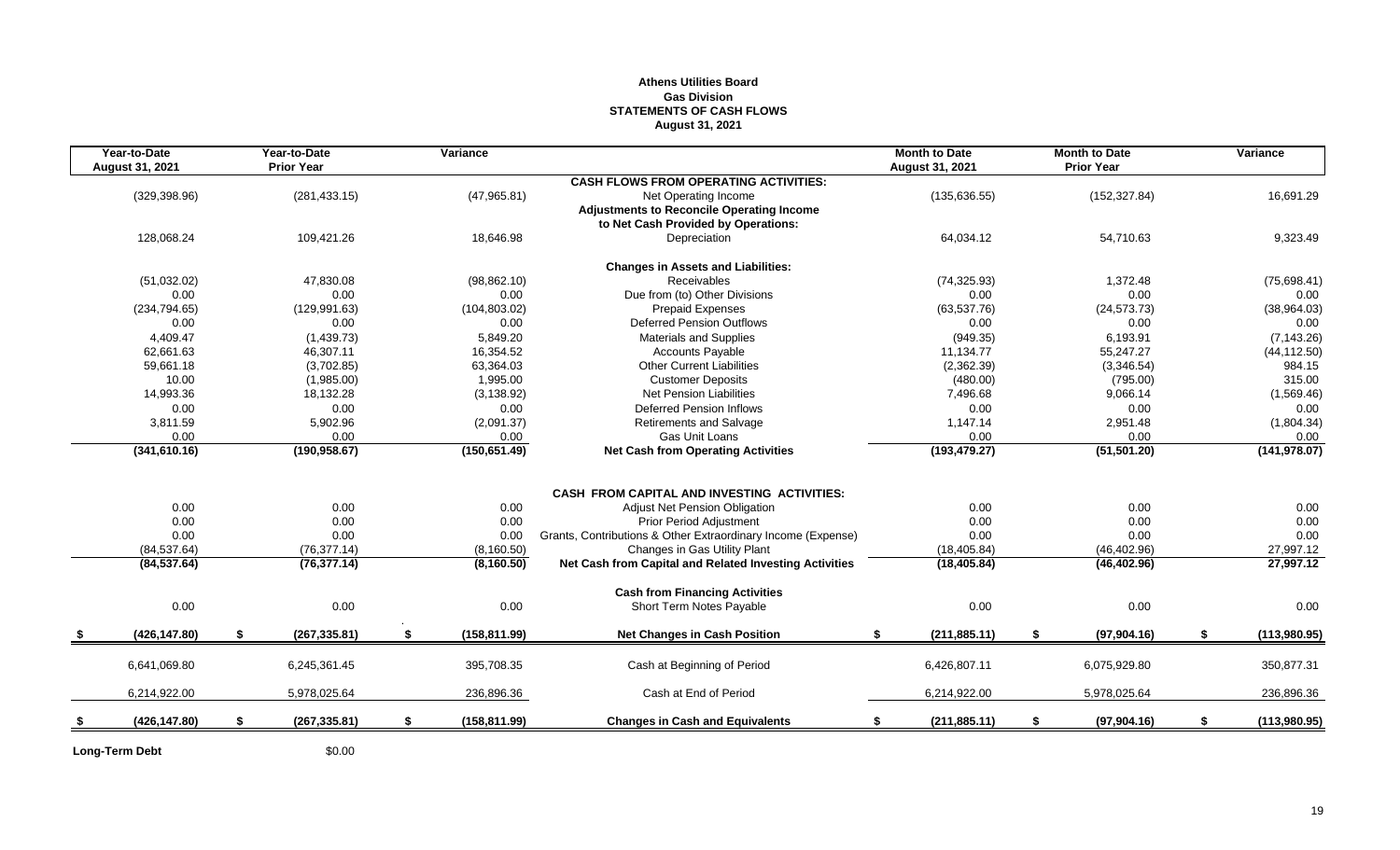#### Athens Utilities Board Statistics Report August 31, 2021

| Gas:                       |         |       |          |            |
|----------------------------|---------|-------|----------|------------|
|                            | Current | Prior |          | # Accounts |
| <b>Number of services:</b> | Month   | Year  | Change   | Change     |
| Residential                | 5,541   | 5,452 | 1.63%    | 89         |
| Small Commercial           | 952     | 929   | 2.48%    | 23         |
| Large Commercial           | 10      | 10    | $0.00\%$ |            |
| Interruptible              |         |       | $0.00\%$ |            |
| <b>CNG</b>                 |         |       | $0.00\%$ |            |
| Total Services             | 6,510   | 6,398 | 1.75%    | 112        |

| Sales Volumes:    |           | <b>Current Month</b> |           | Year-to-Date |                   |           |  |
|-------------------|-----------|----------------------|-----------|--------------|-------------------|-----------|--|
| <b>Units Sold</b> | 8/31/2021 | <b>Prior Year</b>    | Change    | 8/31/2021    | <b>Prior Year</b> | Change    |  |
| Residential       | 26,392    | 24,360               | 8.34%     | 54,525       | 53,988            | 0.99%     |  |
| Small Commercial  | 63,959    | 53,995               | 18.45%    | 126,043      | 128,905           | $-2.22%$  |  |
| Large Commercial  | 78,231    | 84,079               | $-6.96\%$ | 149,473      | 159,449           | $-6.26%$  |  |
| Interruptible     | 250,401   | 171,368              | 46.12%    | 410,414      | 317,660           | 29.20%    |  |
| <b>CNG</b>        | 1,693     | 2,087                | $-18.88%$ | 2,980        | 4,885             | $-39.00%$ |  |
|                   | 420.676   | 335,889              | 25.24%    | 743.435      | 664,887           | 11.81%    |  |

ᆜ

| Employment         |                 |                   |                   |
|--------------------|-----------------|-------------------|-------------------|
|                    | August 31, 2021 | <b>Prior Year</b> | <b>Difference</b> |
| Employee Headcount | 8.00            | 9.00              | $-1.00$           |
| FTE                | 8.69            | 9.44              | $-0.75$           |
| Y-T-D FTE          | 8.52            | 9.8632813         | $-1.34$           |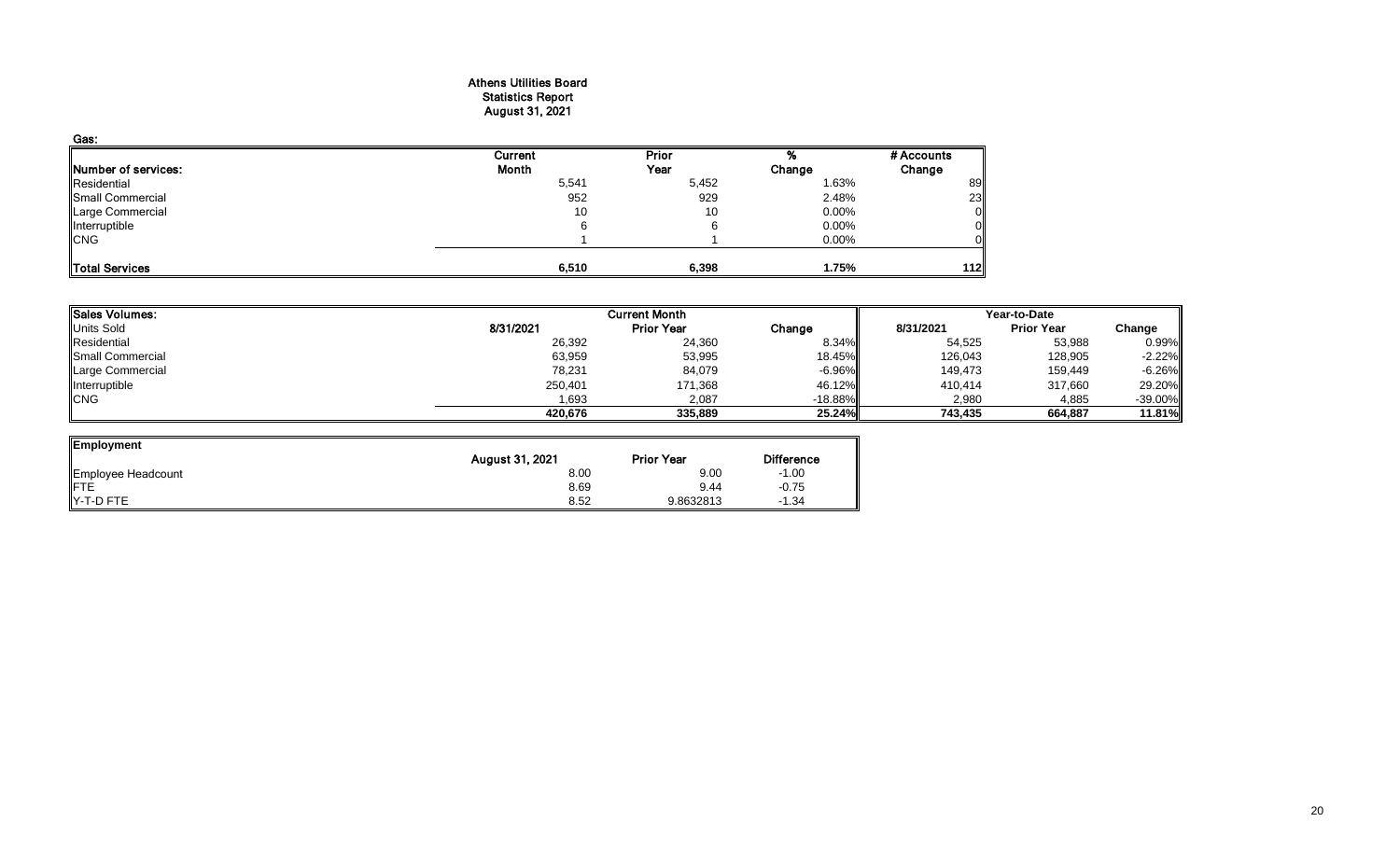#### **Athens Utilities Board Gas Division Capital Budget Month Ending as of August 31, 2021**

|                                            | <b>Budget</b>                           | <b>Actual</b> | Variance to date<br><b>Favorable</b><br>(Unfavorable) |           | <b>Estimated</b><br>% Project<br><b>Completion</b> | <b>Percent Budget</b><br><b>Expended</b> |
|--------------------------------------------|-----------------------------------------|---------------|-------------------------------------------------------|-----------|----------------------------------------------------|------------------------------------------|
| <b>Planned Capital Improvements:</b>       |                                         |               |                                                       |           |                                                    |                                          |
| Truck 57 (Welding Tk & Crew Truck)         | 125,000                                 |               |                                                       | 125,000   |                                                    |                                          |
| Truck 54 (2014) Service Truck              | 50,000                                  |               |                                                       | 50,000    |                                                    |                                          |
| Upgrading Cathodic Protection Field -      | 15,000                                  |               |                                                       | 15,000    |                                                    |                                          |
| <b>Replace Mechanical Correctors</b>       | 10,000                                  |               |                                                       | 10,000    |                                                    |                                          |
| Replace Pressue Charts                     | 6,500                                   |               |                                                       | 6,500     |                                                    |                                          |
| Replace Leak Machines                      | 10,000                                  |               |                                                       | 10,000    |                                                    |                                          |
| Replace Locating Equipment - Digital       | 5,000                                   |               |                                                       | 5,000     |                                                    |                                          |
| Replace Locating Equipment - Pipe Horn     | 1,000                                   |               |                                                       | 1,000     |                                                    |                                          |
| 20% of 5 Year Leak Survey                  | 30,000                                  |               |                                                       | 30,000    |                                                    |                                          |
| System Improvement                         | 60,000                                  |               |                                                       | 60,000    |                                                    | Continuous                               |
| Main                                       | 100,000                                 |               |                                                       | 100,000   |                                                    | Continuous                               |
| Services                                   | 130,000                                 | 47,465        |                                                       | 82,535    |                                                    | 36.51% Continuous                        |
| IT Core (Servers, mainframe, etc.)         | 20,000                                  | 2,703         |                                                       | 17,297    |                                                    | 13.52% Continuous                        |
| <b>Total Planned Capital Improvements:</b> | \$<br>562,500 \$                        | $50,168$ \$   |                                                       | 512,332   |                                                    |                                          |
| <b>Other Assets:</b>                       |                                         |               |                                                       |           |                                                    |                                          |
| Denso Metering Station                     |                                         | 24,025        |                                                       | (24, 025) |                                                    |                                          |
| Replace Truck 30 (FY2020)<br>Other         | 40,000                                  | 29,201        |                                                       | 10,799    |                                                    |                                          |
| <b>Total Other Assets:</b>                 |                                         | $53,226$ \$   |                                                       | (13, 226) |                                                    |                                          |
| Totals:                                    | 562,500                                 | $103,394$ \$  |                                                       | 499,106   |                                                    |                                          |
|                                            | Percentage of Budget Spent Year-to-date |               |                                                       | 18.38%    | <b>Fiscal Year</b>                                 | 16.67%                                   |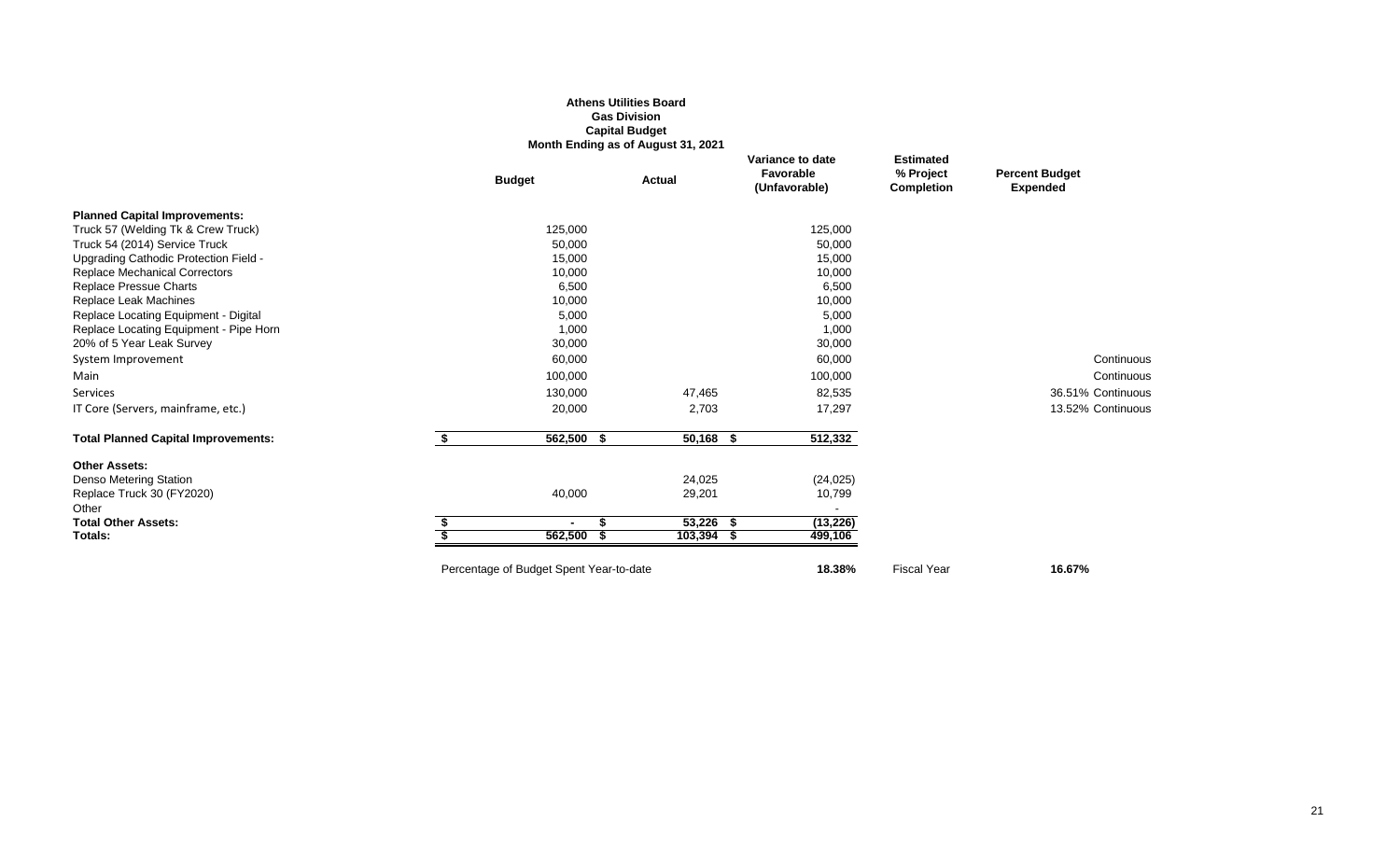#### **ATHENS UTILITIES BOARD WASTEWATER DIVISION BALANCE SHEET August 31, 2021**

|      |                                                 |    |                   |    |                                  |                                            |    |                                                 |                       | Change                     |
|------|-------------------------------------------------|----|-------------------|----|----------------------------------|--------------------------------------------|----|-------------------------------------------------|-----------------------|----------------------------|
|      | <b>Current Period</b><br><b>August 31, 2021</b> |    | <b>Prior Year</b> |    | Change from<br><b>Prior Year</b> |                                            |    | <b>Current Period</b><br><b>August 31, 2021</b> | Prior<br><b>Month</b> | from prior<br><b>Month</b> |
|      |                                                 |    |                   |    |                                  | Assets:                                    |    |                                                 |                       |                            |
|      |                                                 |    |                   |    |                                  |                                            |    |                                                 |                       |                            |
|      | 3.950.977.43                                    |    | 4.384.108.32      |    | (433, 130.89)                    | Cash and Cash Equivalents                  |    | 3,950,977.43                                    | 3.804.603.80          | 146.373.63                 |
|      | 899,648.94                                      |    | 461,707.85        |    | 437,941.09                       | Receivables                                |    | 899,648.94                                      | 933,523.89            | (33, 874.95)               |
|      | 0.00                                            |    | 0.00              |    | 0.00                             | Short Term Balances Due from Other Div.    |    | 0.00                                            | 0.00                  | 0.00                       |
|      | 157,929.75                                      |    | 165,690.53        |    | (7,760.78)                       | Prepaid Expenses                           |    | 157,929.75                                      | 169,816.48            | (11, 886.73)               |
|      | 166,137.17                                      |    | 322.605.83        |    | (156, 468.66)                    | Materials and Supplies Inventory           |    | 166,137.17                                      | 178,858.58            | (12, 721.41)               |
|      | 5,174,693.29                                    |    | 5,334,112.53      |    | (159, 419.24)                    | <b>Total Current Assets</b>                |    | 5,174,693.29                                    | 5,086,802.75          | 87,890.54                  |
|      | 0.00                                            |    | 0.00              |    | 0.00                             | Bond and Interest Sinking Fund and Reserve |    | 0.00                                            | 0.00                  | 0.00                       |
|      | 0.00                                            |    | 0.00              |    | 0.00                             | Reserve and Other                          |    | 0.00                                            | 0.00                  | 0.00                       |
|      | 0.00                                            |    | 0.00              |    | 0.00                             | <b>Total Restricted Assets</b>             |    | 0.00                                            | 0.00                  | 0.00                       |
|      | 0.00                                            |    | 438.877.52        |    | (438, 877.52)                    | Debt Issue Costs, Net of Amortization      |    | 0.00                                            | 0.00                  | 0.00                       |
|      | 801,105.69                                      |    | 0.00              |    | 801,105.69                       | <b>Deferred Pension Outflows</b>           |    | 801,105.69                                      | 801,105.69            | 0.00                       |
|      | 58,147,622.14                                   |    | 57,427,872.80     |    | 719,749.34                       | Sewer Utility Plant, at Cost               |    | 58,147,622.14                                   | 58,085,394.87         | 62,227.27                  |
|      | (23,817,035.16)                                 |    | (22, 252, 935.93) |    | (1,564,099.23)                   | Less: Accumulated Depreciation             |    | (23, 817, 035.16)                               | (23,608,653.02)       | (208, 382.14)              |
|      | 34,330,586.98                                   |    | 35,174,936.87     |    | (844, 349.89)                    | <b>Net Sewer Utility Plant</b>             |    | 34,330,586.98                                   | 34,476,741.85         | (146, 154.87)              |
|      | 35,131,692.67                                   |    | 35,613,814.39     |    | (482, 121.72)                    | <b>Total Long Term Assets</b>              |    | 35,131,692.67                                   | 35,277,847.54         | (146, 154.87)              |
| - \$ | 40,306,385.96                                   | \$ | 40,947,926.92     | \$ | (641, 540.96)                    | <b>Total Assets</b>                        | \$ | 40,306,385.96                                   | \$<br>40,364,650.29   | \$<br>(58, 264.33)         |
|      |                                                 |    |                   |    |                                  | <b>Liabilities and Retained Earnings:</b>  |    |                                                 |                       |                            |
|      | (92, 526.29)                                    |    | 35.671.34         |    | (128, 197.63)                    | <b>Accounts Payable</b>                    |    | (92, 526.29)                                    | (19,628.07)           | (72,898.22)                |
|      | 260,750.37                                      |    | 262,835.37        |    | (2,085.00)                       | <b>Customer Deposits</b>                   |    | 260,750.37                                      | 261,615.37            | (865.00)                   |
|      | 214,402.04                                      |    | 173,838.98        |    | 40,563.06                        | <b>Other Current Liabilities</b>           |    | 214,402.04                                      | 216,034.39            | (1,632.35)                 |
|      | 382,626.12                                      |    | 472,345.69        |    | (89,719.57)                      | <b>Total Current Liabilities</b>           |    | 382,626.12                                      | 458,021.69            | (75, 395.57)               |
|      | 0.00                                            |    | 0.00              |    | 0.00                             | <b>Bonds Payable</b>                       |    | 0.00                                            | 0.00                  | 0.00                       |
|      | 1,567,550.63                                    |    | 1,707,310.79      |    | (139,760.16)                     | Notes Payable - State of Tennessee         |    | 1.567.550.63                                    | 1,579,325.19          | (11, 774.56)               |
|      | 11,497,481.72                                   |    | 12,544,060.89     |    | (1,046,579.17)                   | Notes Payable - Other                      |    | 11,497,481.72                                   | 11,497,481.72         | 0.00                       |
|      | 1,274,219.46                                    |    | 754,704.10        |    | 519,515.36                       | Net Pension Liability                      |    | 1,274,219.46                                    | 1,259,214.02          | 15,005.44                  |
|      | 31,263.05                                       |    | 39,049.73         |    | (7,786.68)                       | <b>Deferred Pension Inflows</b>            |    | 31,263.05                                       | 31,263.05             | 0.00                       |
|      | 14,370,514.86                                   |    | 15,045,125.51     |    | (674, 610.65)                    | <b>Total Long Term Liabilities</b>         |    | 14,370,514.86                                   | 14,367,283.98         | 3,230.88                   |
|      | 25,553,244.98                                   |    | 25,430,455.72     |    | 122,789.26                       | <b>Net Position</b>                        |    | 25,553,244.98                                   | 25,539,344.62         | 13,900.36                  |
| - 5  | 40,306,385.96                                   | S. | 40,947,926.92     | S. | (641, 540.96)                    | <b>Total Liabilities and Net Assets</b>    | S. | 40,306,385.96                                   | \$<br>40,364,650.29   | \$<br>(58, 264.33)         |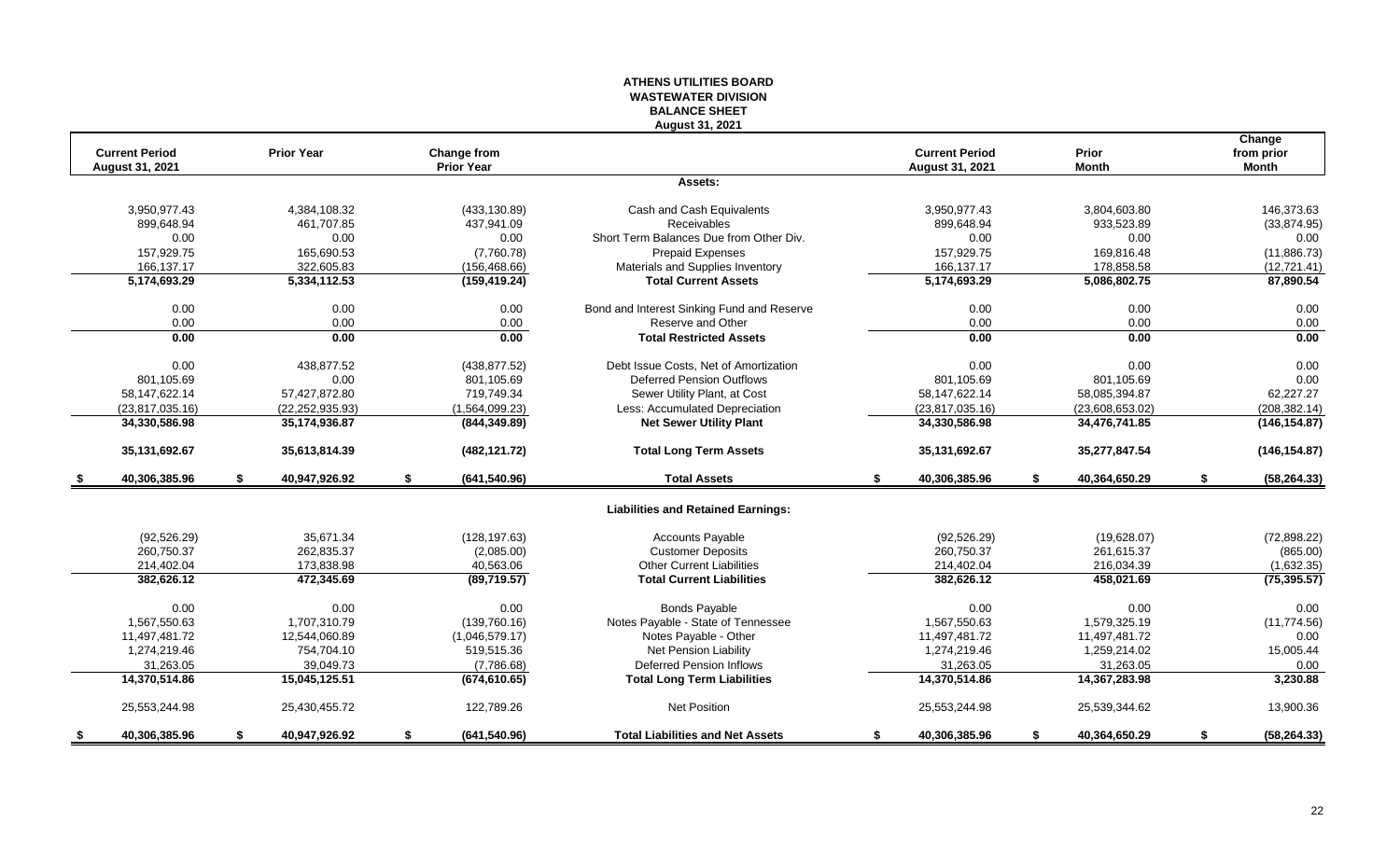# Athens Utilities Board Profit and Loss Statement - Wastewater August 31, 2021

| Year-to-Date<br>August 31, 2021 | Year-to-Date<br><b>Prior Year</b> | Variance<br>Favorable<br>(Unfavorable) |                                            | Current<br>Month<br>August 31, 2021 | <b>Current</b><br>Month<br><b>Prior Year</b> | Variance<br>Favorable<br>(Unfavorable) |
|---------------------------------|-----------------------------------|----------------------------------------|--------------------------------------------|-------------------------------------|----------------------------------------------|----------------------------------------|
|                                 |                                   |                                        | <b>REVENUE:</b>                            |                                     |                                              |                                        |
| 361,764.68                      | 371,433.20                        | (9,668.52)                             | Residential                                | 181,265.29                          | 185,455.65                                   | (4, 190.36)                            |
| 336,038.98                      | 312,903.22                        | 23,135.76                              | <b>Small Commercial</b>                    | 173,565.87                          | 159,989.22                                   | 13,576.65                              |
| 325,149.63                      | 478,571.61                        | (153, 421.98)                          | Large Commercial                           | 143,119.65                          | 266,803.78                                   | (123, 684.13)                          |
| 45,176.91                       | 53,255.25                         | (8,078.34)                             | Other                                      | 16,572.40                           | 26,306.39                                    | (9,733.99)                             |
| 1,068,130.20                    | 1,216,163.28                      | (148, 033.08)                          | <b>Total Revenue</b>                       | 514,523.21                          | 638,555.04                                   | (124, 031.83)                          |
|                                 |                                   |                                        | <b>OPERATING AND MAINTENANCE EXPENSES:</b> |                                     |                                              |                                        |
| 252,548.26                      | 234,797.99                        | (17, 750.27)                           | Sewer Treatment Plant Expense              | 113,952.38                          | 103,533.08                                   | (10, 419.30)                           |
| 11,124.30                       | 11,355.75                         | 231.45                                 | <b>Pumping Station Expense</b>             | 4,677.31                            | 6,458.73                                     | 1,781.42                               |
| 41,864.84                       | 45,874.38                         | 4,009.54                               | <b>General Expense</b>                     | 16,218.47                           | 18,939.15                                    | 2,720.68                               |
| 28,056.87                       | 25,290.08                         | (2,766.79)                             | Cust. Service and Cust. Acct. Expense      | 12,226.06                           | 10,797.53                                    | (1,428.53)                             |
| 159,762.40                      | 171,299.20                        | 11,536.80                              | Administrative and General Expense         | 79,687.76                           | 85,196.20                                    | 5,508.44                               |
| 493,356.67                      | 488,617.40                        | (4,739.27)                             | <b>Total Operating Expenses</b>            | 226,761.98                          | 224,924.69                                   | (1,837.29)                             |
|                                 |                                   |                                        | <b>Maintenance Expense</b>                 |                                     |                                              |                                        |
| 34,943.59                       | 24,926.57                         | (10.017.02)                            | Sewer Treatment Plant Expense              | 17,736.84                           | 13,123.67                                    | (4,613.17)                             |
| 30,490.67                       | 15,689.78                         | (14,800.89)                            | <b>Pumping Station Expense</b>             | 18,052.83                           | 7,804.69                                     | (10, 248.14)                           |
| 47,735.10                       | 36,730.27                         | (11,004.83)                            | <b>General Expense</b>                     | 19,662.03                           | 14,534.49                                    | (5, 127.54)                            |
| 433.82                          | 504.89                            | 71.07                                  | Administrative and General Expense         | 295.30                              | 308.88                                       | 13.58                                  |
| 113,603.18                      | 77,851.51                         | (35,751.67)                            | <b>Total Maintenance Expense</b>           | 55,747.00                           | 35,771.73                                    | (19, 975.27)                           |
|                                 |                                   |                                        | <b>Other Operating Expenses</b>            |                                     |                                              |                                        |
| 406,166.56                      | 377,539.22                        | (28, 627.34)                           | Depreciation                               | 203.083.28                          | 188,769.61                                   | (14, 313.67)                           |
| 406,166.56                      | 377,539.22                        | (28, 627.34)                           | <b>Total Other Operating Expenses</b>      | 203,083.28                          | 188,769.61                                   | (14, 313.67)                           |
| 1,013,126.41                    | 944,008.13                        | (69, 118.28)                           | <b>Operating and Maintenance Expenses</b>  | 485,592.26                          | 449,466.03                                   | (36, 126.23)                           |
| 55,003.79                       | 272, 155. 15                      | (217, 151.36)                          | <b>Operating Income</b>                    | 28,930.95                           | 189,089.01                                   | (160, 158.06)                          |
| 1,539.28                        | 2,962.24                          | (1,422.96)                             | Other Income                               | 793.22                              | 1,450.09                                     | (656.87)                               |
| 56,543.07                       | 275,117.39                        | (218, 574.32)                          | <b>Total Income</b>                        | 29,724.17                           | 190,539.10                                   | (160, 814.93)                          |
| 286.01                          | 4,384.50                          | 4,098.49                               | Other Expense                              | 225.74                              | 4,369.65                                     | 4,143.91                               |
| 56,257.06                       | 270,732.89                        | (214, 475.83)                          | Net Income Before Debt Expense             | 29,498.43                           | 186,169.45                                   | (156, 671.02)                          |
|                                 |                                   |                                        | <b>DEBT RELATED EXPENSES:</b>              |                                     |                                              |                                        |
| 0.00                            | 0.00                              | 0.00                                   | Amortization of Debt Discount              | 0.00                                | 0.00                                         | 0.00                                   |
| 0.00                            | 0.00                              | 0.00                                   | <b>Bond Interest</b>                       | 0.00                                | 0.00                                         | 0.00                                   |
| 9,641.19                        | 13,202.80                         | 3,561.61                               | <b>Other Debt Interest</b>                 | 4,809.93                            | 5,978.96                                     | 1,169.03                               |
| 9,641.19                        | 13,202.80                         | 3,561.61                               | <b>Total debt related expenses</b>         | 4,809.93                            | 5,978.96                                     | 1,169.03                               |
| 46,615.87                       | 257,530.09                        | (210, 914.22)                          | <b>Net Before Extraordinary</b>            | 24,688.50                           | 180,190.49                                   | (155, 501.99)                          |
| (8,740.64)                      | 26.710.10                         | (35, 450.74)                           | Grants, Contributions, Extraordinary       | (10,788.14)                         | 26,710.10                                    | (37, 498.24)                           |
| 37,875.23<br>- 56               | 284,240.19                        | (246, 364.96)                          | <b>Change in Net Assets</b>                | 13,900.36                           | 206,900.59                                   | (193,000.23)<br>-S                     |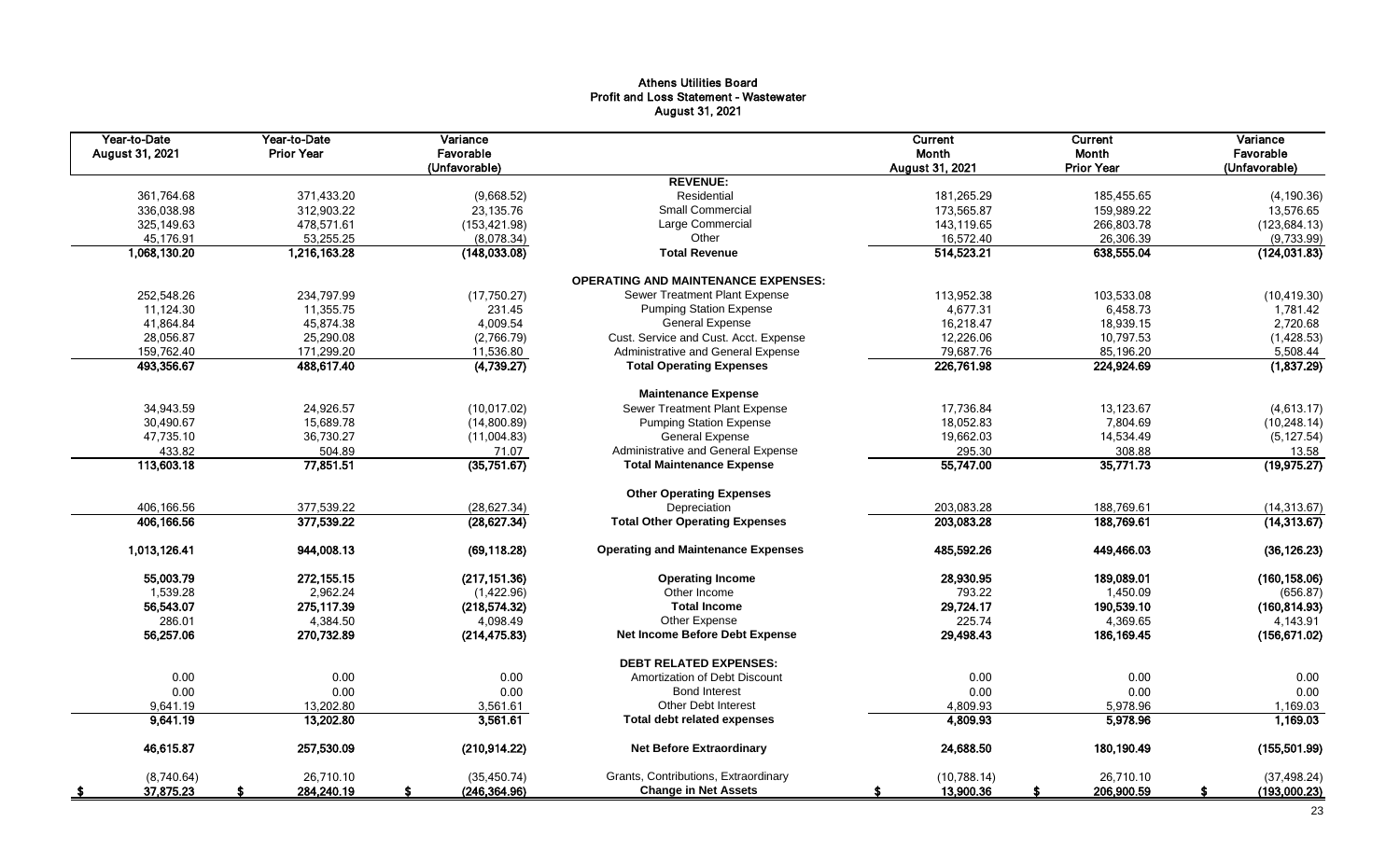# Athens Utilities Board Budget Comparison - Wastewater August 31, 2021

| Year-to-Date<br>August 31, 2021 | Year-to-Date<br><b>Budget</b> | $Y-T-D$<br>Variance | <b>Description</b>                          | <b>Current Month</b><br>August 31, 2021 | <b>Monthly</b><br><b>Budget</b> | <b>Budget</b><br>Variance |
|---------------------------------|-------------------------------|---------------------|---------------------------------------------|-----------------------------------------|---------------------------------|---------------------------|
|                                 |                               |                     |                                             |                                         |                                 |                           |
|                                 |                               |                     | <b>REVENUE:</b>                             |                                         |                                 |                           |
| 361,764.68                      | 367,569.53                    | (5,804.85)          | Residential                                 | 181,265.29                              | 188,952.12                      | (7,686.83)                |
| 336,038.98                      | 285,910.65                    | 50,128.33           | Small Commercial                            | 173,565.87                              | 143,955.63                      | 29,610.24                 |
| 325,149.63                      | 376,029.40                    | (50, 879.77)        | Large Commercial                            | 143,119.65                              | 189,455.39                      | (46, 335.74)              |
| 45,176.91                       | 35,442.83                     | 9,734.08            | Other                                       | 16,572.40                               | 18,215.66                       | (1,643.26)                |
| 1,068,130.20                    | 1,064,952.41                  | 3,177.79            | <b>Total Revenue</b>                        | 514,523.21                              | 540,578.81                      | (26,055.60)               |
|                                 |                               |                     | <b>OPERATING AND MAINTENANCE EXPENSES:</b>  |                                         |                                 |                           |
| 252,548.26                      | 235,736.26                    | (16, 812.00)        | Sewer Treatment Plant Expense               | 113,952.38                              | 113,158.86                      | (793.52)                  |
| 11,124.30                       | 14,941.32                     | 3,817.02            | <b>Pumping Station Expense</b>              | 4,677.31                                | 7,416.21                        | 2,738.90                  |
| 41,864.84                       | 55,365.82                     | 13,500.98           | <b>General Expense</b>                      | 16,218.47                               | 27,240.75                       | 11,022.28                 |
| 28,056.87                       | 19,137.90                     | (8,918.97)          | Customer Service and Customer Acct. Expense | 12,226.06                               | 9,384.63                        | (2,841.43)                |
| 159,762.40                      | 163,224.70                    | 3,462.30            | Administrative and General Expense          | 79,687.76                               | 80,303.27                       | 615.51                    |
| 493,356.67                      | 488,406.01                    | (4,950.66)          | <b>Total Operating Expenses</b>             | 226,761.98                              | 237,503.73                      | 10,741.75                 |
|                                 |                               |                     | <b>Maintenance Expense</b>                  |                                         |                                 |                           |
| 34,943.59                       | 29,318.23                     | (5,625.36)          | Sewer Treatment Plant Expense               | 17,736.84                               | 15,735.18                       | (2,001.66)                |
| 30,490.67                       | 12,992.74                     | (17, 497.93)        | <b>Pumping Station Expense</b>              | 18,052.83                               | 6,700.90                        | (11, 351.93)              |
| 47,735.10                       | 42,653.20                     | (5,081.90)          | <b>General Expense</b>                      | 19,662.03                               | 18,288.55                       | (1,373.48)                |
| 433.82                          | 737.94                        | 304.12              | Administrative and General Expense          | 295.30                                  | 409.77                          | 114.47                    |
| 113,603.18                      | 85,702.12                     | (27,901.06)         | <b>Total Maintenance Expense</b>            | 55,747.00                               | 41,134.40                       | (14,612.60)               |
|                                 |                               |                     |                                             |                                         |                                 |                           |
|                                 |                               |                     | <b>Other Operating Expenses</b>             |                                         |                                 |                           |
| 406,166.56                      | 349,664.26                    | (56, 502.30)        | Depreciation                                | 203,083.28                              | 173,557.94                      | (29, 525.34)              |
| 406,166.56                      | 349,664.26                    | (56, 502.30)        | <b>Total Other Operating Expenses</b>       | 203,083.28                              | 173,557.94                      | (29, 525.34)              |
| 1,013,126.41                    | 923,772.38                    | (89, 354.03)        | <b>Operating and Maintenance Expenses</b>   | 485,592.26                              | 452,196.07                      | (33, 396.19)              |
| 55,003.79                       | 141,180.02                    | (86, 176.23)        | <b>Operating Income</b>                     | 28,930.95                               | 88,382.74                       | (59, 451.79)              |
| 1,539.28                        | (1,891.93)                    | 3,431.21            | Other Income                                | 793.22                                  | (1,017.35)                      | 1,810.57                  |
| 56,543.07                       | 139,288.09                    | (82, 745.02)        | <b>Total Income</b>                         | 29,724.17                               | 87,365.40                       | (57, 641.23)              |
| 286.01                          | 3,469.22                      | 3,183.21            | Other Expense                               | 225.74                                  | 3,443.00                        | 3,217.26                  |
| 56,257.06                       | 135,818.87                    | (79, 561.81)        | Net Income Before Debt Expense              | 29,498.43                               | 83,922.40                       | (54, 423.97)              |
|                                 |                               |                     | <b>DEBT RELATED EXPENSES:</b>               |                                         |                                 |                           |
| 0.00                            | 0.00                          | 0.00                | Amortization of Debt Discount               | 0.00                                    | 0.00                            | 0.00                      |
| 0.00                            | 0.00                          | 0.00                | <b>Bond Interest</b>                        | 0.00                                    | 0.00                            | 0.00                      |
| 9,641.19                        | 20,075.41                     | 10,434.22           | Other Debt Interest                         | 4,809.93                                | 9,230.84                        | 4,420.91                  |
| 9,641.19                        | 20,075.41                     | 10,434.22           | <b>Total debt related expenses</b>          | 4,809.93                                | 9,230.84                        | 4,420.91                  |
| 46,615.87                       | 115,743.47                    | (69, 127.60)        | <b>Net Before Extraordinary</b>             | 24,688.50                               | 74,691.55                       | (50,003.05)               |
| (8,740.64)                      | 100,062.08                    | (108, 802.72)       | Grants, Contributions, Extraordinary        | (10,788.14)                             | 50,031.04                       | (60, 819.18)              |
| 37,875.23<br>- \$               | \$<br>215,805.55              | \$<br>(177, 930.32) | <b>Change in Net Assets</b>                 | 13,900.36<br>\$                         | \$<br>124,722.60                | \$<br>(110, 822.24)       |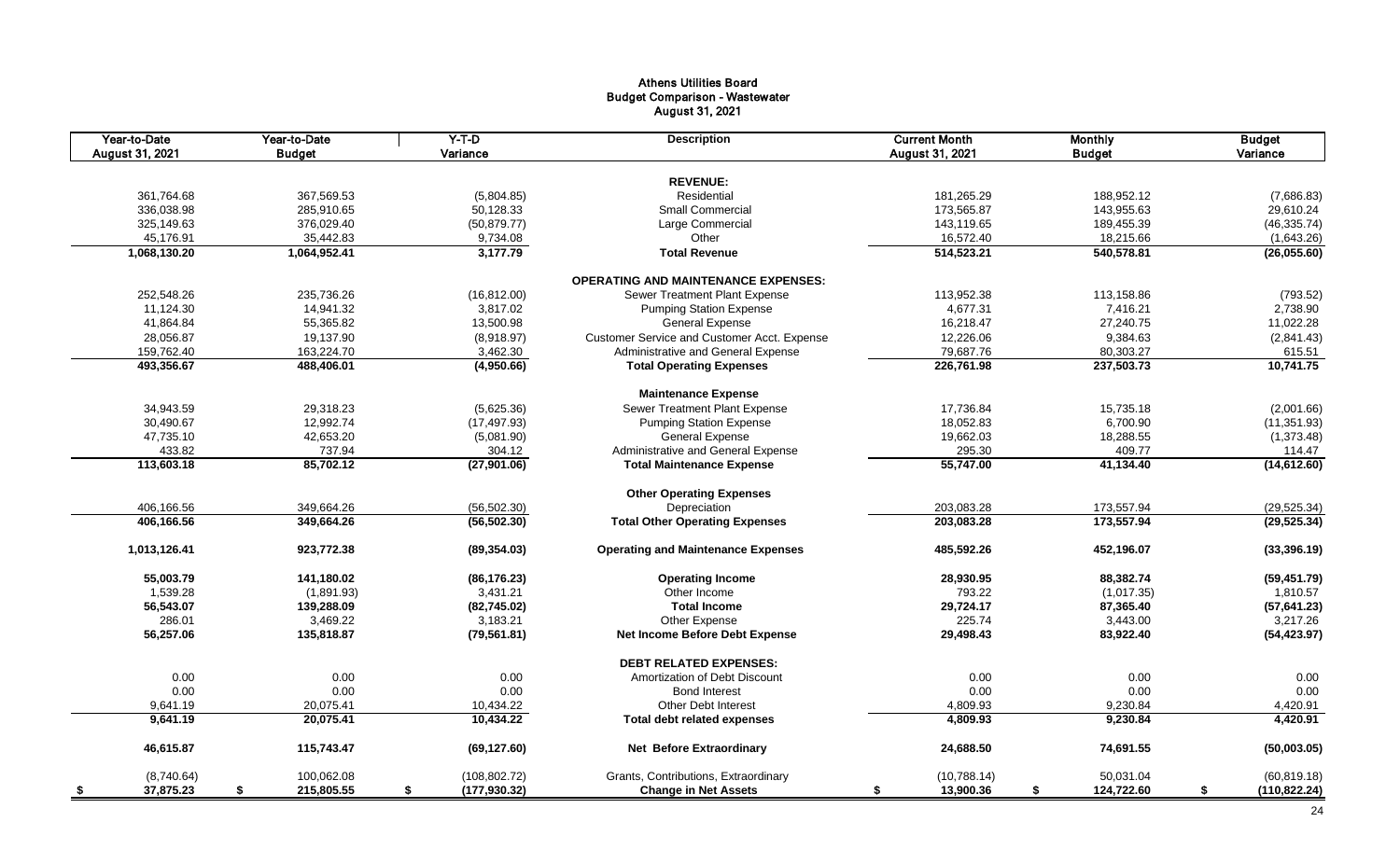#### **Athens Utilities Board Wastewater Division STATEMENTS OF CASH FLOWS August 31, 2021**

| Year-to-Date<br><b>August 31, 2021</b> | Year-to-Date<br><b>Prior Year</b> | Variance         |                                                                 | <b>Month to Date</b><br><b>August 31, 2021</b> | <b>Month to Date</b><br><b>Prior Year</b> | Variance            |
|----------------------------------------|-----------------------------------|------------------|-----------------------------------------------------------------|------------------------------------------------|-------------------------------------------|---------------------|
|                                        |                                   |                  | <b>CASH FLOWS FROM OPERATING ACTIVITIES:</b>                    |                                                |                                           |                     |
| 46,615.87                              | 257,530.09                        | (210, 914.22)    | Net Operating Income                                            | 24,688.50                                      | 180,190.49                                | (155, 501.99)       |
|                                        |                                   |                  | <b>Adjustments to Reconcile Operating Income</b>                |                                                |                                           |                     |
|                                        |                                   |                  | to Net Cash Provided by Operations:                             |                                                |                                           |                     |
| 406,166.56                             | 377,539.22                        | 28,627.34        | Depreciation                                                    | 203,083.28                                     | 188,769.61                                | 14,313.67           |
|                                        |                                   |                  | <b>Changes in Assets and Liabilities:</b>                       |                                                |                                           |                     |
| (4,228.53)                             | 85,668.18                         | (89, 896.71)     | <b>Accounts Receivable</b>                                      | 33,874.95                                      | 39,564.62                                 | (5,689.67)          |
| 371.70                                 | 0.00                              | 371.70           | Due from (to) Other Divisions                                   | 0.00                                           | 0.00                                      | 0.00                |
| 0.00                                   | 0.00                              | 0.00             | Short Term Notes to Other Divisions                             | 0.00                                           | 0.00                                      | 0.00                |
| (149, 112.54)                          | (148, 702.35)                     | (410.19)         | <b>Prepaid Expenses</b>                                         | 11,886.73                                      | 16,142.09                                 | (4,255.36)          |
| 0.00                                   | 0.00                              | 0.00             | <b>Deferred Pension Outflows</b>                                | 0.00                                           | 0.00                                      | 0.00                |
| 37,807.45                              | (78, 466.00)                      | 116,273.45       | <b>Materials and Supplies</b>                                   | 12,721.41                                      | 27,181.77                                 | (14, 460.36)        |
| (18, 194.89)                           | (42, 825.29)                      | 24,630.40        | <b>Accounts Payable</b>                                         | (72, 898.22)                                   | (22, 411.14)                              | (50, 487.08)        |
| (1,848.86)                             | (2,754.55)                        | 905.69           | <b>Accrued Liabilities</b>                                      | (1,632.35)                                     | (2,784.02)                                | 1,151.67            |
| 10,597.72                              | 11,214.18                         | (616.46)         | Retirements and Salvage                                         | 5,298.86                                       | 5,607.09                                  | (308.23)            |
| (645.00)                               | 215.00                            | (860.00)         | <b>Customer Deposits</b>                                        | (865.00)                                       | 735.00                                    | (1,600.00)          |
| 30,010.88                              | 27,842.22                         | 2,168.66         | <b>Net Pension Liability</b>                                    | 15,005.44                                      | 13,921.11                                 | 1,084.33            |
| 0.00                                   | 0.00                              | 0.00             | <b>Deferred Pension Inflows</b>                                 | 0.00                                           | 0.00                                      | 0.00                |
| 357,540.36                             | 487,260.70                        | (129, 720.34)    | <b>Total Cash from Operating Activities</b>                     | 231,163.60                                     | 446,916.62                                | (215, 753.02)       |
|                                        |                                   |                  | <b>CASH FLOWS FROM NONCAPITAL FINANCING ACTIVITIES:</b>         |                                                |                                           |                     |
| 0.00                                   | 0.00                              | 0.00             | Changes in Bonds payable                                        | 0.00                                           | 0.00                                      | 0.00                |
| (23, 525.70)                           | (22,970.65)                       | (555.05)         | Changes in Notes Payable                                        | (11, 774.56)                                   | (11, 496.75)                              | (277.81)            |
| (23, 525.70)                           | (22,970.65)                       | (555.05)         | <b>Total Cash from Noncapital Financing Activities</b>          | (11, 774.56)                                   | (11, 496.75)                              | (277.81)            |
|                                        |                                   |                  | <b>CASH FROM INVESTING ACTIVITIES:</b>                          |                                                |                                           |                     |
| 0.00                                   | 0.00                              | 0.00             | <b>Prior Period Adjustment</b>                                  | 0.00                                           | 0.00                                      | 0.00                |
| (8,740.64)                             | 26,710.10                         | (35, 450.74)     | <b>Grants Contributions &amp; Other Extraordinary</b>           | (10,788.14)                                    | 26,710.10                                 | (37, 498.24)        |
| 0.00                                   | 0.00                              | 0.00             | Adjust Net Pension Obligation                                   | 0.00                                           | 0.00                                      | 0.00                |
| (231, 851.32)                          | (626.332.58)                      | 394,481.26       | Changes in Sewer Utility Plant                                  | (62, 227.27)                                   | (209, 740.35)                             | 147,513.08          |
| (240, 591.96)                          | (599, 622.48)                     | 359,030.52       | <b>Total Cash from Capital and Related Investing Activities</b> | (73,015.41)                                    | (183,030.25)                              | 110.014.84          |
| 93,422.70                              | \$<br>(135, 332.43)               | \$<br>228,755.13 | <b>Net Changes in Cash Position</b>                             | 146,373.63                                     | \$<br>252,389.62                          | \$<br>(106, 015.99) |
|                                        |                                   |                  |                                                                 |                                                |                                           |                     |
| 3,857,554.73                           | 4,519,440.75                      | (661, 886.02)    | Cash at Beginning of Period                                     | 3,804,603.80                                   | 4,131,718.70                              | (327, 114.90)       |
| 3,950,977.43                           | 4,384,108.32                      | (433, 130.89)    | Cash at End of Period                                           | 3,950,977.43                                   | 4,384,108.32                              | (433, 130.89)       |
|                                        |                                   |                  |                                                                 |                                                |                                           |                     |

**Long-Term Debt** \$13,065,032.35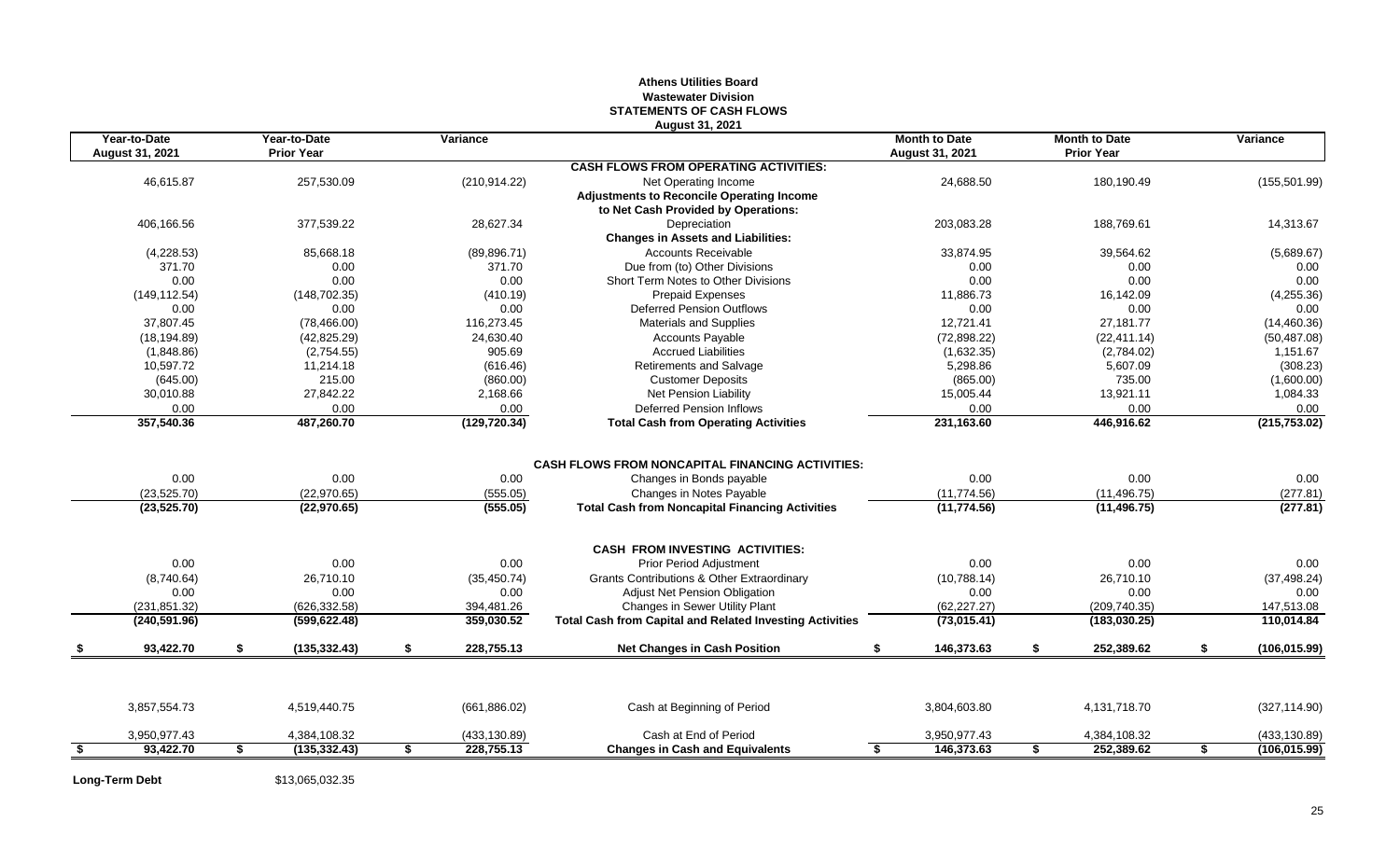#### Athens Utilities Board Statistics Report August 31, 2021

# Wastewater:

|                            | Current | Prior | %        | # Accounts |
|----------------------------|---------|-------|----------|------------|
| Number of services:        | Month   | Year  | Change   | Change     |
| Residential - Inside City  | 4,437   | 4,382 | 1.26%    | 55         |
| Residential - Outside City | 69      | 65    | 6.15%    | 4II        |
| Commercial - Inside City   | 945     | 940   | 0.53%    | 5          |
| Commercial - Outside City  |         |       | $0.00\%$ | ΟII        |
| <b>Total Services</b>      | 5,455   | 5.391 | 1.19%    | 64I        |

| Sales Volumes:             | <b>Current Month</b> |                   |           |           | Year-to-Date      |           |
|----------------------------|----------------------|-------------------|-----------|-----------|-------------------|-----------|
| Gallonsx100                | 8/31/2021            | <b>Prior Year</b> | Change    | 8/31/2021 | <b>Prior Year</b> | Change    |
| Residential - Inside City  | 160,402              | 168,206           | $-4.64%$  | 322,303   | 331,295           | $-2.71%$  |
| Residential - Outside City | 2,860                | 3,122             | $-8.39\%$ | 5,940     | 5,563             | 6.78%     |
| Commercial - Inside City   | 249,832              | 222,601           | $12.23\%$ | 477,990   | 422,860           | 13.04%    |
| Commercial - Outside City  | 10,033               | 10,330            | $-2.88%$  | 18,241    | 20,758            | $-12.13%$ |
|                            | 423.127              | 404.259           | 4.67%     | 824.474   | 780.476           | 5.64%     |

| Employment         |                        |                   |                   |
|--------------------|------------------------|-------------------|-------------------|
|                    | <b>August 31, 2021</b> | <b>Prior Year</b> | <b>Difference</b> |
| Employee Headcount | 18.00                  | 18.00             | 0.00              |
|                    | 18.81                  | 18.78             | 0.03              |
| <b>Y-T-D FTE</b>   | 18.87                  | 19.51             | $-0.64$           |

| Total Company Employment |                        |                   |                   |
|--------------------------|------------------------|-------------------|-------------------|
|                          | <b>August 31, 2021</b> | <b>Prior Year</b> | <b>Difference</b> |
| Company Total Headcount: | 101.00                 | 98.00             | 3.00              |
| Company Total FTE        | 107.15                 | 103.74            | 3.41              |
| Company Y-T-D FTE        | 107.01                 | 105.55            | 1.46              |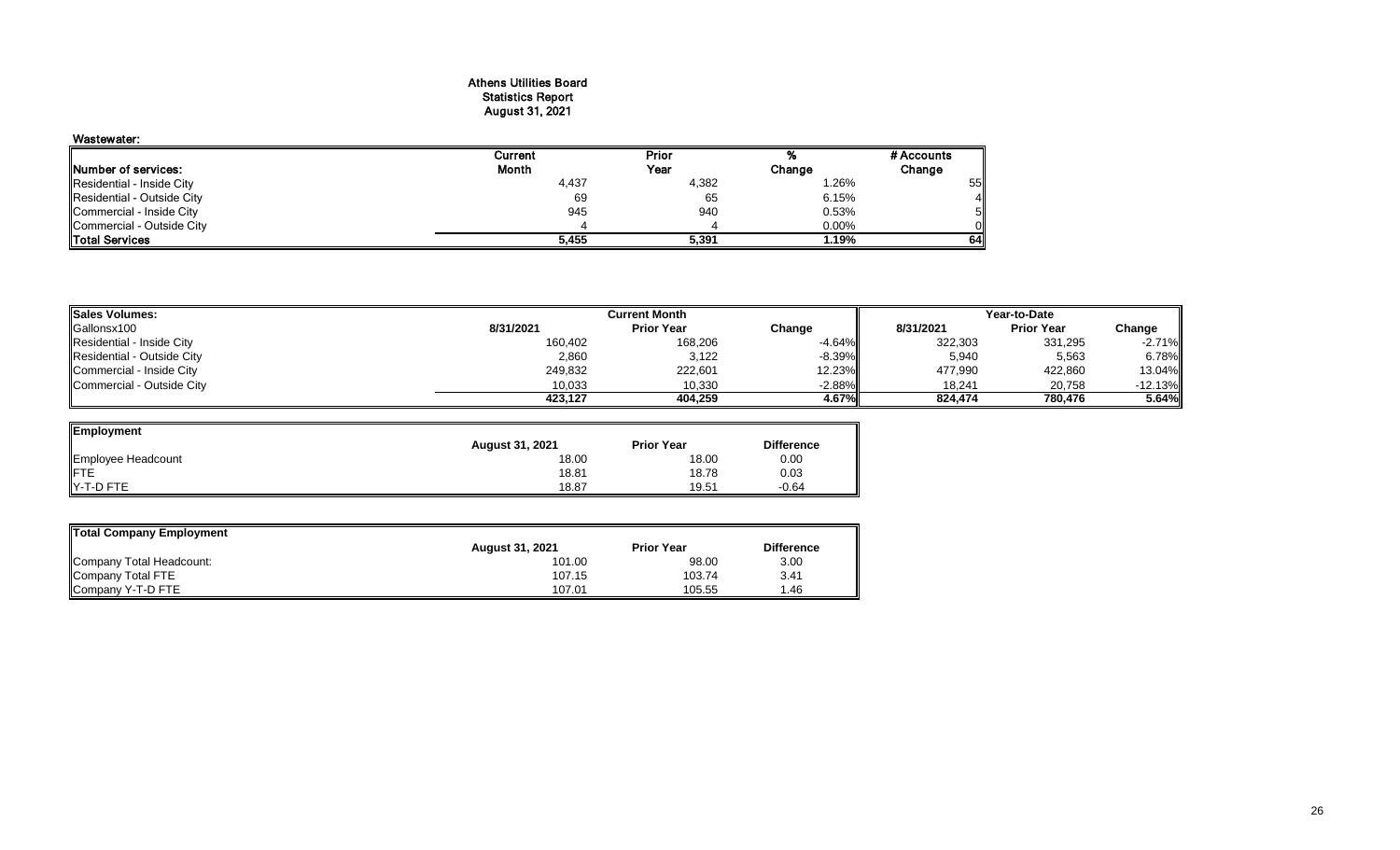#### **Athens Utilities Board Wastewater Division Capital Budget Month Ending as of August 31, 2021**

|                                                | <b>Budget</b> | <b>Actual</b> | <b>Variance to Date</b><br>Favorable<br>(Unfavorable) | <b>Estimated</b><br>% Project<br><b>Completion</b> | <b>Percent Budget</b><br><b>Expended</b> |
|------------------------------------------------|---------------|---------------|-------------------------------------------------------|----------------------------------------------------|------------------------------------------|
| <b>Planned Capital Improvements:</b>           |               |               |                                                       |                                                    |                                          |
| Replace Truck #44 (2004 Pressure Truck)        | 45,000        |               | 45,000                                                |                                                    |                                          |
| Replace Maint Truck #45 (2015 F250)            | 45,000        |               | 45,000                                                |                                                    |                                          |
| Replace Cedar Springs Pump Station             | 1,000,000     | 3,798         | 996,202                                               |                                                    | 0.38%                                    |
| Sterling Road PS Reno (pump #1 and flow ctrls) | 225,000       |               | 225,000                                               |                                                    |                                          |
| Oost WWTP UV Bulbs                             | 45,000        |               | 45,000                                                |                                                    |                                          |
| Oostanaula WWTP Refurbishment                  | 150,000       | 25,718        | 124,282                                               |                                                    | 17.15% Continuous                        |
| NMC WWTP Refurbishment                         | 100,000       | 738           | 99,262                                                |                                                    | 0.74% Continuous                         |
| Admin and Operators Buildings Maint. - Oost.   | 10,000        |               | 10,000                                                |                                                    | Continuous                               |
| <b>Laboratory Equipment</b>                    | 15,000        |               | 15,000                                                |                                                    | Continuous                               |
| <b>Lift Station Rehabilitation</b>             | 35,000        |               | 35,000                                                |                                                    | Continuous                               |
| Field and Safety Equipment                     | 15,000        |               | 15,000                                                |                                                    | Continuous                               |
| <b>Collection System Rehab</b>                 | 500,000       | 48,002        | 451,998                                               |                                                    | 9.60% Continuous                         |
| <b>Material Donations</b>                      | 5,000         | 454           | 4,546                                                 |                                                    | 9.08% Continuous                         |
| Technology (SCADA, Computers)                  | 35,000        | 2,784         | 32,216                                                |                                                    | 7.96% Continuous                         |
| Services                                       | 200,000       | 45,169        | 154,831                                               |                                                    | 22.58% Continuous                        |
| Extensions                                     | 25,000        |               | 25,000                                                |                                                    | Continuous                               |
| <b>Grinder Pump Core Replacements</b>          | 140,000       | 8,971         | 131,029                                               |                                                    | 6.41% Continuous                         |
| <b>Manhole Rehabilitation</b>                  | 12,000        | 541           | 11,459                                                |                                                    | 4.51% Continuous                         |
| <b>Rehabilitation of Services</b>              | 75,000        | 23,409        | 51,591                                                |                                                    | 31.21% Continuous                        |
| IT Core (Servers, mainframe, etc.)             | 20,000        |               | 20,000                                                |                                                    | Continuous                               |
| <b>Total Planned Capital Improvements:</b>     | 2,697,000 \$  | 159,583 \$    | 2,537,417                                             |                                                    |                                          |
| <b>Other Assets:</b>                           |               |               |                                                       |                                                    |                                          |
| Other                                          |               |               |                                                       |                                                    |                                          |
| <b>Total Other Assets</b>                      | - \$          | - \$          |                                                       |                                                    |                                          |
| Totals:                                        | 2,697,000 \$  | 159,583       | 2,537,417                                             |                                                    |                                          |
|                                                |               |               |                                                       |                                                    |                                          |

Percentage of Budget Spent Year-to-date **16.67%** 5.92% Fiscal Year **16.67%**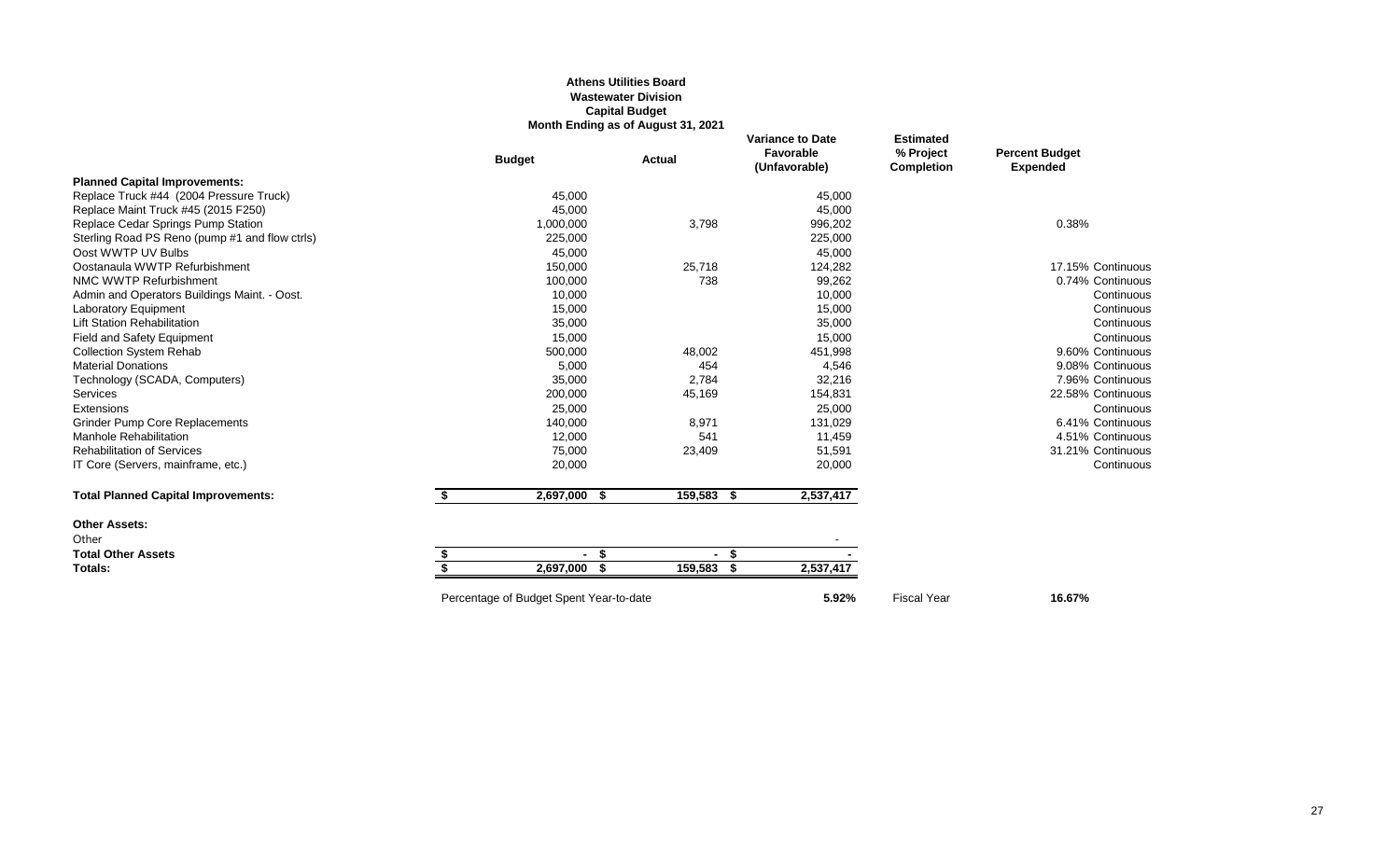|                          |    |                   |    |                   | <b>ATHENS UTILITIES BOARD</b>                  |                         |                  |    |                      |
|--------------------------|----|-------------------|----|-------------------|------------------------------------------------|-------------------------|------------------|----|----------------------|
|                          |    |                   |    |                   | <b>FIBER</b>                                   |                         |                  |    |                      |
|                          |    |                   |    |                   | <b>BALANCE SHEET</b>                           |                         |                  |    |                      |
|                          |    |                   |    |                   | August 31, 2021                                |                         |                  |    |                      |
| <b>Current Period</b>    |    | Year-to-Date      |    | Change from       |                                                | <b>Current Period</b>   | Prior            |    | Change<br>from prior |
| August 31, 2021          |    | <b>Prior Year</b> |    | <b>Prior Year</b> |                                                | <b>January 31, 2016</b> | Month            |    | Month                |
|                          |    |                   |    |                   | <b>Assets</b>                                  |                         |                  |    |                      |
| 221,334.89               |    | 106,771.06        |    | 114,563.83        | Services                                       | 221,334.89              | 221,334.89       |    | $\sim$               |
| 50,032.15                |    | 40,588.67         |    | 9,443.48          | <b>Accumulated Depreciation</b>                | 50,032.15               | 48,961.95        |    | 1,070.20             |
| 171,302.74               |    | 66,182.39         |    | 105,120.35        | <b>Total Fixed Assets</b>                      | 171,302.74              | 172,372.94       |    | (1,070.20)           |
|                          |    |                   |    |                   | <b>Current Assets</b>                          |                         |                  |    |                      |
| 173,670.85               |    | 208,026.75        |    | (34, 355.90)      | Cash                                           | 173,670.85              | 166,100.87       |    | 7,569.98             |
| 615.00                   |    | 7,911.74          |    | (7, 296.74)       | Accounts Receivable                            | 615.00                  | 2,685.00         |    | (2,070.00)           |
| 174,285.85               |    | 215,938.49        |    | (41,652.64)       | <b>Total Current Assets</b>                    | 174,285.85              | 168,785.87       |    | 5,499.98             |
| 345,588.59               | S. | 282,120.88        | S. | 63,467.71         | <b>Total Assets</b>                            | 345,588.59              | 341,158.81       | .S | 4,429.78             |
|                          |    |                   |    |                   |                                                |                         |                  |    |                      |
|                          |    |                   |    |                   | <b>Liabilities</b>                             |                         |                  |    |                      |
| $\overline{\phantom{a}}$ |    |                   |    |                   | Payable to Other Divisions                     |                         |                  |    | $\sim$               |
| 345,588.59               |    | 282,120.88        |    | 63,467.71         | <b>Retained Earnings</b>                       | 345,588.59              | 341,158.81       |    | 4,429.78             |
| \$<br>345,588.59         | \$ | 282,120.88        | \$ | 63,467.71         | <b>Total Liabilities and Retained Earnings</b> | \$<br>345,588.59        | \$<br>341,158.81 | \$ | 4,429.78             |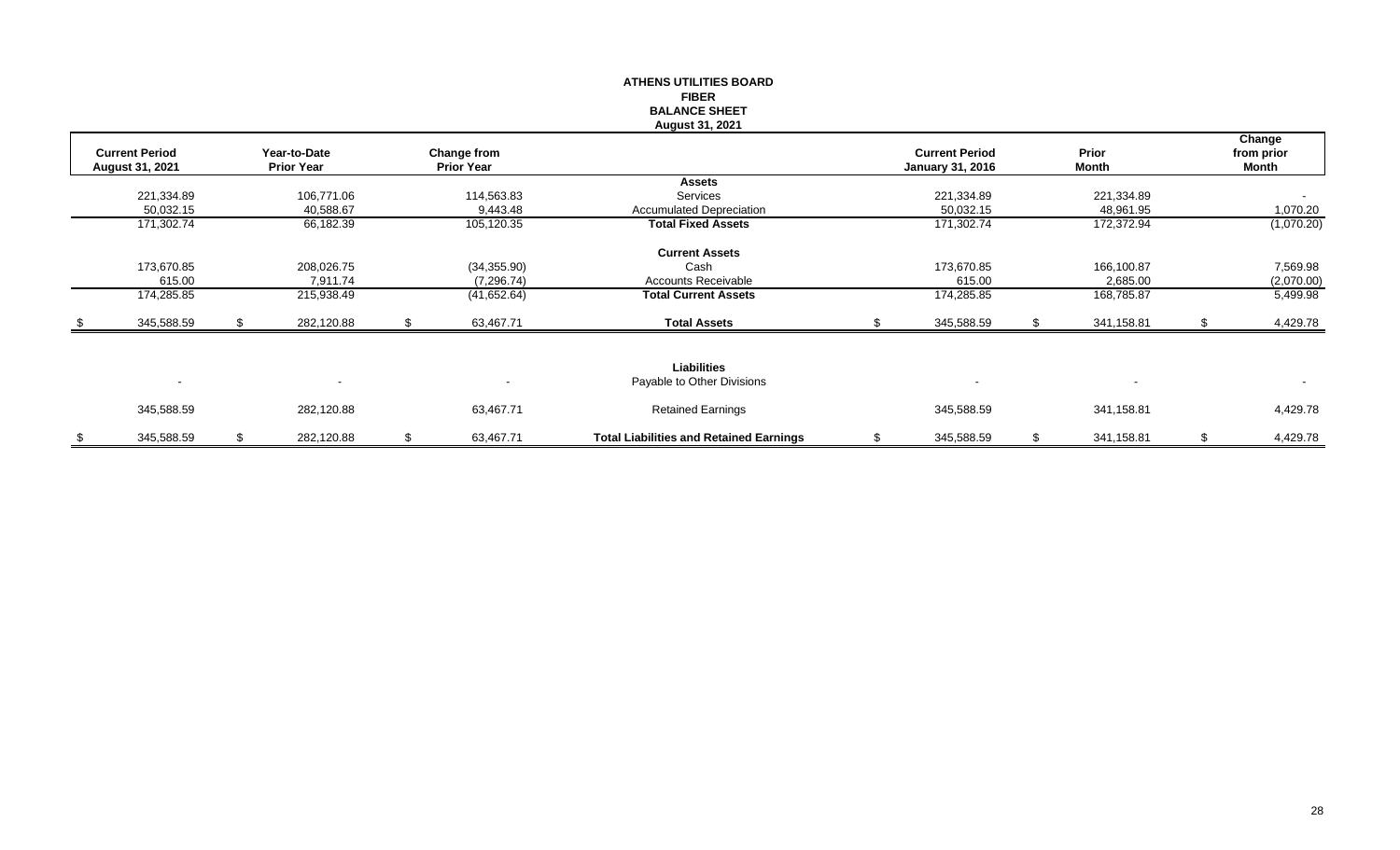| Year-to-Date<br>August 31, 2021 |    | Year-to-Date<br><b>Prior Year</b> | Variance<br>Favorable<br>(Unfavorable) |                                                 | Current<br><b>Month</b><br><b>August 31, 2021</b> | Current<br>Month<br><b>Prior Year</b> |    |            |
|---------------------------------|----|-----------------------------------|----------------------------------------|-------------------------------------------------|---------------------------------------------------|---------------------------------------|----|------------|
| 17,938.00                       |    | 21,248.00                         | (3,310.00)                             | Revenue                                         | 8,669.00                                          | 10,349.00                             |    | (1,680.00) |
|                                 |    |                                   |                                        | <b>Operating and Maintenance Expenses</b>       |                                                   |                                       |    |            |
| 184.90                          |    | $\overline{\phantom{a}}$          | (184.90)                               | Overhead Line Expense                           | 117.39                                            |                                       |    | (117.39)   |
| 662.14                          |    | 662.14                            | $\overline{\phantom{a}}$               | Administrative and General Expense              | 331.07                                            | 331.07                                |    | $\sim$     |
| 5,889.10                        |    | 7,076.96                          | 1,187.86                               | <b>Telecom Expense</b>                          | 2,758.53                                          | 3,539.18                              |    | 780.65     |
| \$<br>6,736.14                  | \$ | 7,739.10                          | \$<br>1,002.96                         | <b>Total Operating and Maintenance Expenses</b> | 3,206.99                                          | \$<br>3,870.25                        | ъ  | 663.26     |
| 81.65                           |    | 124.78                            | (43.13)                                | Interest Income                                 | 37.97                                             | 65.56                                 |    | (27.59)    |
|                                 |    |                                   |                                        | <b>Other Operating Expense</b>                  |                                                   |                                       |    |            |
| 2,140.40                        |    | 1,186.98                          | (953.42)                               | <b>Depreciation Expense</b>                     | 1,070.20                                          | 593.49                                |    | (476.71)   |
| 9,143.11                        |    | 12,446.70                         | (3,303.59)                             | <b>Net Before Extraordinary</b>                 | 4,429.78                                          | 5,950.82                              |    | (1,521.04) |
| $\overline{\phantom{a}}$        |    | $\overline{\phantom{a}}$          | $\blacksquare$                         | Grants, Contributions, Extraordinary            |                                                   | $\blacksquare$                        |    | $\sim$     |
| 9,143.11                        | S  | 12,446.70                         | \$<br>(3,303.59)                       | <b>Change in Net Assets</b>                     | 4,429.78                                          | \$<br>5,950.82                        | \$ | (1,521.04) |

#### Athens Utilities Board Profit and Loss Statement - Fiber August 31, 2021